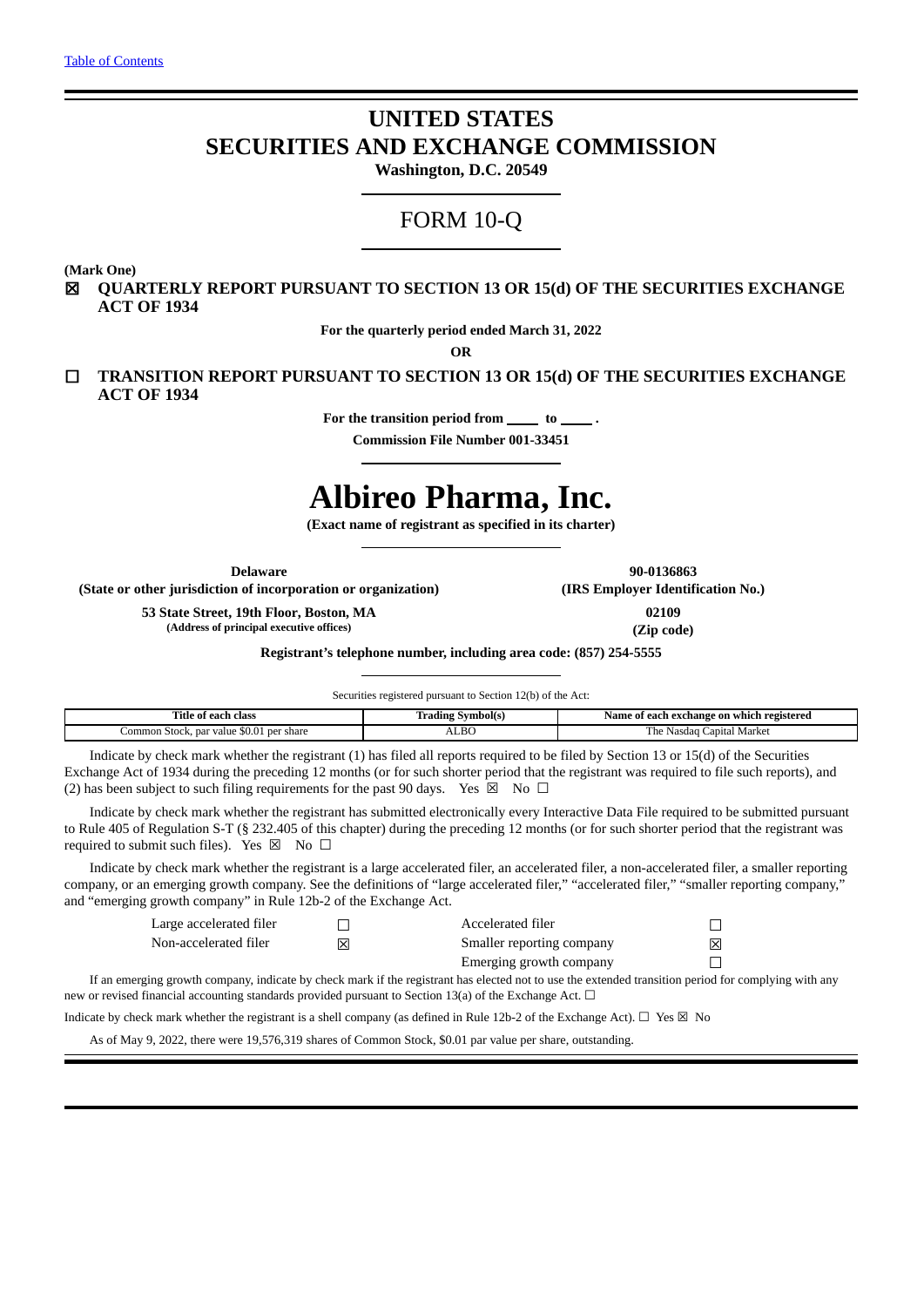<span id="page-1-0"></span>

| <b>Cautionary Note Regarding Forward-Looking Statements</b>                                                     | Page |
|-----------------------------------------------------------------------------------------------------------------|------|
| <b>PART I - FINANCIAL INFORMATION</b>                                                                           |      |
| <b>Item 1. Financial Statements (unaudited)</b>                                                                 | 6    |
| Condensed Consolidated Balance Sheets at March 31, 2022 and December 31, 2021                                   | 6    |
| Condensed Consolidated Statements of Operations for the Three Months Ended March 31, 2022 and<br>2021           | 7    |
| Condensed Consolidated Statements of Comprehensive Loss for the Three Months Ended March 31,<br>2022 and 2021   | 8    |
| Condensed Consolidated Statements of Stockholders' Equity for the Three Months Ended March 31,<br>2022 and 2021 | 9    |
| Condensed Consolidated Statements of Cash Flows for the Three Months Ended March 31, 2022 and<br>2021           | 10   |
| <b>Notes to Condensed Consolidated Financial Statements</b>                                                     | 11   |
| Item 2. Management's Discussion and Analysis of Financial Condition and Results of Operations                   | 22   |
| Item 3. Quantitative and Qualitative Disclosures About Market Risk                                              | 35   |
| Item 4. Controls and Procedures                                                                                 | 35   |
| <b>PART II - OTHER INFORMATION</b>                                                                              |      |
| Item 1. Legal Proceedings                                                                                       | 36   |
| Item 1A. Risk Factors                                                                                           | 36   |
| Item 6. Exhibits                                                                                                | 37   |
| <b>Signatures</b>                                                                                               | 38   |

All brand names, trademarks or service marks appearing in this quarterly report are the property of their respective owners. The registrant's use or display of another party's trademark, service mark, trade dress or product in this quarterly report is not intended to, and does not, imply a relationship with, or endorsement or sponsorship of, the registrant by such other party.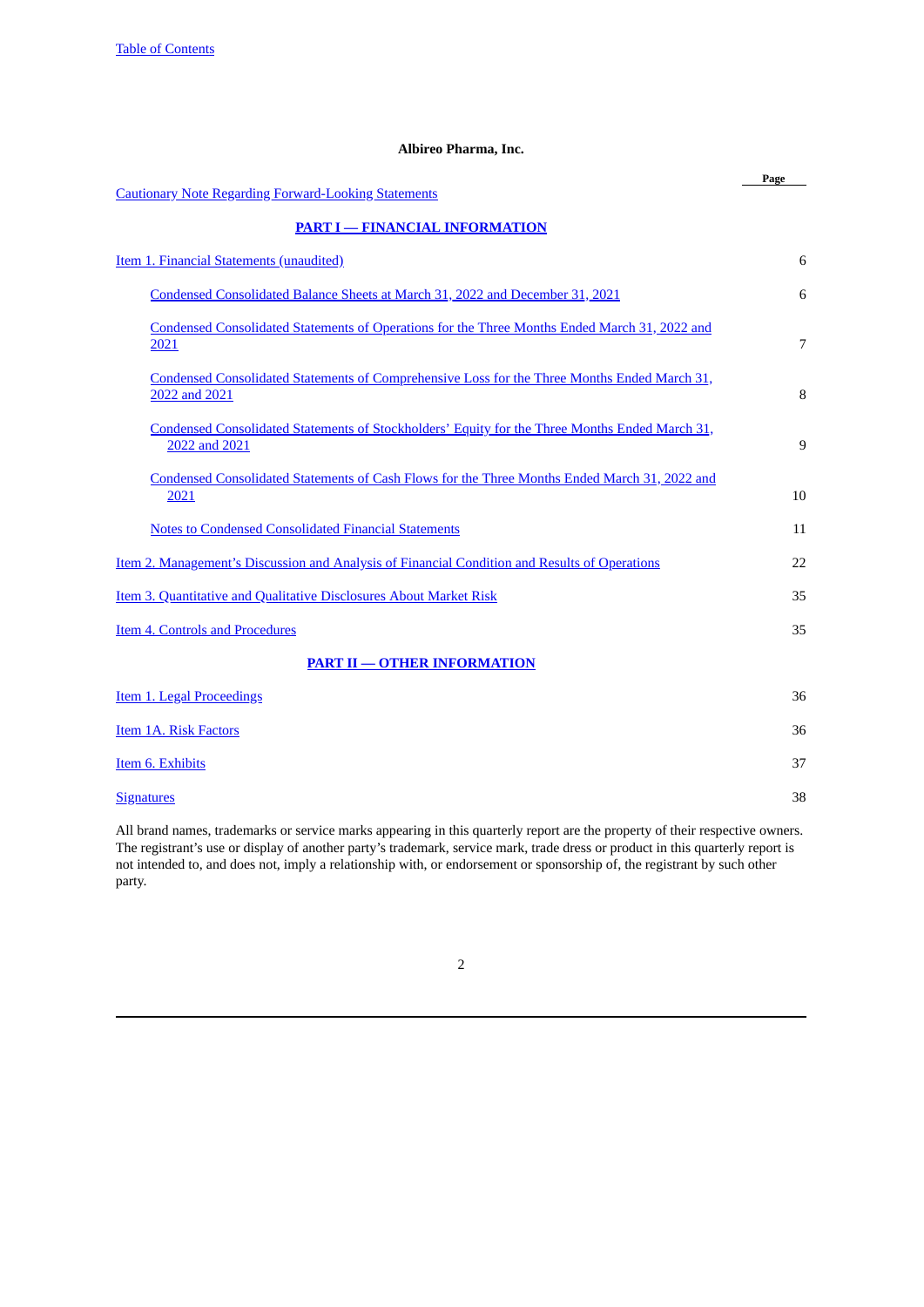### **CAUTIONARY NOTE REGARDING FORWARD-LOOKING STATEMENTS**

<span id="page-2-0"></span>This quarterly report includes forward-looking statements within the meaning of Section 27A of the Securities Act of 1933, as amended, which we refer to as the Securities Act, and Section 21E of the Securities Exchange Act of 1934, as amended, which we refer to as the Exchange Act, that relate to future events or to our future operating or financial performance. Any forward-looking statement involves known and unknown risks, uncertainties and other factors that may cause our actual results, levels of activity, performance or achievements to differ materially from any future results, levels of activity, performance or achievements expressed or implied by such forward-looking statement. Forward-looking statements include statements, other than statements of historical fact, about, among other things:

- our commercialization plans and expectations for commercializing Bylvay™ (odevixibat) globally;
- the progress, number, scope, cost, duration or results of our development activities, nonclinical studies and clinical trials of Bylvay, elobixibat, A3907, A2342 or any of our other product candidates or programs, such as the target indication(s) for development or approval, the size, design, population, conduct, cost, objective or endpoints of any clinical trial, or the timing for initiation or completion of or availability of results from any clinical trial (including BOLD, our pivotal clinical trial of Bylvay in patients with biliary atresia, or ASSERT, our pivotal trial of Bylvay in Alagille syndrome, or ALGS) for submission, review or approval of any regulatory filing, or for meeting with regulatory authorities;
- the potential benefits that may be derived from any of our product candidates;
- the timing of and our ability to obtain and maintain regulatory approval of our existing product candidates, any product candidates that we may develop, and any related restrictions, limitations, or warnings in the label of any approved product candidates;
- any payment that EA Pharma Co., Ltd., or EA Pharma, may make to us or any other action or decision that EA Pharma may make concerning elobixibat or our business relationship;
- the potential impacts of the COVID-19 pandemic on our business operations or financial condition;
- our future operations, financial position, revenues, costs, expenses, uses of cash, capital requirements, our need for additional financing or the period for which our existing cash resources will be sufficient to meet our operating requirements; or
- our strategies, prospects, plans, expectations, forecasts or objectives.

Words such as, but not limited to, "believe," "expect," "anticipate," "estimate," "forecast," "intend," "may," "plan," "potential," "predict," "project," "targets," "likely," "will," "would," "could," "should," "continue," "scheduled" and similar expressions or phrases, or the negative of those expressions or phrases, are intended to identify forward-looking statements, although not all forward-looking statements contain these identifying words. Although we believe that we have a reasonable basis for each forward-looking statement contained in this report, we caution you that these statements are based on our estimates or projections of the future that are subject to known and unknown risks and uncertainties and other important factors that may cause our actual results, level of activity, performance, experience or achievements to differ materially from those expressed or implied by any forward-looking statement. Actual results, level of activity, performance, experience or achievements may differ materially from those expressed or implied by any forward-looking statement as a result of various important factors, including our critical accounting policies and risks and uncertainties relating, among other things, to:

- our ability to effectively commercialize Bylvay for its approved indications;
- the design, size, duration and endpoints for, and results from BOLD, our pivotal trial of Bylvay in biliary atresia, and ASSERT, our pivotal trial of Bylvay in ALGS, or any other trials that will be required to obtain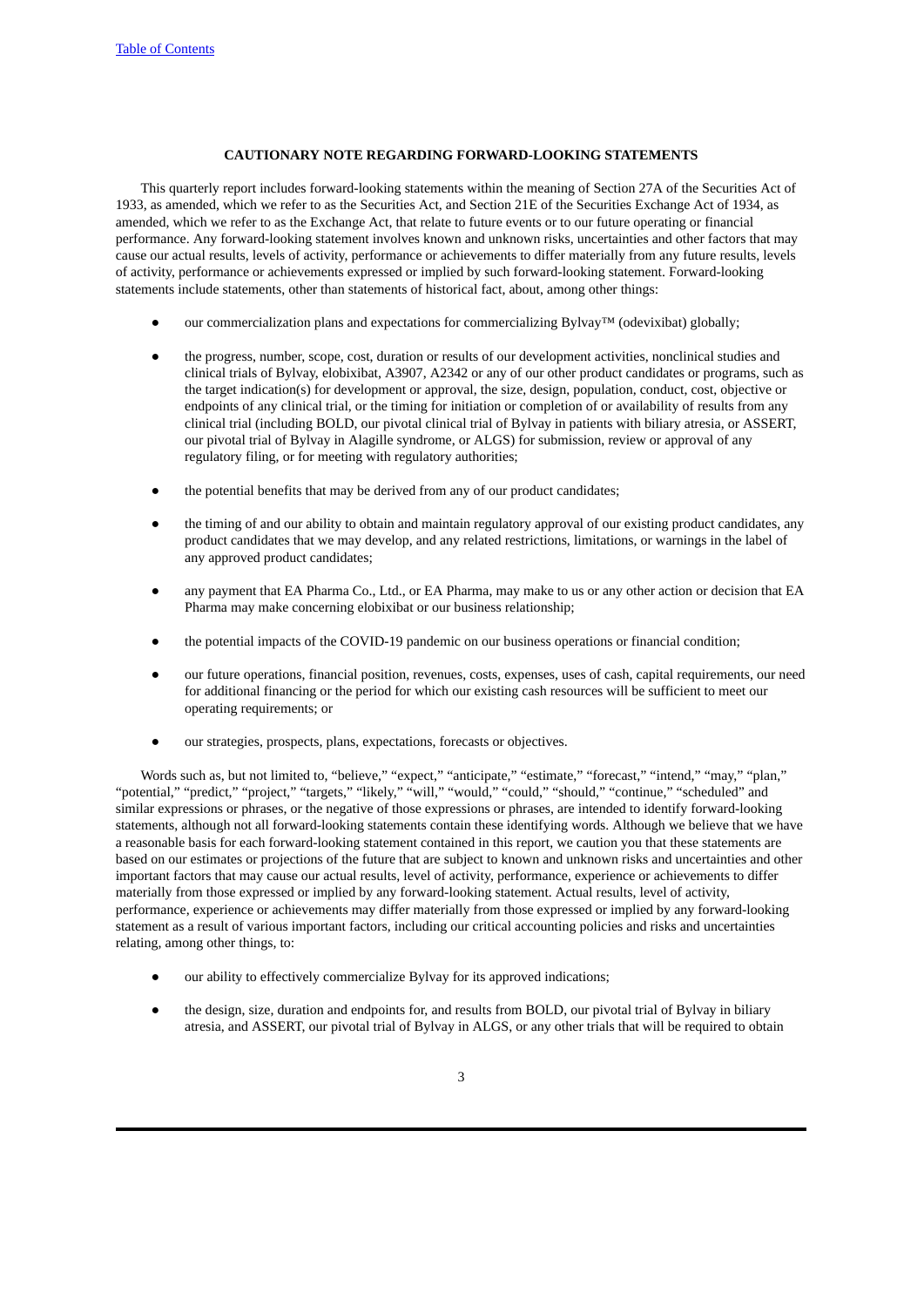marketing approval for Bylvay to treat patients with PFIC, biliary atresia, ALGS or any other pediatric cholestatic liver disease or for A3907 and A2342 as potential treatments for adult liver and viral diseases;

- whether favorable findings from clinical trials of Bylvay to date, including findings in our completed Phase 3 clinical trial in PFIC and findings in indications other than PFIC, will be predictive of results from future clinical trials, including our pivotal trial of Bylvay in biliary atresia and pivotal trial of Bylvay in ALGS;
- the outcome and interpretation by regulatory authorities of an ongoing third-party study pooling and analyzing long-term PFIC patient data;
- the timing for completion of, or for availability of data from, our pivotal trial of Bylvay in biliary atresia and our pivotal trial of Bylvay in ALGS, and the outcomes of such trials;
- delays or other challenges in the recruitment of patients for the pivotal trial of Bylvay in biliary atresia and the pivotal trial of Bylvay in ALGS;
- the COVID-19 pandemic, which may negatively impact the conduct of, and the timing of initiation, enrollment, completion and reporting with respect to, our clinical trials; negatively impact the supply of drug product for our clinical and preclinical programs; and/or result in other adverse impacts on our business;
- the competitive environment and commercial opportunity for a treatment for PFIC and potentially other orphan pediatric cholestatic liver diseases;
- the conduct and results of clinical trials and nonclinical studies and assessments of Bylvay, A3907, A2342 or any of our other product candidates and programs, including the performance of third parties engaged to execute them and difficulties or delays in patient enrollment and data analysis;
- the medical benefit that may be derived from Bylvay, A3907, A2342 or any of our other product candidates;
- the extent to which our agreement with EA Pharma for elobixibat generates nondilutive income for us;
- the timing and success of submission, acceptance and approval of regulatory filings and any related restrictions, limitations or warnings in the label of any approved product candidates;
- whether we are able to effectively commercialize Bylvay in patients with PFIC;
- the significant control or influence that EA Pharma has over the commercialization of elobixibat in Japan, and through its sublicensee, in Thailand and the development and commercialization of elobixibat in EA Pharma's other licensed territories;
- whether we elect to seek and, if so, our ability to establish a license or other partnering transaction with a third party for elobixibat in the United States or Europe;
- the accuracy of our estimates regarding expenses, costs, future revenues, uses of cash and capital requirements;
- our ability to obtain additional financing on reasonable terms, or at all;
- our ability to establish additional licensing, collaboration or similar arrangements on favorable terms and our ability to attract collaborators with development, regulatory and commercialization expertise;
- the success of competing third-party products or product candidates;
	- 4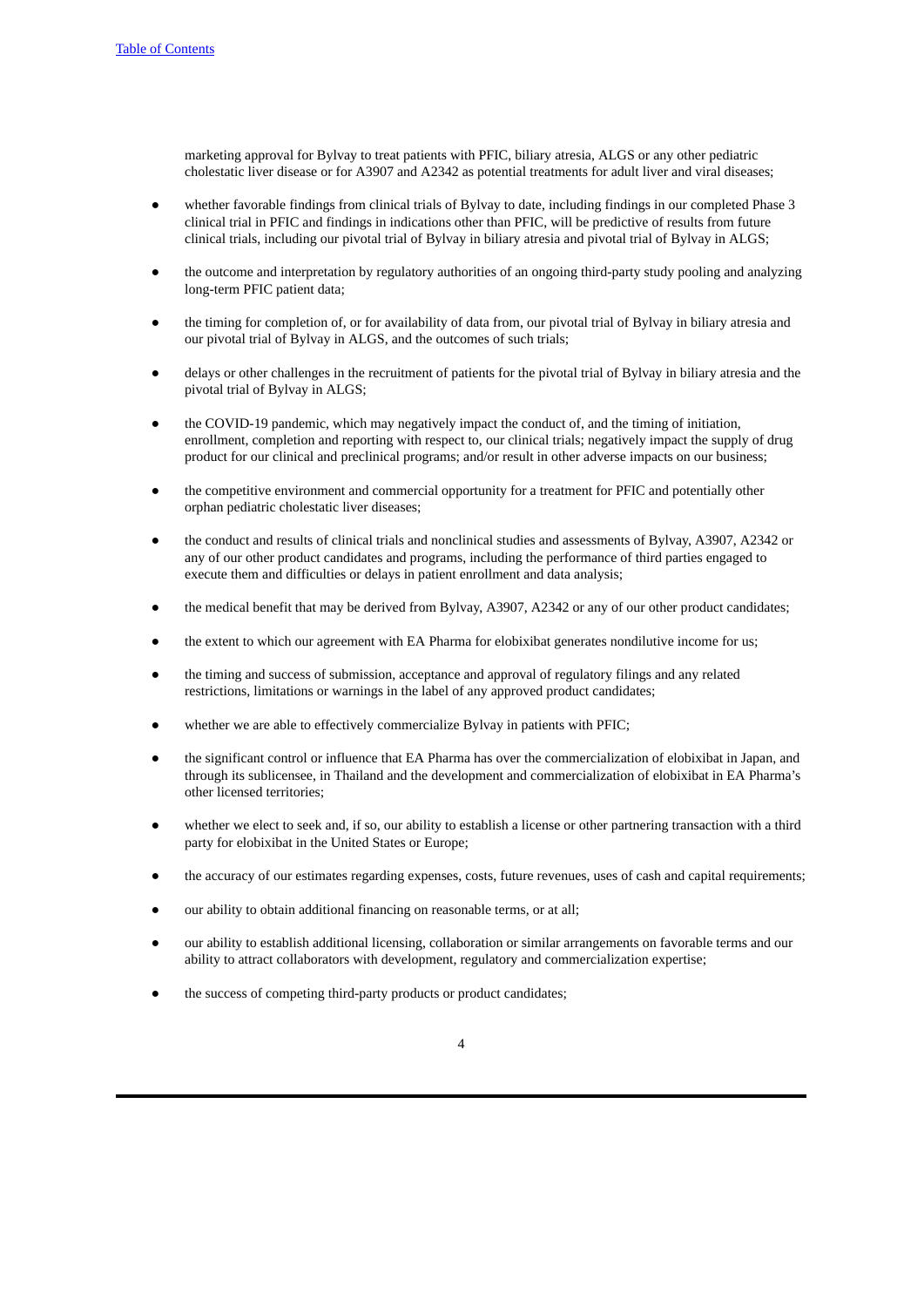- our ability to successfully commercialize any approved product candidates, including their rate and degree of market acceptance;
- whether we are able to maintain compliance with the terms and conditions of our loan and security agreement with Hercules Capital, Inc.;
- our ability to expand and protect our intellectual property estate;
- regulatory developments in the United States and other countries;
- the effectiveness of our internal control over financial reporting;
- the performance of our third-party suppliers, manufacturers and contract research organizations and our ability to obtain alternative sources of raw materials;
- our ability to attract and retain key personnel; and
- our ability to comply with regulatory requirements relating to our business, and the costs of compliance with those requirements, including those on data privacy and security.

These and other risks and uncertainties are described in greater detail under the caption "Risk Factors" in Item 1A of Part I of our Annual Report on Form 10-K for the fiscal year ended December 31, 2021, in Item 1A of Part II of this quarterly report, and in other filings that we make with the Securities and Exchange Commission, or SEC. As a result of the risks and uncertainties, the results or events indicated by the forward-looking statements may not occur. We caution you not to place undue reliance on any forward-looking statement.

In addition, any forward-looking statement in this quarterly report represents our views only as of the filing date of this quarterly report and should not be relied upon as representing our views as of any subsequent date. We anticipate that subsequent events and developments may cause our views to change. Although we may elect to update these forwardlooking statements publicly at some point in the future, we specifically disclaim any obligation to do so, except as required by applicable law. Our forward-looking statements do not reflect the potential impact of any future acquisitions, mergers, dispositions, joint ventures or investments we may make.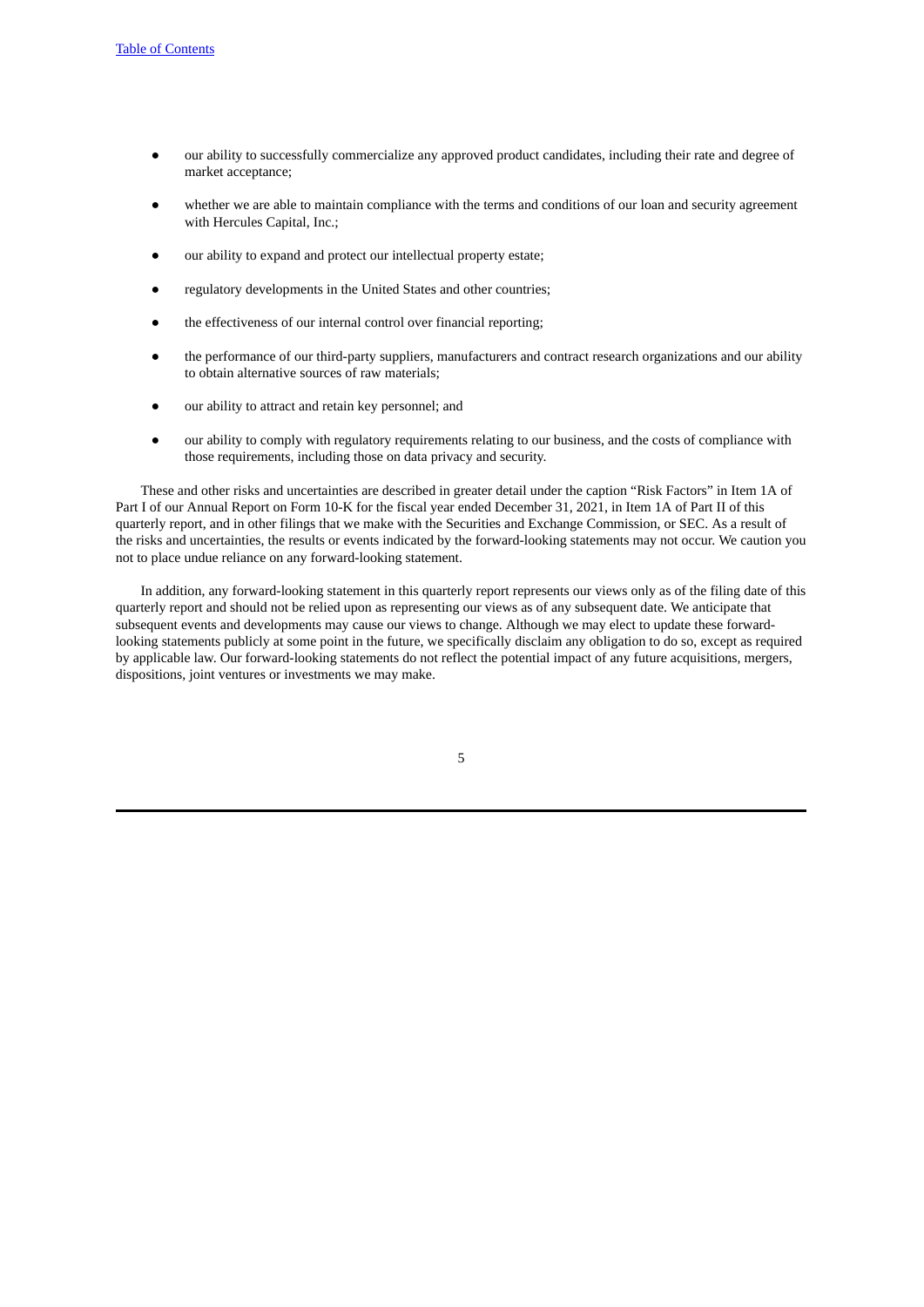# **PART I — FINANCIAL INFORMATION**

# <span id="page-5-2"></span><span id="page-5-1"></span><span id="page-5-0"></span>**Item 1. Financial Statements**

# **Albireo Pharma, Inc.**

# **Condensed Consolidated Balance Sheets**

# **(in thousands, except share data)**

# **(unaudited)**

|                                                                                                                                                                 | March 31,<br>2022       | December 31,<br>2021 |
|-----------------------------------------------------------------------------------------------------------------------------------------------------------------|-------------------------|----------------------|
| <b>Assets</b>                                                                                                                                                   |                         |                      |
| Current assets:                                                                                                                                                 |                         |                      |
| Cash and cash equivalents                                                                                                                                       | \$216,655               | \$<br>248,107        |
| Accounts receivable, net                                                                                                                                        | 1,275                   | 3,272                |
| Inventory                                                                                                                                                       | 1,821                   | 194                  |
| Prepaid expenses                                                                                                                                                | 6,486                   | 5,261                |
| Other current assets                                                                                                                                            | 2,490                   | 12,096               |
| Total current assets                                                                                                                                            | 228,727                 | 268,930              |
| Property and equipment, net                                                                                                                                     | 837                     | 668                  |
| Goodwill                                                                                                                                                        | 17,260                  | 17,260               |
| Other assets                                                                                                                                                    | 14,437                  | 15,193               |
| <b>Total assets</b>                                                                                                                                             | \$<br>261.261           | 302,051<br>\$        |
| <b>Liabilities and Stockholders' Equity</b>                                                                                                                     |                         |                      |
| Current liabilities:                                                                                                                                            |                         |                      |
| Accounts payable                                                                                                                                                | \$<br>6,369             | \$<br>6,516          |
| Accrued expenses                                                                                                                                                | 21,103                  | 35,951               |
| Other current liabilities                                                                                                                                       | 4,035                   | 2,880                |
| Total current liabilities                                                                                                                                       | 31,507                  | 45,347               |
| Liability related to sale of future royalties                                                                                                                   | 60,899                  | 60,132               |
| Note payable, net of discount                                                                                                                                   | 10,080                  | 10,004               |
| Other long-term liabilities                                                                                                                                     | 10,589                  | 10,960               |
| <b>Total liabilities</b>                                                                                                                                        | 113,075                 | 126,443              |
| Stockholders' Equity:                                                                                                                                           |                         |                      |
| Preferred stock, \$0.01 par value per share - 50,000,000 shares authorized at<br>March 31, 2022 and December 31, 2021; 0 and 0 shares issued and outstanding at |                         |                      |
| March 31, 2022 and December 31, 2021, respectively                                                                                                              |                         |                      |
| Common stock, \$0.01 par value per share - 60,000,000 shares authorized at                                                                                      |                         |                      |
| March 31, 2022 and December 31, 2021; 19,527,920 and 19,520,160 shares issued and                                                                               |                         |                      |
| outstanding at March 31, 2022, respectively, and 19,304,312 and 19,296,552 shares issued                                                                        |                         |                      |
| and outstanding at December 31, 2021, respectively                                                                                                              | 195                     | 193                  |
| Additional paid-in capital                                                                                                                                      | 483,276                 | 475,390              |
| Accumulated other comprehensive income                                                                                                                          | 8,229                   | 1,105                |
| Accumulated deficit                                                                                                                                             | (343, 284)              | (300, 850)           |
| Treasury stock at cost, 7,760 shares at March 31, 2022 and December 31 2021, respectively                                                                       | (230)                   | (230)                |
| Total stockholders' equity                                                                                                                                      | 148,186                 | 175,608              |
| Total liabilities and stockholders' equity                                                                                                                      | $\overline{\$}$ 261,261 | \$<br>302,051        |

**See accompanying notes to Condensed Consolidated Financial Statements.**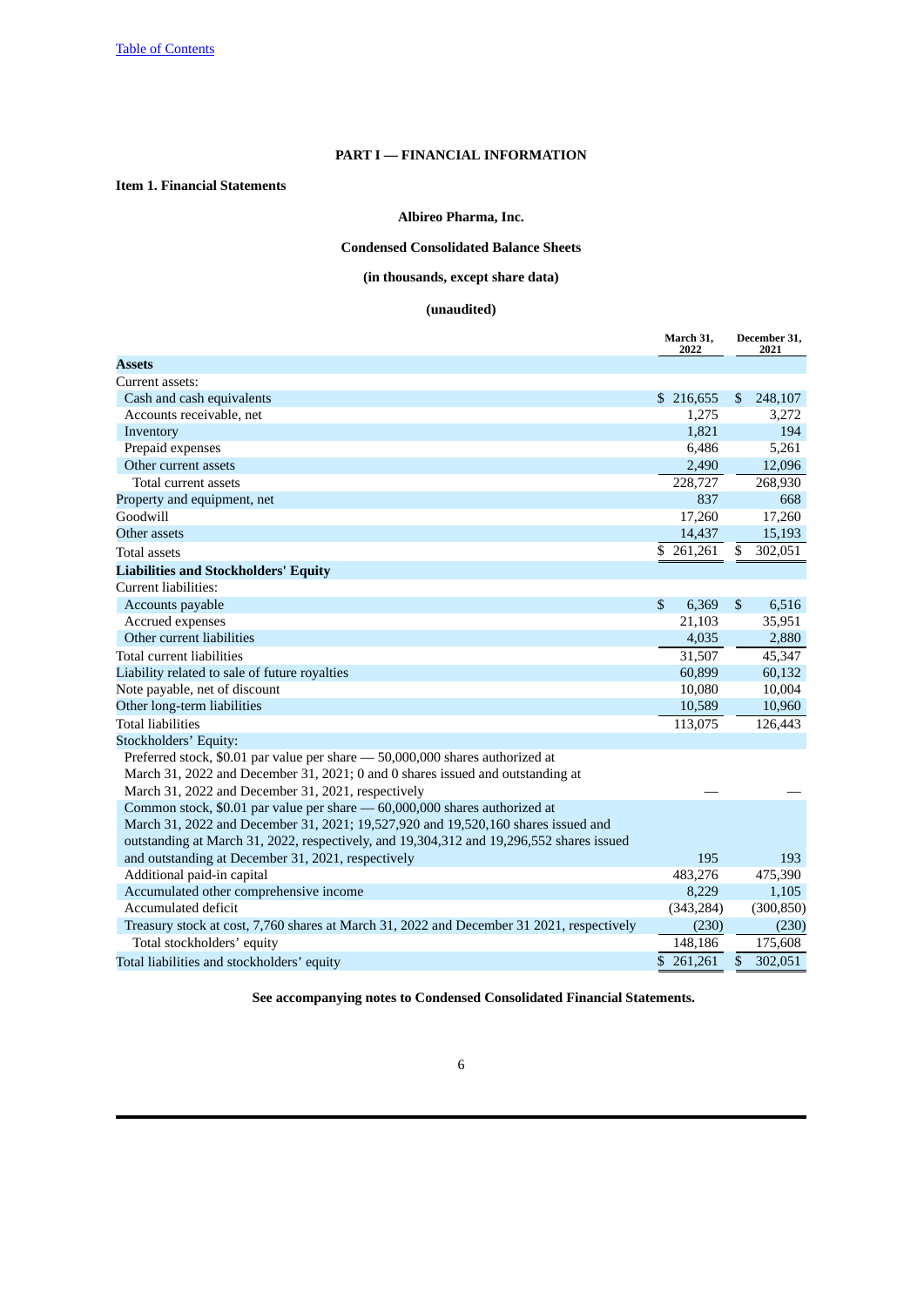# **Condensed Consolidated Statements of Operations**

# **(in thousands, except share and per share data)**

### **(unaudited)**

<span id="page-6-0"></span>

|                                                                  | Three Months Ended March 31, |            |    |              |
|------------------------------------------------------------------|------------------------------|------------|----|--------------|
|                                                                  | 2022<br>2021                 |            |    |              |
| <b>Revenue:</b>                                                  |                              |            |    |              |
| Product revenue, net                                             | \$                           | 4,656      | \$ |              |
| Royalty revenue                                                  |                              | 2,176      |    | 1,966        |
| Total revenue                                                    |                              | 6,832      |    | 1,966        |
| <b>Cost and operating expenses:</b>                              |                              |            |    |              |
| Cost of product revenue                                          |                              | 234        |    |              |
| Research and development                                         |                              | 21,903     |    | 19,943       |
| Selling, general and administrative                              |                              | 16,855     |    | 15,273       |
| Other operating expense, net                                     |                              | 7,398      |    | 6,528        |
| Total cost and operating expenses                                |                              | 46,390     |    | 41,744       |
| <b>Operating loss</b>                                            |                              | (39, 558)  |    | (39,778)     |
| Other loss:                                                      |                              |            |    |              |
| Interest expense, net                                            |                              | (2,876)    |    | (3,955)      |
| Net loss                                                         | ፍ                            | (42, 434)  |    | (43,733)     |
| Net loss per share attributable to holders of common stock:      |                              |            |    |              |
| Net loss per common share - basic and diluted                    |                              | (2.19)     |    | (2.29)       |
| Weighted-average common shares used to compute basic and diluted |                              |            |    |              |
| net loss per common share                                        |                              | 19,379,586 |    | 19, 131, 557 |

**See accompanying notes to Condensed Consolidated Financial Statements.**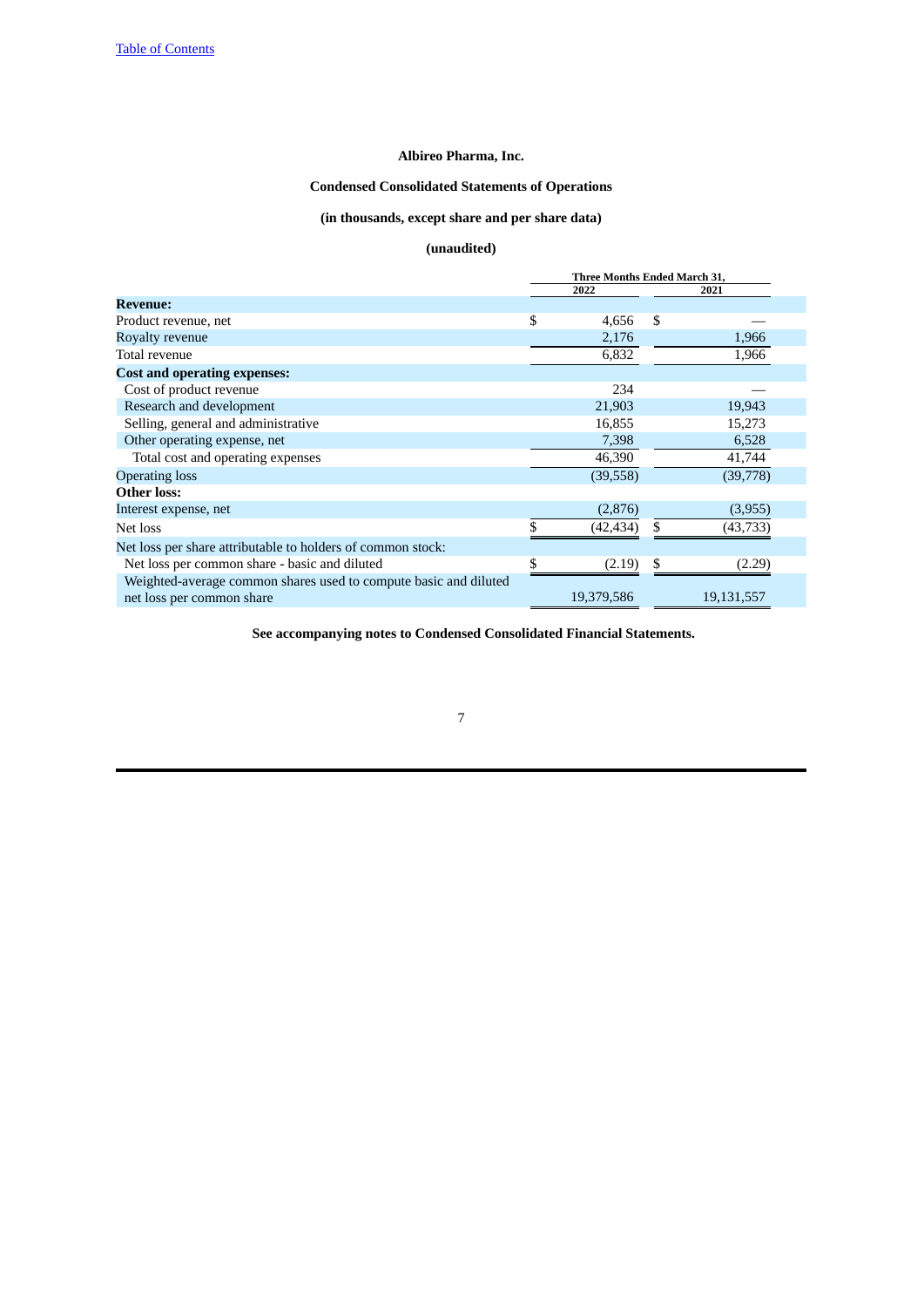# **Condensed Consolidated Statements of Comprehensive Loss**

# **(in thousands)**

# **(unaudited)**

<span id="page-7-0"></span>

|                                         | Three Months Ended March 31, |              |  |                        |
|-----------------------------------------|------------------------------|--------------|--|------------------------|
|                                         |                              | 2022<br>2021 |  |                        |
| Net loss                                |                              | (42, 434)    |  | $\frac{1}{2}$ (43,733) |
| Other comprehensive income:             |                              |              |  |                        |
| Foreign currency translation adjustment |                              | 7.124        |  | 6.954                  |
| Total other comprehensive income        |                              | 7.124        |  | 6.954                  |
| Total comprehensive loss                |                              | (35,310)     |  | (36,779)               |

**See accompanying notes to Condensed Consolidated Financial Statements.**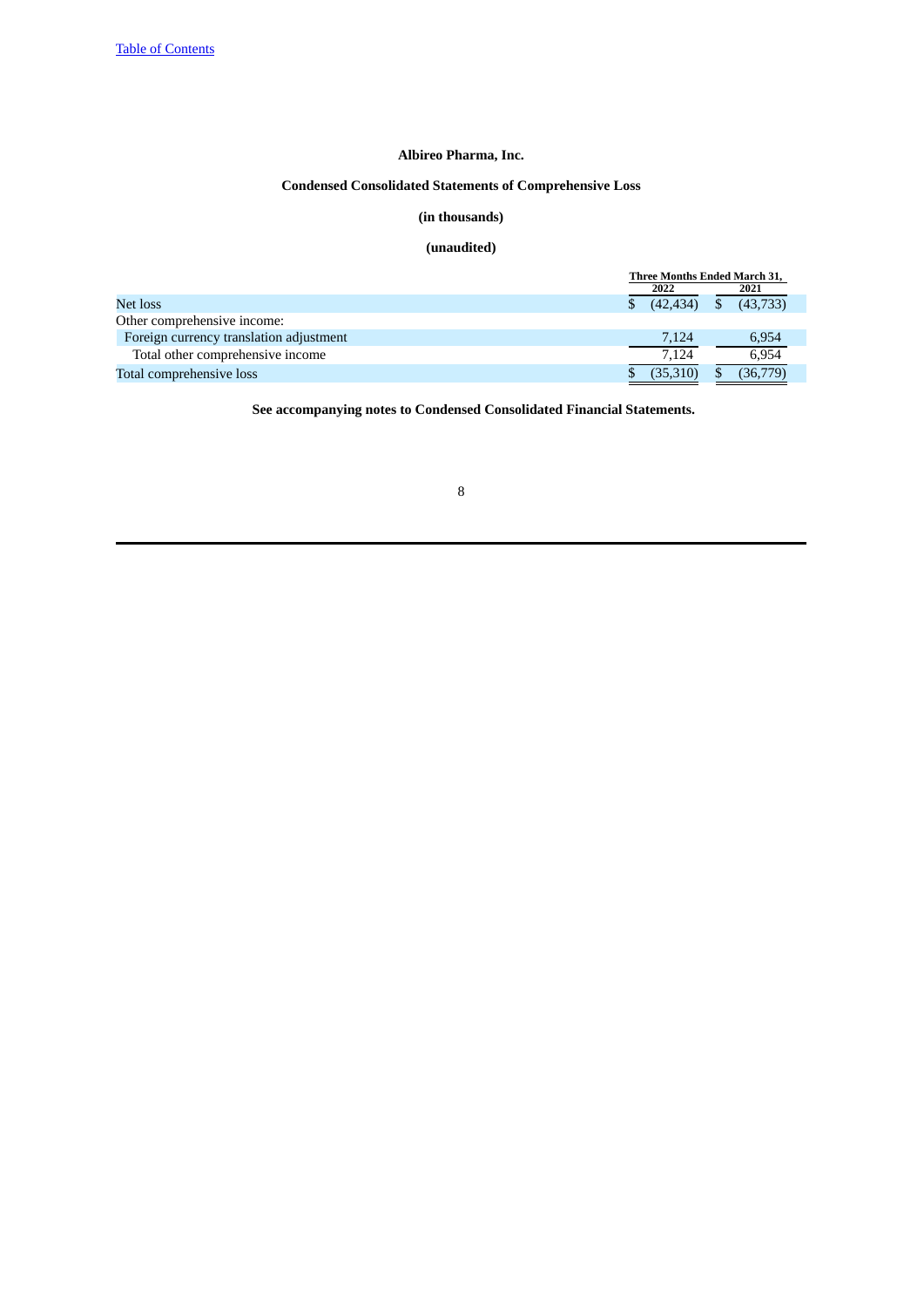# **Condensed Consolidated Statements of Stockholders' Equity**

# **(in thousands, except share data)**

# **(unaudited)**

<span id="page-8-0"></span>

|                                    |               |        |                   | Accumulated   |                |               |                       |               |
|------------------------------------|---------------|--------|-------------------|---------------|----------------|---------------|-----------------------|---------------|
|                                    |               |        | <b>Additional</b> | Other         |                |               | <b>Treasurv Stock</b> | Total         |
|                                    | Common Stock  |        | Paid-In           | Comprehensive | Accumulated    |               | At Cost               | Stockholders' |
|                                    | <b>Shares</b> | Amount | Capital           | Income        | <b>Deficit</b> | <b>Shares</b> | Amount                | Equity        |
| Balance--December 31, 2021         | 19,304,312    | 193    | \$475,390         | 1,105         | (300, 850)     | (7,760)       | (230)                 | 175,608       |
| Stock-based compensation expense   |               |        | 3,508             |               |                |               |                       | 3,508         |
| Exercise of options and vesting of |               |        |                   |               |                |               |                       |               |
| RSUs                               | 223,683       |        | 4.378             |               |                |               |                       | 4,380         |
| Other comprehensive income         |               |        |                   | 7.124         |                |               |                       | 7.124         |
| Net loss                           |               |        |                   |               | (42, 434)      |               |                       | (42, 434)     |
| Balance--March 31, 2022            | 19.527.995    | 195    | 483.276           | 8.229         | (343, 284)     | (7,760)       | (230)                 | 148,186       |

|                                         |                     |        |                   | <b>Accumulated</b> |                |        |                       |               |
|-----------------------------------------|---------------------|--------|-------------------|--------------------|----------------|--------|-----------------------|---------------|
|                                         |                     |        | <b>Additional</b> | Other              |                |        | <b>Treasury Stock</b> | Total         |
|                                         | <b>Common Stock</b> |        | Paid-In           | Comprehensive      | Accumulated    |        | At Cost               | Stockholders' |
|                                         | <b>Shares</b>       | Amount | Capital           | Income             | <b>Deficit</b> | Shares | Amount                | Equity        |
| Balance--December 31, 2020              | 19,107,040          | 191    | \$456,472         | (8,612)            | (266, 820)     |        |                       | 181,231       |
| Stock-based compensation expense        |                     |        | 3,062             |                    |                |        |                       | 3,062         |
| Exercise of options and vesting of RSUs | 85.765              |        | 403               |                    |                |        |                       | 404           |
| Other comprehensive income              |                     |        |                   | 6.954              |                |        |                       | 6.954         |
| Net loss                                |                     |        |                   |                    | (43, 733)      |        |                       | (43, 733)     |
| Balance--March 31, 2021                 | 19,192,805          | 192    | \$459,937         | (1,658)            | (310, 553)     |        |                       | 147,918       |

**See accompanying notes to Condensed Consolidated Financial Statements.**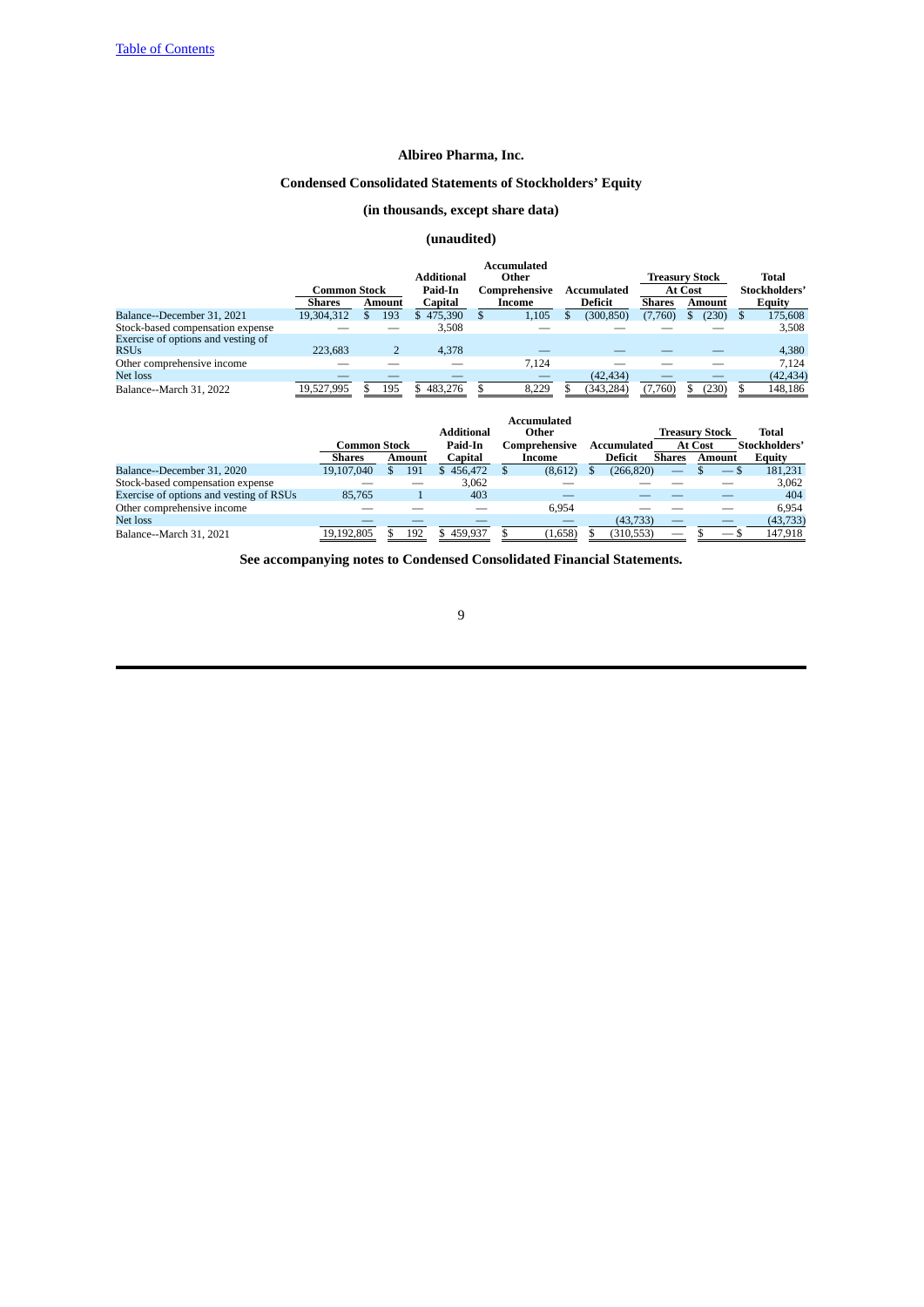# **Condensed Consolidated Statements of Cash Flows**

# **(in thousands)**

# **(unaudited)**

<span id="page-9-0"></span>

|                                                                             | <b>Three Months Ended March 31,</b> |      |           |
|-----------------------------------------------------------------------------|-------------------------------------|------|-----------|
|                                                                             | 2022                                |      | 2021      |
| Cash flows from operating activities:                                       |                                     |      |           |
| Net loss                                                                    | \$<br>(42, 434)                     | \$   | (43, 733) |
| Adjustments to reconcile net loss to net cash used in operating activities: |                                     |      |           |
| Accretion of liability related to sale of future royalties                  | 2,720                               |      | 3,100     |
| Accretion of debt discount and amortization of issuance costs               | 76                                  |      | 115       |
| Depreciation and amortization                                               | 114                                 |      | 37        |
| Share based compensation expense                                            | 3,508                               |      | 3,062     |
| Foreign currency adjustments                                                | 7,172                               |      | 6,479     |
| Changes in operating assets and liabilities:                                |                                     |      |           |
| Accounts receivable, net                                                    | 1,976                               |      |           |
| Inventory                                                                   | (1,628)                             |      |           |
| Prepaid expenses and other current assets                                   | 8,164                               |      | 1,669     |
| Other assets                                                                | 351                                 |      | 152       |
| Accounts payable                                                            | (131)                               |      | 1,362     |
| Accrued expenses                                                            | (14,583)                            |      | (5,245)   |
| Other current and long-term liabilities                                     | (714)                               |      | (1,714)   |
| Net cash used in operating activities                                       | (35, 409)                           |      | (34,716)  |
| Cash flows from investing activities:                                       |                                     |      |           |
| Purchase of property and equipment                                          | (235)                               |      |           |
| Net cash used in investing activities                                       | (235)                               |      |           |
| Cash flows from financing activities:                                       |                                     |      |           |
| Proceeds from exercise of options                                           | 4,380                               |      | 404       |
| Net cash provided by financing activities                                   | 4,380                               |      | 404       |
| Effect of exchange rate changes on cash and cash equivalents                | (188)                               |      | 121       |
| Net decrease in cash and cash equivalents                                   | (31, 452)                           |      | (34, 191) |
| Cash and cash equivalents-beginning of period                               | 248,107                             |      | 251,272   |
| Cash and cash equivalents-end of period                                     | \$<br>216,655                       | $\$$ | 217,081   |
| Supplemental disclosures of cash and non-cash activities                    |                                     |      |           |
| Fixed assets included in accrued expenses                                   | \$<br>48                            | \$   |           |

**See accompanying notes to Condensed Consolidated Financial Statements.**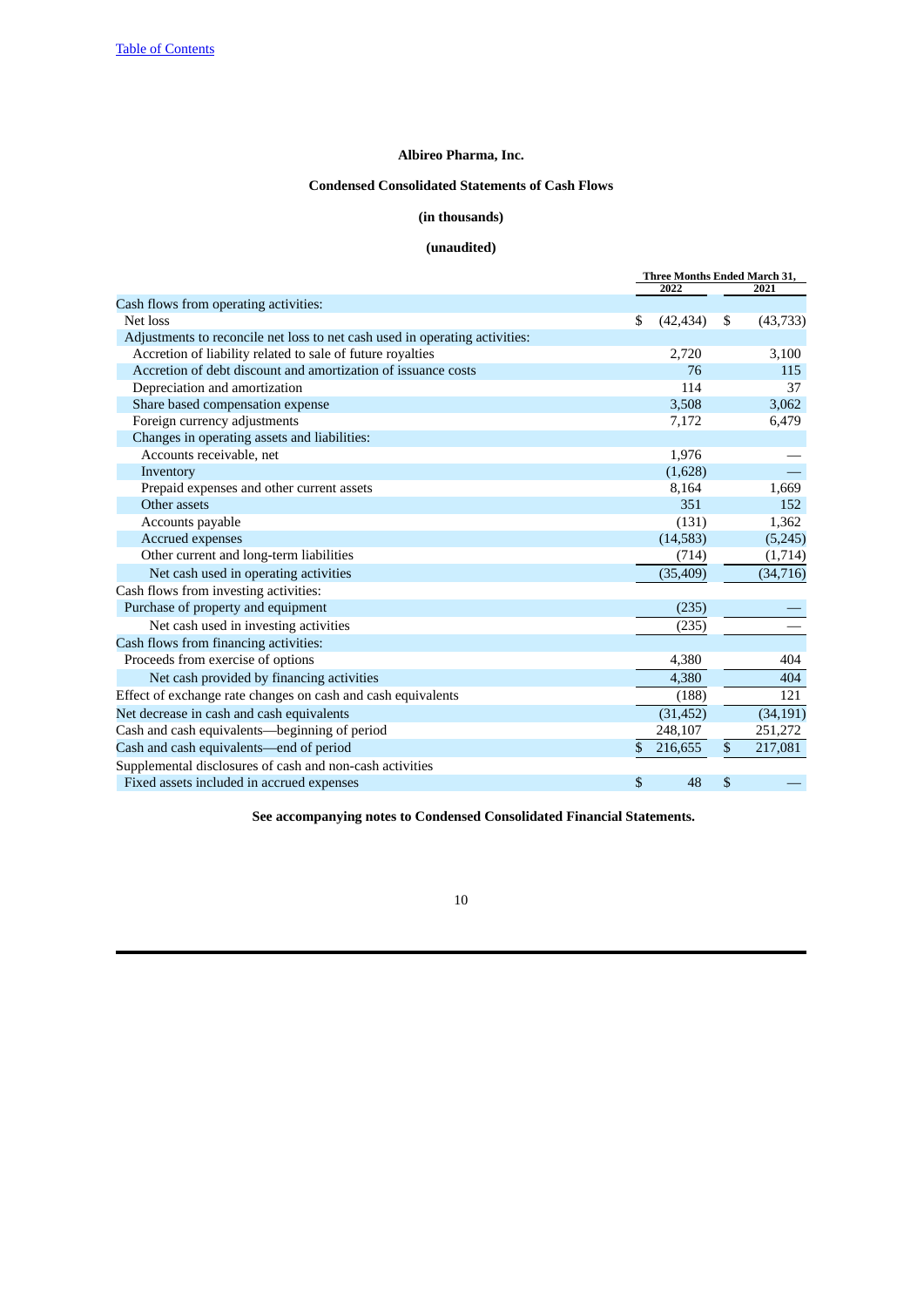### **Notes to Condensed Consolidated Financial Statements**

#### **(unaudited)**

#### <span id="page-10-0"></span>**1. Summary of significant accounting policies and basis of presentation**

#### *Organization*

Albireo Pharma, Inc. (the Company), is a commercial-stage biopharmaceutical company focused on the development and commercialization of novel bile acid modulators to treat orphan pediatric liver diseases and other liver and gastrointestinal diseases and disorders. The Company's product pipeline includes Bylvay (odevixibat) approved in the United States and Europe, elobixibat, approved in Japan and Thailand for the treatment of chronic constipation, A3907, our Phase 1 lead candidate for the treatment of adult liver diseases, A2342, our lead preclinical candidate for the treatment of adult viral and liver diseases, and multiple other preclinical candidates. Bylvay was approved by the U.S. Food and Drug Administration (FDA) on July 20, 2021 for the treatment of pruritis in patients with progressive familial intrahepatic cholestasis (PFIC) ages 3 months or older, and authorized by the European Medicines Agency on July 16, 2021 for the treatment of PFIC in patients 6 months or older. Bylvay was also granted marketing authorization by the UK Medicines and Healthcare Products Regulatory Agency (MHRA) in September 2021 for the treatment of PFIC in patients 6 months or older. Bylvay is also in Phase 3 development for the treatment of biliary atresia and Alagille syndrome (ALGS), each a rare, life-threatening disorder affecting young children.

Since its inception, the Company has devoted substantially all of its resources to its research and development efforts, including activities to develop its product candidates, to commercialize Bylvay in PFIC, to prepare for the commercialization of Bylvay in other indications, if approved, and to provide general and administrative support for these operations.

The Company has primarily funded its operations with proceeds from the sales of common stock, the sale of future royalties, upfront and milestone payments for regional agreements, proceeds from the issuance of debt, and the sale of a Priority Review Voucher (PRV). As of March 31, 2022, the Company has raised an aggregate of \$356.9 million through the issuance of common stock, net of issuance costs, \$59.3 million from the sale of its future royalties, \$9.5 million through the Loan and Security Agreement (see Note 7), net of issuance costs, and net proceeds of \$103.4 million, after deducting commission costs, from the sale of the PRV.

The Company has incurred significant operating losses and negative cash flows from operations since inception. The Company expects to continue to incur significant expenses and operating losses for the foreseeable future. In addition, the Company anticipates that its expenses will increase significantly in connection with ongoing activities to support the commercialization of Bylvay for PFIC and the advancement of Bylvay in its later stage clinical trials and providing administrative support.

As a result, the Company will need substantial additional funding to support its continued operations and growth strategy. Until such a time as the Company can generate significant revenue from product sales, if ever, the Company expects to finance its operations through the sale of equity, debt financings or other capital sources, including collaborations with other companies or other strategic transactions. The Company may be unable to raise additional funds or enter into such other agreements on favorable terms, or at all. If the Company fails to raise capital or enter into such agreements as, and when, needed, the Company may have to significantly delay, scale back or discontinue the development and commercialization of one or more of its product candidates or delay its pursuit of potential in-licenses or acquisitions.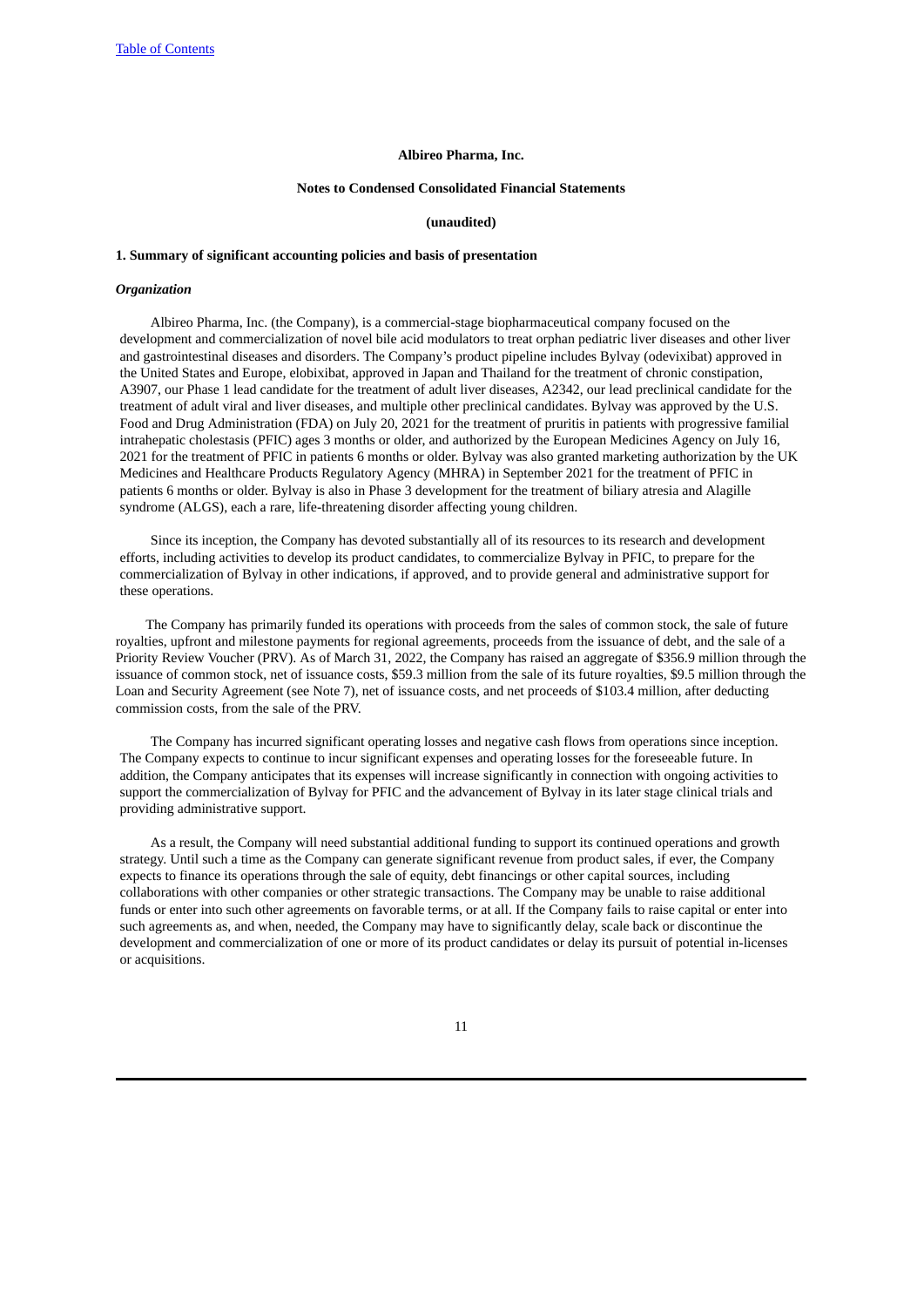As of March 31, 2022, the Company had cash and cash equivalents of \$216.7 million. Management believes that its cash and cash equivalent resources at March 31, 2022 will be sufficient to allow the Company to fund its current operating plan through at least the next twelve months from the issuance of these financial statements.

The Company is subject to those risks associated with any biopharmaceutical company that has substantial expenditures for research and development. There can be no assurance that the Company's research and development projects will be successful, that products developed will obtain necessary regulatory approval, or that any approved product will be commercially viable. In addition, the Company operates in an environment of rapid technological change and is largely dependent on the services of its employees and consultants. If the Company fails to become profitable or is unable to sustain profitability on a continuing basis, then it may be unable to continue its operations at planned levels and be forced to reduce its operations.

#### *Basis of presentation*

The accompanying unaudited Condensed Consolidated Financial Statements have been prepared in accordance with U.S. generally accepted accounting principles (GAAP) for interim financial information, and the instructions to Form 10-Q and Article 10 of Regulation S-X. Accordingly, they do not include all of the information and footnotes required by GAAP for complete financial statements and should be read in conjunction with the audited consolidated financial statements and accompanying notes included in the Company's Annual Report on Form 10-K for the fiscal year ended December 31, 2021. In the opinion of management, all adjustments (including normal recurring adjustments) considered necessary for fair presentation have been included in the Condensed Consolidated Financial Statements. The results of operations for the three months ended March 31, 2022 and 2021 are not necessarily indicative of the results that may be expected for the full fiscal year, any other interim period or any future fiscal year. The Condensed Consolidated Financial Statements are prepared on a basis consistent with prior periods.

Any reference in these notes to applicable guidance is meant to refer to the authoritative GAAP as found in the Accounting Standards Codification (ASC) and Accounting Standards Update (ASU) of the Financial Accounting Standards Board (FASB).

### *Principles of consolidation*

The accompanying Condensed Consolidated Financial Statements include the accounts of the Company and its direct or indirect wholly owned subsidiaries. All intercompany balances and transactions have been eliminated in consolidation.

#### *Foreign currency translation*

#### *Functional and presentation currency*

Items included in the financial statements of each subsidiary are measured using the currency of the primary economic environment in which the entity operates (the functional currency).

### *Transactions and balances*

Foreign currency transactions in each entity comprising the Company are remeasured into the functional currency of the entity using the exchange rates prevailing at the respective transaction dates. Foreign exchange gains and losses resulting from the settlement of such transactions and from the remeasurement at period-end exchange rates of monetary assets and liabilities denominated in foreign currencies are recognized within other operating expense, net except for changes in the liability related to the sale of future royalties which are recorded in interest expense, net in the Condensed Consolidated Statements of Operations.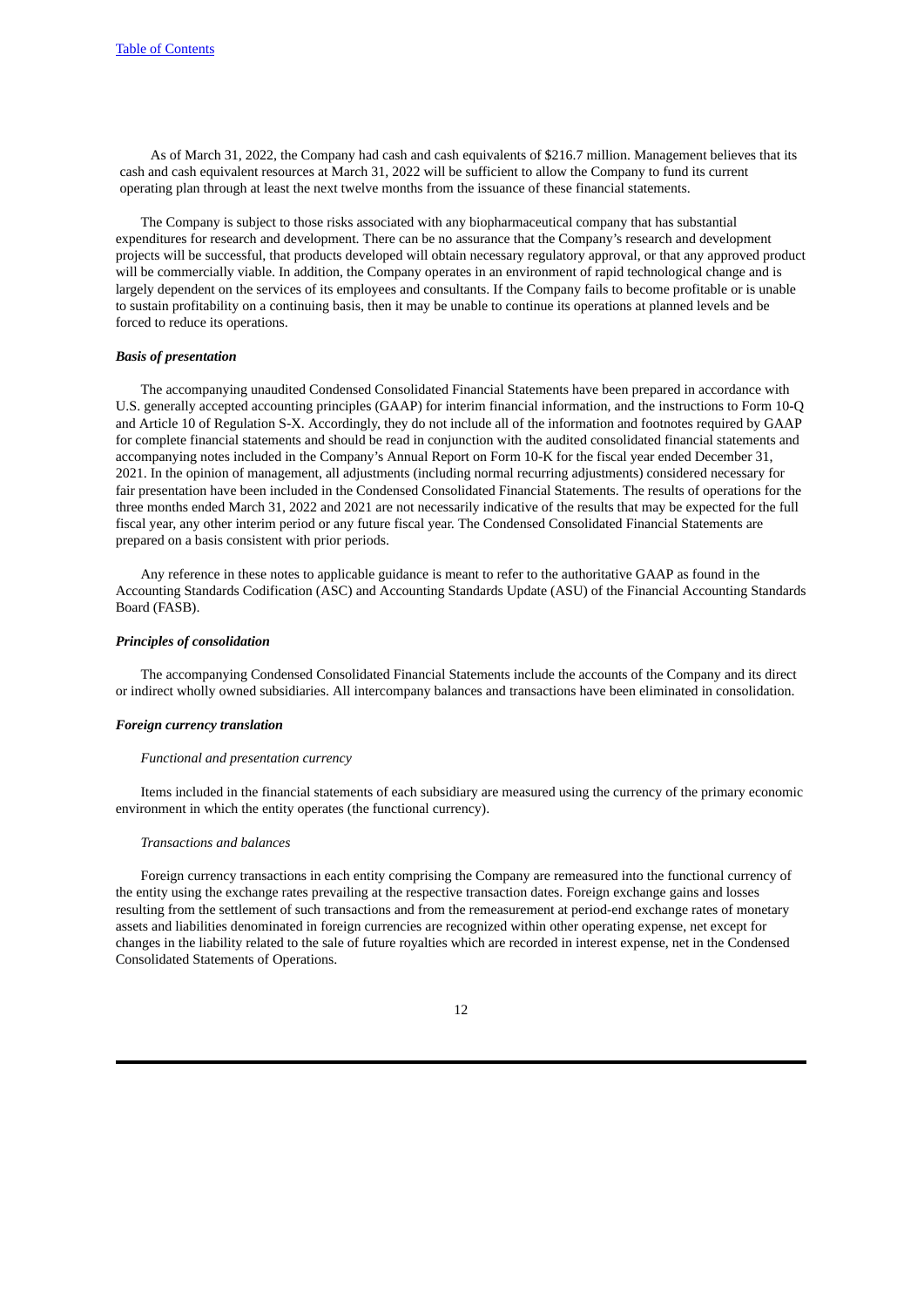The results and financial position of the Company's subsidiaries' that have a functional currency different from the USD are translated into the presentation currency as follows:

- a. assets and liabilities presented are translated at the closing exchange rate as of March 31, 2022 and December 31, 2021;
- b. income and expenses for the statement of operations and comprehensive loss are translated at the average exchange rates that are relevant for the respective periods for which the income and expenses occur; and
- c. significant transactions use the exchange rate on the date of the transaction.

All resulting exchange differences arising from such translations are recognized directly in other comprehensive income and presented as a separate component of equity.

#### *Use of estimates*

The preparation of financial statements in conformity with GAAP requires management to make estimates and assumptions that affect the amounts of assets, liabilities, revenues and expenses reported in the financial statements and accompanying notes. Management must apply significant judgment in this process. On an ongoing basis, the Company evaluates its estimates and assumptions, including but not limited to accruals, including its clinical trial accruals and revenue deductions related to rebates, chargebacks and other discounts, realizability of deferred tax assets and the accretion of interest on the monetization liability. Actual results could materially differ from these estimates.

#### *Revenue recognition*

The Company recognizes revenue when its customer obtains control of promised goods or services, in an amount that reflects the consideration which the Company expects to receive in exchange for those goods or services in accordance with ASC 606 *Revenue from Contracts with Customers*. To determine revenue recognition for contracts with its customers, the Company performs the following five step assessment: (i) identify the contract(s) with a customer; (ii) identify the performance obligations in the contract; (iii) determine the transaction price; (iv) allocate the transaction price to the performance obligations in the contract; and (v) recognize revenue when (or as) the entity satisfies a performance obligation. The Company only applies the five-step model to contracts when it is probable that the entity will collect the consideration it is entitled to in exchange for the goods or services it transfers to the customer. At contract inception and once the contract is determined to be within the scope of ASC 606, the Company assesses the goods or services promised within each contract, determines which goods and services are performance obligations, and assesses whether each promised good or service is distinct. The Company then recognizes as revenue the amount of the transaction price that is allocated to the respective performance obligation when (or as) the performance obligation is satisfied.

#### *Product Revenue, net*

The Company recognizes revenue on sales of Bylvay when a customer obtains control of the product, which occurs at a point in time and upon delivery. The Company sells Bylvay to a limited number of specialty pharmacies and a specialty distributor which dispense the product directly to patients. The specialty pharmacies and specialty distributor are referred to as the Company's customers. The Company also sells Bylvay to its customers in the European Union, which includes a limited number of pharmacies.

The Company provides the right of return to its customers for unopened product for a limited time before and after its expiration date. We currently estimate product returns using available industry data as well as the Company's visibility into the inventory remaining in the distribution channel.

The Company has written contracts with each of its customers that have a single performance obligation to deliver products upon receipt of a customer order and these obligations are satisfied when delivery occurs and the customer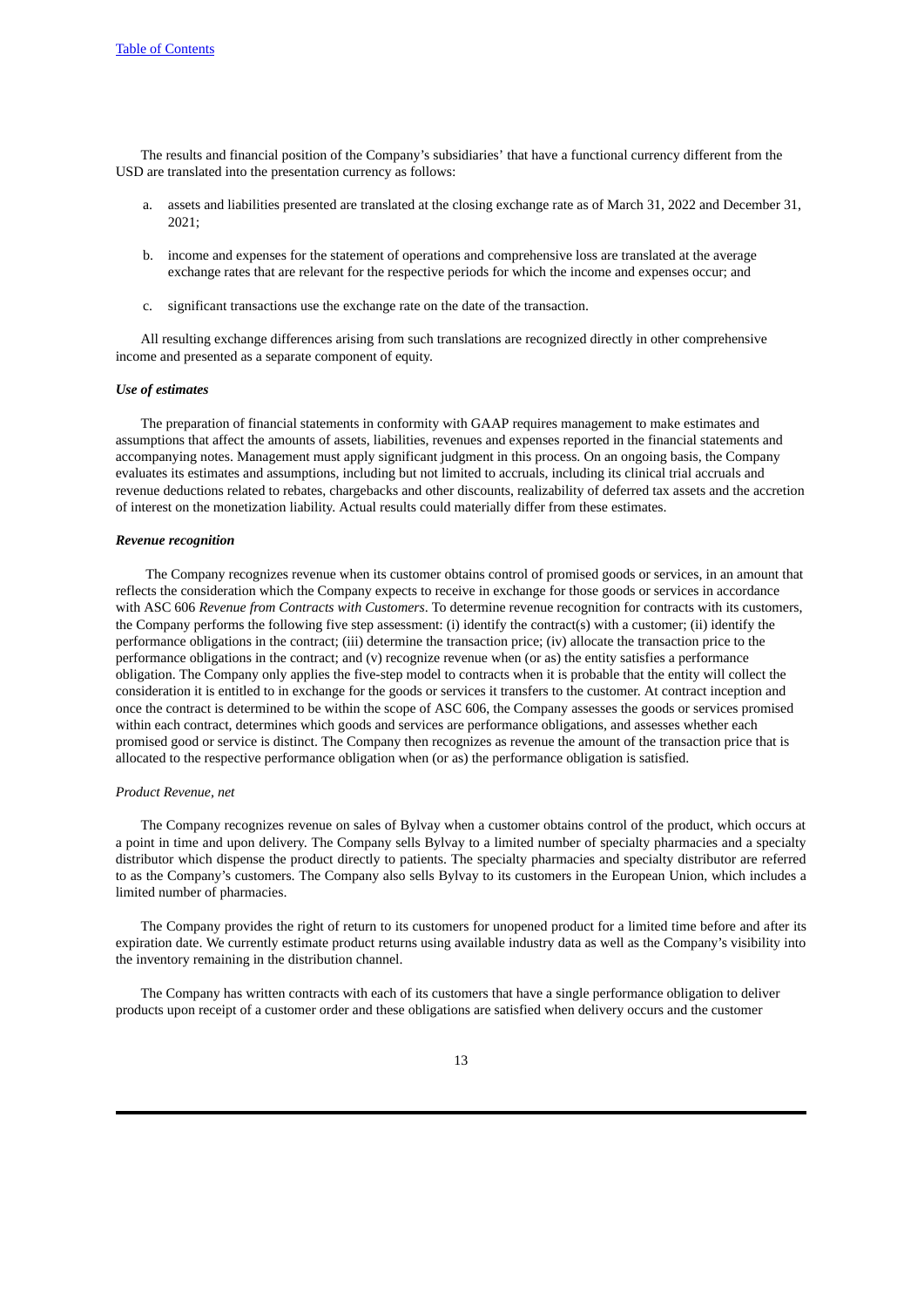receives Bylvay. The Company evaluates creditworthiness of each of its customers to determine whether collection is reasonably assured. The wholesale acquisition cost that the Company charges its customers for Bylvay is adjusted to arrive at the Company's estimated net product revenues by deducting components of variable consideration which include (i) estimated government rebates and discounts related to Medicaid and other government programs, (ii) estimated costs of incentives offered to certain indirect customers including patients, (iii) trade allowances, such as invoice discounts for prompt payment and customer fees, and (iv) allowance for sales returns. Product revenue, net was \$2.8 million in the United States and \$1.9 million in Europe for the three months ended March 31, 2022. There was no product revenue for the three months ended March 31, 2021.

### *Rebates and Discounts*

The Company contracts with the Centers for Medicare & Medicaid Services and other government agencies in the U.S. to make Bylvay available to eligible patients. As a result, the Company estimates any rebates and discounts, including chargebacks related to Section 340B of the Public Health Service Act, and deducts these estimated amounts from its gross product revenues at the time the revenues are recognized. The Company's estimates of rebates and discounts are based on the government mandated discounts, which are statutorily-defined and applicable to these government funded programs and assumptions developed using historical experience with actual payments and redemptions. The Company recorded \$1.0 million and \$0.7 million in such estimates as of March 31, 2022 and December 31, 2021, respectively, in accounts receivable, net and other current liabilities on the consolidated balance sheets.

The Company contracts with national authorities in Europe to make Bylvay available to eligible patients. In jurisdictions in which final pricing is subject to ongoing negotiations with the government, the Company estimates the rebate expected to be due and deducts these estimated amounts from its gross product revenues at the time the revenues are recognized. The Company's estimates of such liabilities are based on current invoice pricing and total prior units sold and assumptions developed using benchmarks of Bylvay pricing approved in other relevant European jurisdictions. The Company recorded \$0.4 million and \$0.2 million in such estimates as of March 31, 2022 and December 31, 2021, respectively, in other current liabilities on the consolidated balance sheets.

### *Other Incentives*

Other incentives that the Company offers to indirect customers include co-pay assistance cards provided by the Company for patients who reside in states that permit co-pay assistance programs. The Company's co-pay assistance program is intended to reduce each participating patient's portion of the financial responsibility for Bylvay's purchase price to a specified dollar amount. The Company estimates the amount of co-pay assistance provided to eligible patients based on the terms of the program when product is dispensed by the specialty pharmacies to the patients. These estimates are based on redemption information provided by third-party claims processing organizations. The Company funds this incentive program through upfront payments. There were no upfront payments made during the quarter ended March 31, 2022. The Company recorded less than \$0.1 million in such estimates as of March 31, 2022 and December 31, 2021 in prepaid expenses on the consolidated balance sheets.

#### *Trade Allowances*

The Company provides invoice discounts on Bylvay sales to its customers for prompt payment and records these discounts as a reduction to gross product revenues. These discounts are based on contractual terms. The Company also pays fees to its distributors for their services as well as data that they provide to the Company. Prompt payment allowances are recorded in accounts receivable, net on the consolidated balance sheets. There were no prompt payment allowances as of March 31, 2022. Prompt payment allowances were less than \$0.1 million at December 31, 2021. The other distributor fees are recorded as other current liabilities on the consolidated balance sheets and were \$0.1 million as of March 31, 2022 and December 31, 2021.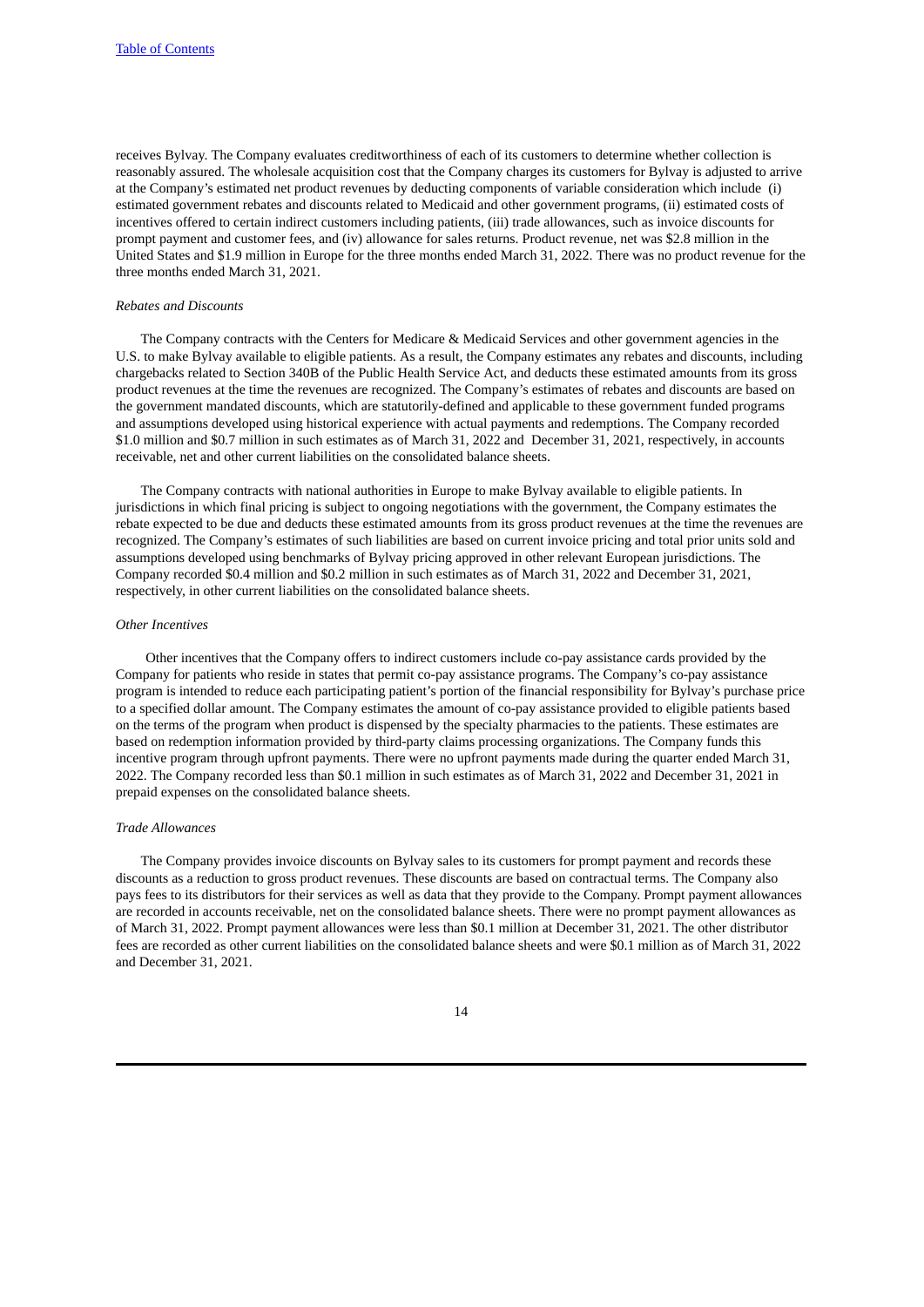#### *Milestone Payments*

At the inception of each arrangement that includes development milestone payments or upfront payment, the Company evaluates whether the milestones are considered probable of being achieved and estimates the amount to be included in the transaction price, which includes any upfront payments, using the most likely amount method. If it is probable that a significant revenue reversal would not occur, the associated milestone value is included in the transaction price. Once the estimated transaction price is established, the associated consideration is allocated to the performance obligations that have been identified in the respective agreement. Milestone payments that are not within the control of the Company or the licensee, such as regulatory approvals, are not considered probable of being achieved until those approvals are received. The Company evaluates factors such as the scientific, clinical, regulatory, commercial, and other risks that must be overcome to achieve the particular milestone in making this assessment. There is considerable judgment involved in determining whether it is probable that a significant revenue reversal would not occur. At the end of each subsequent reporting period, the Company reevaluates the probability of achievement of all milestones subject to constraint and, if necessary, adjusts its estimate of the overall transaction price. Any such adjustments are recorded on a cumulative catch-up basis, which would affect revenues and earnings in the period of adjustment.

#### *Royalties*

For arrangements that include sales-based royalties, including milestone payments based on a level of sales, and in which the license is deemed to be the predominant item to which the royalties relate, the Company recognizes revenue at the later of (i) when the related sales occur, or (ii) when the performance obligation to which some or all of the royalty has been allocated has been satisfied (or partially satisfied).

In 2012, the Company entered into a license agreement (the Agreement) with EA Pharma Co., Ltd. (EA Pharma, formerly Ajinomoto Pharmaceuticals Co., Ltd.) to develop a select product candidate (elobixibat) for registration and subsequent commercialization in select markets. In conjunction with the Agreement, the Company granted EA Pharma an exclusive license to its intellectual property for development and commercialization activities in the designated field and territories. The Company has completed all of its performance obligations under the Agreement.

As of March 31, 2022, the Company is eligible to receive an additional regulatory-based milestone payment under the Agreement of \$5.0 million if a specified regulatory event is achieved for elobixibat. The cash payments and any other payments for milestones and royalties from EA Pharma are non-refundable, non-creditable and not subject to set-off.

The Agreement will continue until the last royalty period for any product in the territory, which is defined as the period when there are no remaining patent rights or regulatory exclusivity in place for any products subject to royalties. EA Pharma may terminate the Agreement upon 180 days' prior written notice to the Company. Either party may terminate the Agreement for the other party's uncured material breach or insolvency and in certain other circumstances agreed to by the parties.

#### *Monetization of Future Royalties*

In December 2017, the Company entered into a royalty interest acquisition agreement (RIAA) with HealthCare Royalty Partners III, L.P. (HCR) pursuant to which it sold to HCR the right to receive all royalties from sales in Japan and sales milestones achieved from any covered territory potentially payable to the Company under the Agreement, up to a specified maximum "cap" amount of \$78.8 million, based on the funds the Company received from HCR. In January 2018, the Company received \$44.5 million from HCR, net of certain transaction expenses, under the RIAA. On June 8, 2020, the parties entered into an amendment to the RIAA pursuant to which HCR agreed to pay the Company an additional \$14.8 million, net of certain transaction expenses, in exchange for the elimination of the (i) \$78.8 million cap amount on HCR's rights to receive royalties on sales in Japan and sales milestones for elobixibat in certain other territories that may become payable by EA Pharma and (ii) the \$15.0 million payable to the Company if a specified sales milestone is achieved for elobixibat in Japan. The Company is obligated to make royalty interest payments to HCR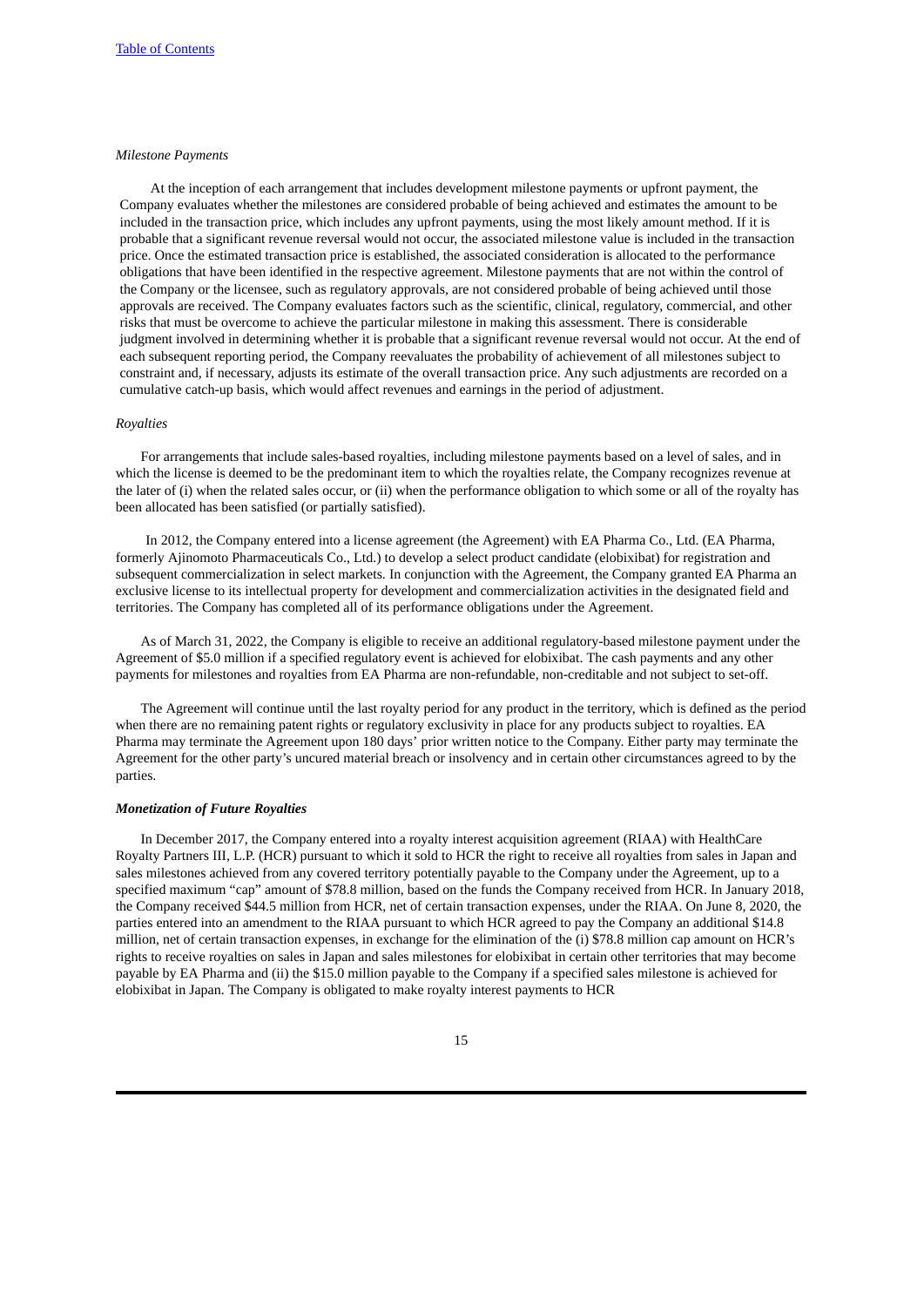under the RIAA only to the extent it receives future Japanese royalties, sales milestones or other specified payments from EA Pharma. Although the Company sold its rights to receive royalties from the sales of elobixibat in Japan, as a result of its ongoing involvement in the cash flows related to these royalties, the Company will continue to account for these royalties and milestones as revenue. Upon receipt of the payments from HCR the Company recorded net cash totaling \$59.3 million as a liability related to sale of future royalties (royalty obligation). The royalty obligation will be amortized using the effective interest rate method.

The following table shows the activity within the liability account for the three-month period ended March 31, 2022:

|                                                                 |    | March 31, 2022 |
|-----------------------------------------------------------------|----|----------------|
|                                                                 |    | (in thousands) |
| Liability related to sale of future royalties—beginning balance | S  | 71,667         |
| Accretion of interest expense on liability related to royalty   |    |                |
| monetization                                                    |    | 2.720          |
| Repayment of the liability                                      |    | (11, 362)      |
| Liability related to sale of future royalties—ending balance    |    | 63,025         |
| Less current portion classified within accrued expenses         |    | (2, 126)       |
| Long-term liability related to sale of future royalties         | \$ | 60.899         |

The Company records estimated royalties due for the current period in accrued expenses until the payment is received from EA Pharma at which time the Company then remits payment to HCR. As royalties are remitted to HCR, the balance of the royalty obligation will be effectively repaid over the life of the RIAA. In order to determine the accretion of the royalty obligation, the Company is required to estimate the total amount of future royalty payments to be received and submitted to HCR. The sum of these amounts less the \$59.3 million proceeds the Company received will be recorded as interest expense over the life of the royalty obligation. At March 31, 2022, the Company's estimate of its total interest expense resulted in an annual effective interest rate of approximately 18.0%.

The Company periodically assesses the estimated royalty payments to HCR and to the extent such payments are greater or less than its initial estimates or the timing of such payments is materially different than its original estimates, the Company will prospectively adjust the accretion of interest on the royalty obligation. There are a number of factors that could materially affect the amount and the timing of royalty payments, most of which are not within the Company's control. Such factors include, but are not limited to, the rate of elobixibat prescriptions, the number of doses administered, the introduction of competing products, manufacturing or other delays, patent protection, adverse events that result in governmental health authority imposed restrictions on the use of the drug products, significant changes in foreign exchange rates as the royalties remitted to HCR are in U.S. dollars while sales of elobixibat are in Japanese yen, and sales never achieving forecasted numbers, which would result in reduced royalty payments and reduced non-cash interest expense over the life of the royalty obligation. To the extent future royalties result in an amount less than the liability, the Company is not obligated to fund any such shortfall.

### *Trade Receivables, net*

Accounts receivable, net related to product sales, which are recorded in accounts receivable, net on the consolidated balance sheets, were approximately \$1.3 million and \$3.3 million as of March 31, 2022 and December 31, 2021, respectively. As of March 31, 2022 and December 31, 2021, we had no allowance for doubtful accounts. An allowance for doubtful accounts is determined based on the Company's assessment of the credit worthiness and financial condition of its customers, aging of receivables, as well as the general economic environment. Any allowance would reduce the net receivables to the amount that is expected to be collected. Payment terms for U.S. customers are typically 31 - 36 days from receipt of invoice and for European customers are typically 45 days from receipt of invoice. As of March 31, 2022, we are in a payable position with one of our distributors and reclassed this balance to a contract liability totaling \$2.2 million.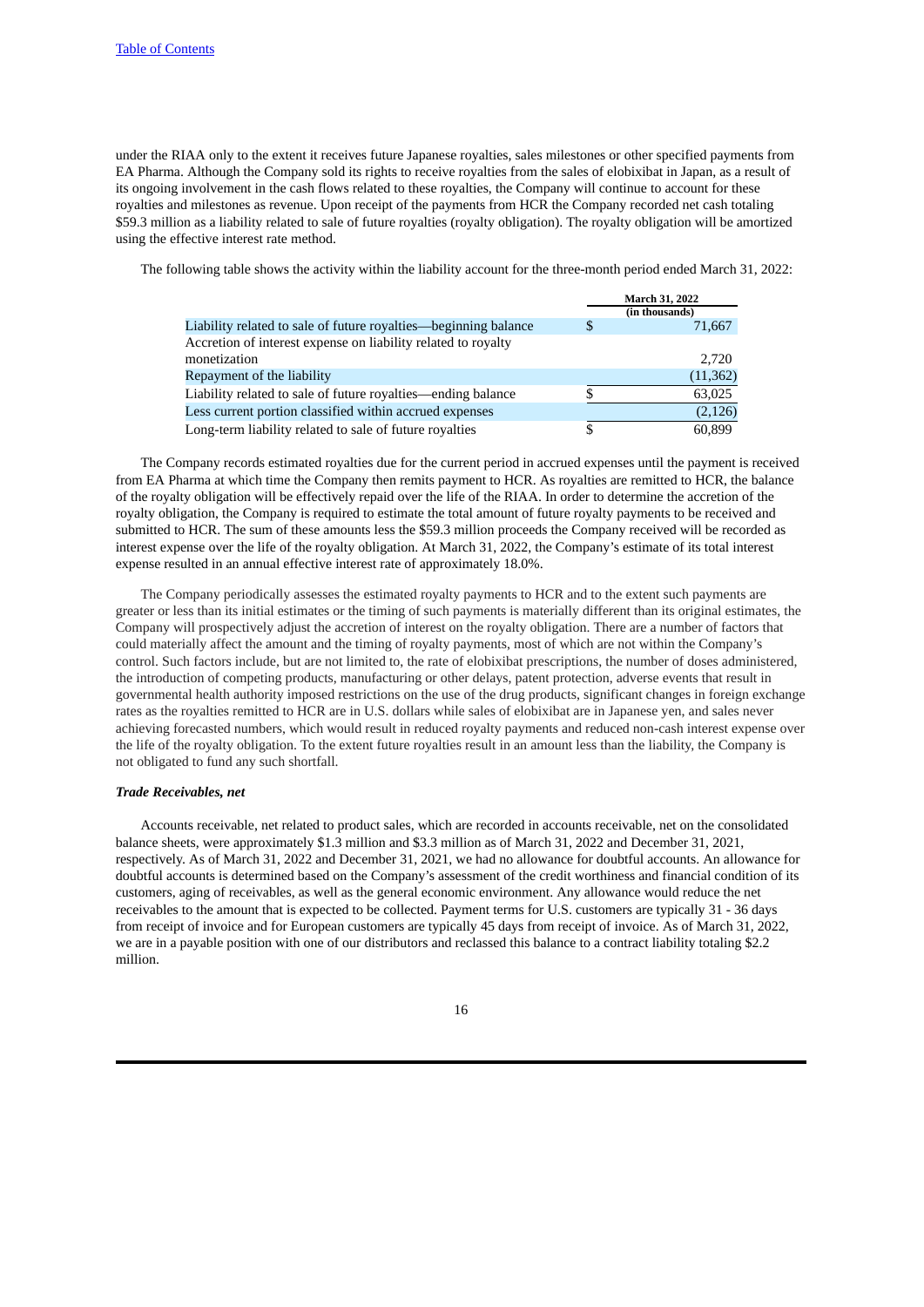#### *Inventory*

The Company commenced capitalizing inventory for Bylvay upon FDA approval on July 20, 2021. All commercial manufacturing expenses were expensed as research and development expenses prior to FDA approval. Manufacturing costs incurred prior to FDA approval totaled approximately \$1.6 million and were not capitalized, and instead were expensed as research and development expenses from 2020 to 2021. All manufacturing subsequent to FDA approval is capitalized in inventory.

#### *Recent accounting pronouncements*

There are no recently issued accounting pronouncements the Company has not yet adopted that will materially impact the Company's consolidated financial statements.

### **2. Fair Value of financial instruments**

When measuring the fair value of financial instruments, the Company evaluates valuation techniques such as the market approach, the income approach and the cost approach. A three-level valuation hierarchy, which prioritizes the inputs to valuation techniques that are used to measure fair value, is based upon whether such inputs are observable or unobservable.

Observable inputs reflect market data obtained from independent sources, while unobservable inputs reflect market assumptions made by the reporting entity. The three-level hierarchy for the inputs to valuation techniques is briefly summarized as follows:

Level 1—Observable inputs such as quoted prices (unadjusted) for identical instruments in active markets;

Level 2—Observable inputs such as quoted prices for similar instruments in active markets, quoted prices for identical or similar instruments in markets that are not active, or model-derived valuations whose significant inputs are observable for substantially the full term of the assets or liabilities; and

Level 3—Unobservable inputs that reflect the reporting entity's estimate of assumptions that market participants would use in pricing the asset or liability.

The following tables represent information about the Company's financial assets that are measured at fair value on a recurring basis (in thousands):

|                          | <b>March 31, 2022</b> |                |                |  |  |
|--------------------------|-----------------------|----------------|----------------|--|--|
|                          | <b>Level 1</b>        | <b>Level 2</b> | <b>Level</b> 3 |  |  |
| <b>Cash Equivalents:</b> |                       |                |                |  |  |
| Money market funds       | \$212,009             | S.             |                |  |  |
| <b>Total</b>             | \$212,009             |                |                |  |  |

|                          |                | <b>December 31, 2021</b> |                |  |  |  |
|--------------------------|----------------|--------------------------|----------------|--|--|--|
|                          | <b>Level 1</b> | <b>Level 2</b>           | <b>Level 3</b> |  |  |  |
| <b>Cash Equivalents:</b> |                |                          |                |  |  |  |
| Money market funds       | \$243,180      | <b>S</b>                 |                |  |  |  |
| <b>Total</b>             | \$243,180      |                          |                |  |  |  |

The Company's financial instruments consist mainly of cash equivalents, prepaid expenses and other current assets, accounts payable, accrued expenses, other current liabilities, and note payable. The carrying amounts of cash equivalents, prepaid expenses and other current assets, accounts payable, accrued expenses, and other current liabilities approximate their estimated fair value due to their short-term maturities. At March 31, 2022, the Company believes the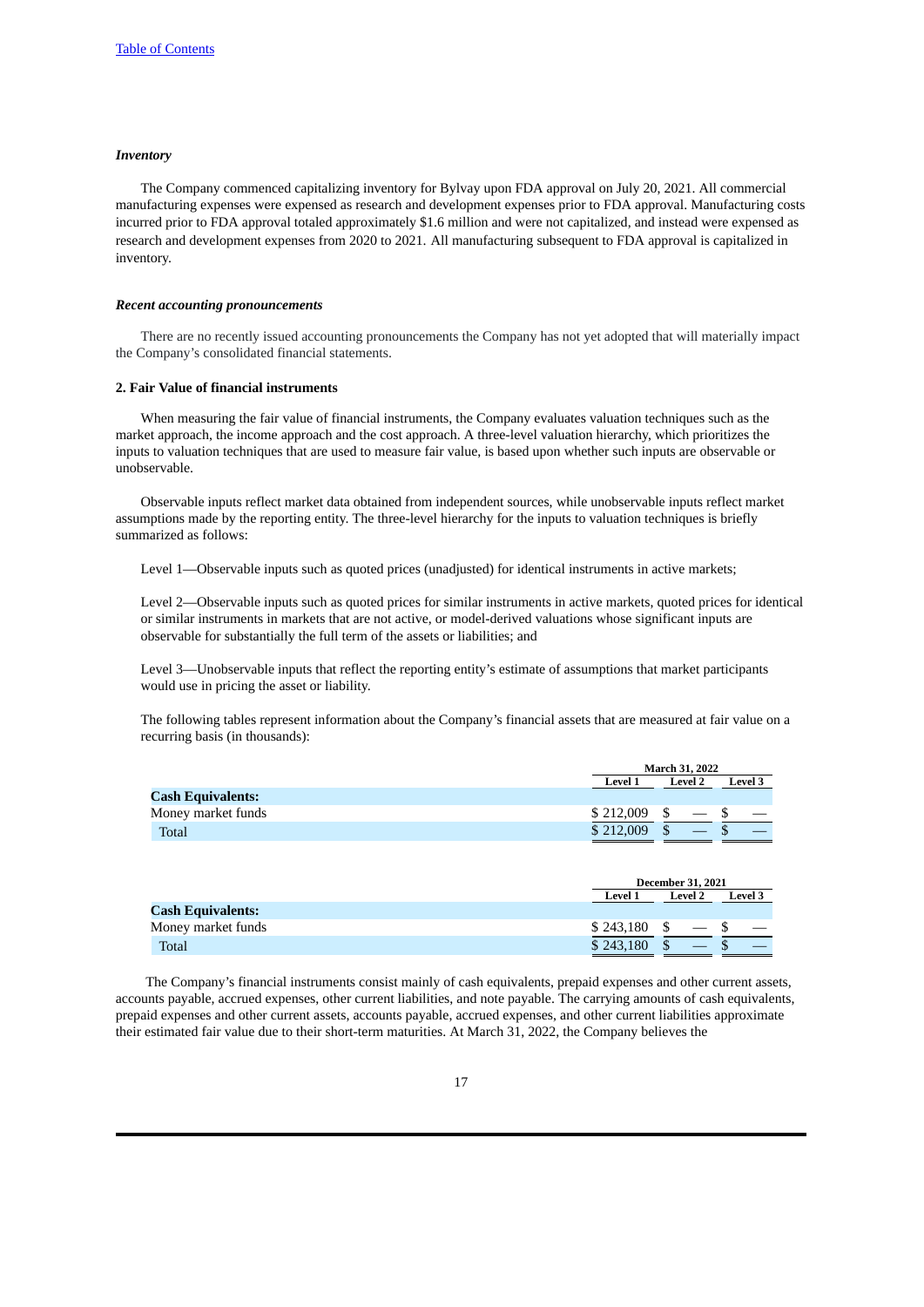carrying value of the Loan and Security Agreement (see Note 7), approximates the fair value of the note payable, considering that it bears interest that is similar to prevailing market rates.

#### **3. Commitments and contingencies**

#### *Agreements with CROs and CMOs*

As of March 31, 2022, the Company had various agreements with CROs and CMOs for the conduct of specified research and development activities and based on the terms of the respective agreements, the Company is contractually obligated to make future payments of up to \$16.7 million upon the completion of contracted work.

#### **4. Net loss per share**

Basic net loss per share, is calculated by dividing the net loss attributable to holders of common stock by the weighted average number of shares of common stock outstanding. When the Company is in a net loss position, diluted net loss per share is calculated by dividing the net loss attributable to holders of common stock by the weighted average number of shares of common stock outstanding, excluding dilutive common stock equivalents outstanding. When the Company is in a net income position, diluted net income per share would be calculated by dividing the net income attributable to holders of common stock by the weighted-average number of shares of common stock plus dilutive common stock equivalents outstanding.

The following table sets forth the computation of basic and diluted net loss per share (in thousands, except for share and per share data):

|                                               |   | Three Months Ended March 31, |      |            |  |  |
|-----------------------------------------------|---|------------------------------|------|------------|--|--|
|                                               |   | 2022                         | 2021 |            |  |  |
| Basic and Diluted net loss per share:         |   |                              |      |            |  |  |
| Numerator                                     |   |                              |      |            |  |  |
| Net loss                                      | S | (42, 434)                    |      | (43,733)   |  |  |
| Denominator                                   |   |                              |      |            |  |  |
| Weighted average number of shares outstanding |   | 19,379,586                   |      | 19,131,557 |  |  |
| Basic and Diluted loss per share              |   | (2.19)                       |      | (2.29)     |  |  |

For purposes of a dilutive net loss per share calculation, stock options, restricted stock units (RSUs) and warrants are considered to be common stock equivalents but are excluded from the calculation of diluted net loss per share in the periods where the Company has incurred a net loss, as their effect would be anti-dilutive given the Company's net loss. Common stock equivalents may also be excluded from the calculation of diluted net income per share if the exercise prices exceed the average market price for the reporting period.

The following outstanding common stock equivalents were excluded from the computation of diluted net loss per share for the three months ended March 31, 2022 and 2021 because including them would have been anti-dilutive:

|                                                     |           | Three Months Ended March 31. |
|-----------------------------------------------------|-----------|------------------------------|
|                                                     | 2022      | 2021                         |
| Options to purchase common stock, RSUs and warrants | 3.619.281 | 3.141.689                    |

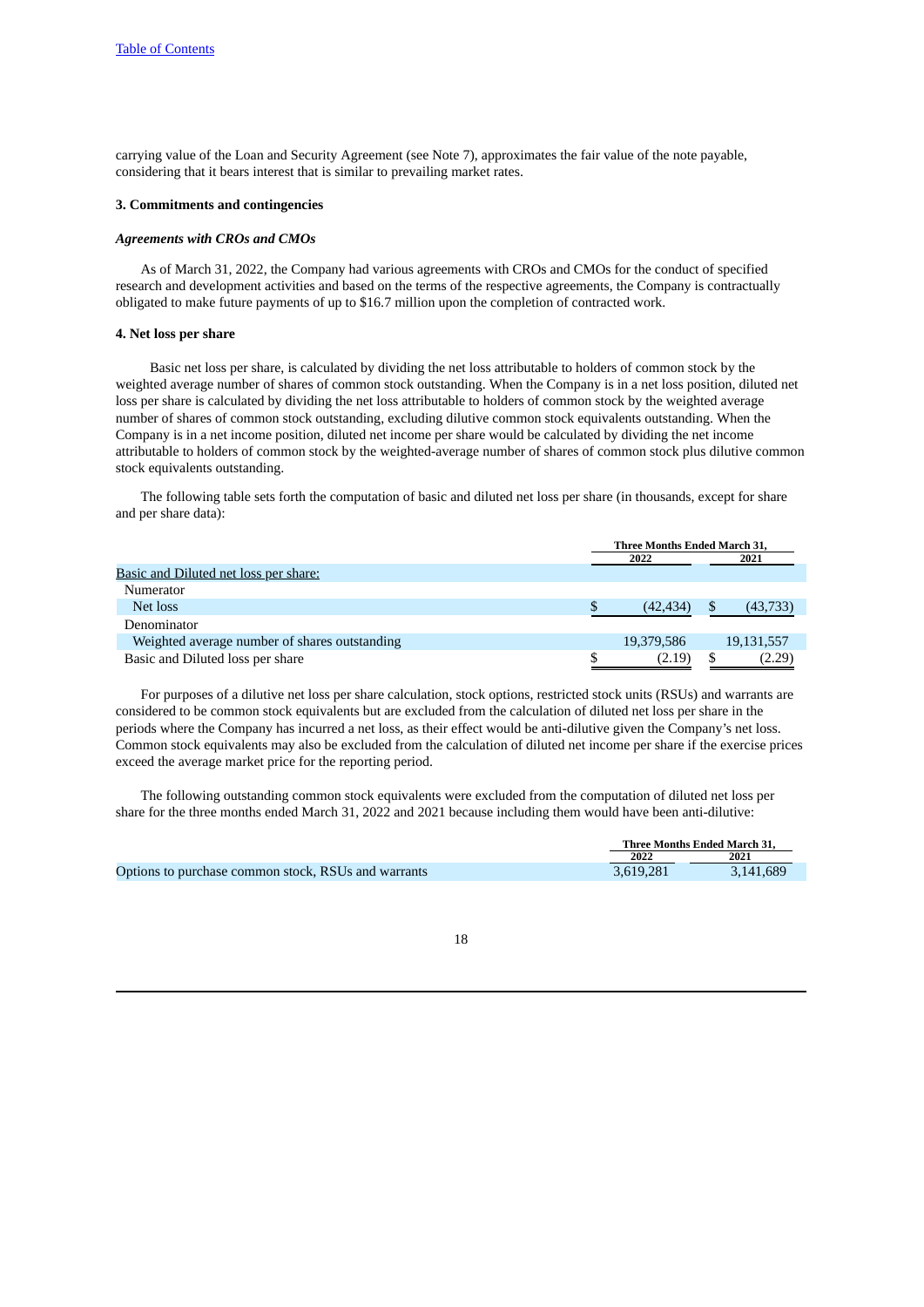#### **5. Income taxes**

The Company did not record a tax provision or benefit for the three months ended March 31, 2022 or 2021. The Company expects to maintain a full valuation allowance against its net deferred tax assets for the year.

#### **6. Inventory**

Inventory consists of the following (in thousands):

|                 | <b>March 31, 2022</b> | <b>December 31, 2021</b> |
|-----------------|-----------------------|--------------------------|
| Raw materials   | 1.241                 |                          |
| Work-in-process | 202                   |                          |
| Finished goods  | 378                   | 194                      |
| Total inventory | L.821                 | 194                      |

There were no write downs for excess and obsolete inventory during the three months ended March 31, 2022 based on the finished goods inventory shelf life of 24 months, and an analysis over the future demand for Bylvay relative to the remaining shelf life of inventory as of March 31, 2022.

#### **7. Note Payable**

#### *2020 Loan and Security Agreement*

On June 8, 2020, the Company entered into a Loan and Security Agreement with the several banks and other financial institutions or entities from time to time parties to the Loan and Security Agreement (the "loan and Security Agreement"), as lenders, (collectively, referred to as the Lender), and Hercules Capital, Inc., in its capacity as administrative agent and collateral agent for itself and Lender (in such capacity, the Agent or Hercules), which provided for term loans up to an aggregate principal amount of \$80.0 million (the Term Loans) to the Company. The Loan Agreement provided for (i) Lender make an additional term loan advance to the Company in an aggregate principal amount of \$5.0 million prior, an initial term loan advance of \$10.0 million, which closed on June 8, 2020, (ii) subject to the achievement of certain initial performance milestones (Performance Milestone I), the Company had the right to request that the Lender make additional term loan advances to the Company in an aggregate principal amount of up to \$20.0 million from January 1, 2021 through December 15, 2021 in minimum increments of \$10.0 million, which Company did not, and (iii) subject to the Lender's investment committee's sole discretion, the Company had the right to request that the Lender make additional term loan advances to the Company in an aggregate principal amount of up to \$45.0 million through March 31, 2022 in minimum increments of \$5.0 million which the Company did not exercise. As of March 31, 2022, the Company borrowed an aggregate principal amount of \$10.0 million and there were no additional term loans available to the Company for advance under the Loan and Security Agreement. The Company is required to pay an end of term fee (the End of Term Charge) equal to 6.95% of the aggregate principal amount of the Term Loans advances upon repayment.

The Term Loans mature on January 1, 2024, which is extendable to July 1, 2024 upon achievement of Performance Milestone I (the Maturity Date).

The Term Loan bears interest at an annual rate equal to the greater of 9.40% and 9.40% plus the prime rate of interest minus 3.25%. Borrowings under the Loan and Security Agreement are repayable in monthly interest-only payments through January 1, 2022, which was extended to (i) July 1, 2022 upon the Company's achievement of Performance Milestone I and (ii) July 1, 2023 upon the Company's achievement of certain additional performance milestones. After the interest-only payment period, borrowings under the Loan and Security Agreement are repayable in equal monthly payments of principal and accrued interest until the Maturity Date. At the Company's option, the Company may elect to prepay all, but not less than all, of the outstanding term loan by paying the entire principal balance and all accrued and unpaid interest thereon plus a prepayment charge equal to the following percentage of the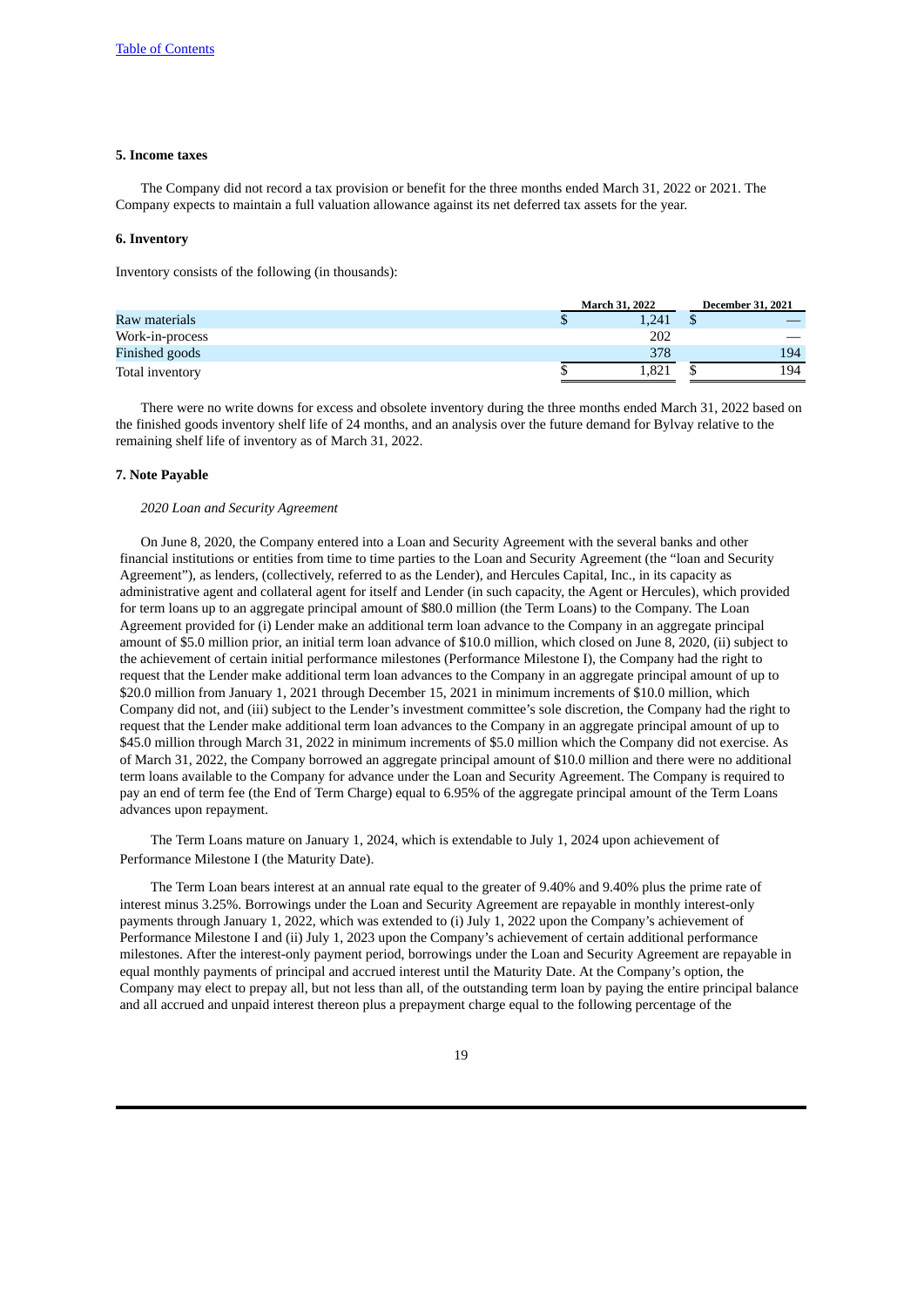principal amount being prepaid: 2.0% of the principal amount outstanding if the prepayment occurs after the first nine months following the Closing Date, but on or prior to 24 months following the Closing Date, and 1.0% of the principal amount outstanding at any time thereafter but prior to the Maturity Date.

In connection with the Loan and Security Agreement, the Company granted Agent a security interest senior to any current and future debts and to any security interest, in all of the Company's right, title, and interest in, to and under all of Company's property and other assets, and certain equity interests and accounts of Albireo AB, subject to limited exceptions including the Company's intellectual property. The Loan and Security Agreement also contains certain events of default, representations, warranties and non-financial covenants of the Company.

The debt discount and issuance costs are being accreted to the principal amount of debt and being amortized from the date of issuance through the Maturity Date to interest expense using the effective-interest rate method. The effective interest rate of the outstanding debt under the Loan and Security Agreement is approximately 13.3%.

As of March 31, 2022 the carrying value of the note payable consists of the following:

|                                            | March 31, 2022 |
|--------------------------------------------|----------------|
|                                            | (in thousands) |
| Note payable, including End of Term Charge | 10.695         |
| Debt discount, net of accretion            | (615)          |
| Note payable net of discount, long-term    | 10.080         |

During the three months ended March 31, 2022 and 2021, the Company recognized \$0.3 million and \$0.3 million, respectively, of interest expense related to the Loan and Security Agreement.

Estimated future principal payments due under the Loan and Security Agreement, including the contractual End of Term Charge, are as follows as of March 31, 2022:

|                   | <b>Note Principal Payments</b> |       |
|-------------------|--------------------------------|-------|
|                   | (in thousands)                 |       |
| Remainder of 2022 |                                |       |
| 2023              |                                | 5,254 |
| 2024              |                                | 5.441 |

As of March 31, 2022, based on Level 3 inputs and the borrowing rates available to the Company for loans with similar terms and consideration of the Company's credit risk, the carrying value of the Company's variable interest rate debt, excluding unamortized debt issuance costs, approximated fair value.

#### *Warrants*

Under the Loan and Security Agreement, the Company agreed to issue to Hercules warrants (the Warrants) to purchase a number of shares of common stock equal to 1% of the aggregate amount of the Term Loans that are funded, as such amounts are funded. On the Closing Date, the Company issued a Warrant for 5,311 shares of common stock. The Warrants are exercisable for a period of seven years from the date of the issuance of each Warrant at a per-share exercise price equal to \$18.83, subject to certain adjustments as specified in the Warrants. In addition, the Company has granted to the holders of the Warrants certain registration rights. Specifically, the Company has agreed to use its commercially reasonable efforts to (i) file registration statements with the U.S. Securities and Exchange Commission within 60 days following the date of the issuance of each Warrant for purposes of registering the shares of common stock issuable upon exercise of the Warrants for resale by Hercules, and (ii) cause the registration statement to be declared effective as soon as practicable after filing, and in any event no later than 180 days after the date of the issuance of each Warrant.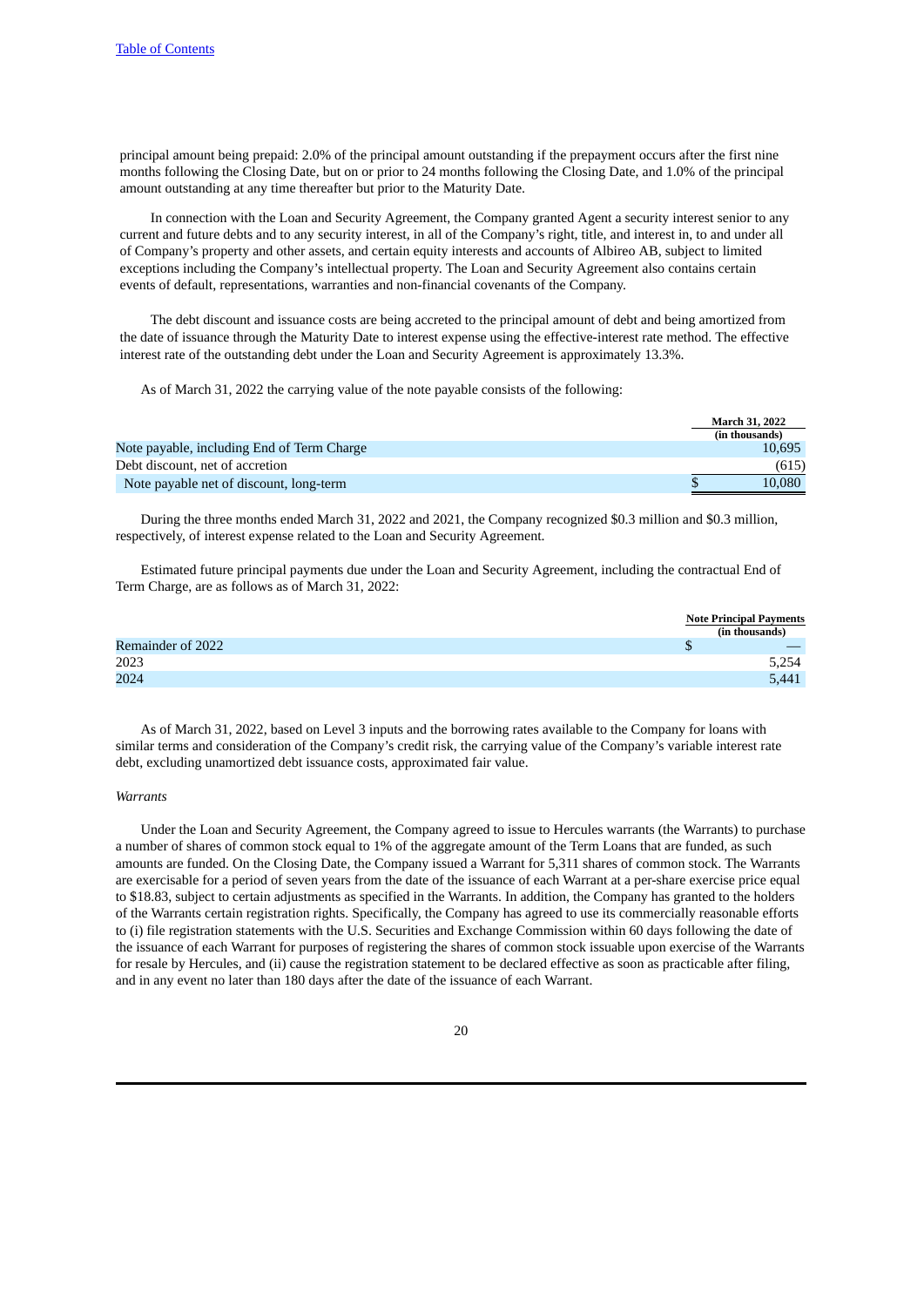The Company accounted for the Warrants as equity instruments since they were indexed to the Company's common stock and met the criteria for classification in stockholders' equity. The relative fair value of the Warrants related to the first tranche funding was approximately \$0.1 million, and was treated as a discount to the Term Loans. This amount is being amortized to interest expense using the effective interest method over the life of the Term Loans. The Company estimated the fair value of the Warrants using the Black-Scholes option-pricing model.

#### **8. Equity Financings**

### *2021 At-the-Market Offering Program Sales Agreement*

In February 2021 the Company filed an automatic shelf registration statement on Form S-3 with the SEC (the 2021 Form S-3), which became effective upon filing, pursuant to which the Company registered for sale an unlimited amount of any combination of its common stock, preferred stock, debt securities, warrants, rights and/or units from time to time and at prices and on terms that the Company may determine, so long as the Company continued to satisfy the requirements of a "well-known seasoned issuer" under SEC rules.

In February 2021, the Company entered into a new sales agreement (the "2021 Sales Agreement") with respect to an at-the-market offering program under which the Company may offer and sell, from time to time at the Company's sole discretion, shares of common stock having an aggregate offering price of up to \$100.0 million. Subsequently in July 2021, the Company sold 7,508 shares of common stock for net proceeds of approximately \$0.2 million pursuant to the 2021 Sales Agreement. Because the Company was no longer a well-known seasoned issuer following the filing of the Annual Report on Form 10-K for the year ended December 31, 2021, the 2021 Form S-3 is no longer be available for the Company to offer and sell securities pursuant to the 2021 Form S-3. Since the 2021 Form S-3 is no longer available, unless and until the Company registers the offer and sale of securities pursuant to the 2021 Sales Agreement in the future, the Company will not be able to make any further sales of securities under the 2021 Sales Agreement.

#### **9. Stock-based Compensation**

For the three months ended March 31, 2022, the Company granted 263,200 options at a weighted average exercise price per share of \$26.74. For the three months ended March 31, 2022, the Company granted 507,800 RSUs.

The Company recorded the following stock-based compensation expense:

|                                             | Three Months Ended March 31, |       |  |       |  |  |  |  |
|---------------------------------------------|------------------------------|-------|--|-------|--|--|--|--|
|                                             | 2022                         |       |  | 2021  |  |  |  |  |
|                                             |                              |       |  |       |  |  |  |  |
| Employee awards:                            |                              |       |  |       |  |  |  |  |
| Research and development expense            |                              | 1.721 |  | 1,136 |  |  |  |  |
| Selling, general and administrative expense |                              | 1.700 |  | 1,926 |  |  |  |  |
| Total stock-based compensation expense      |                              | 3.421 |  | 3,062 |  |  |  |  |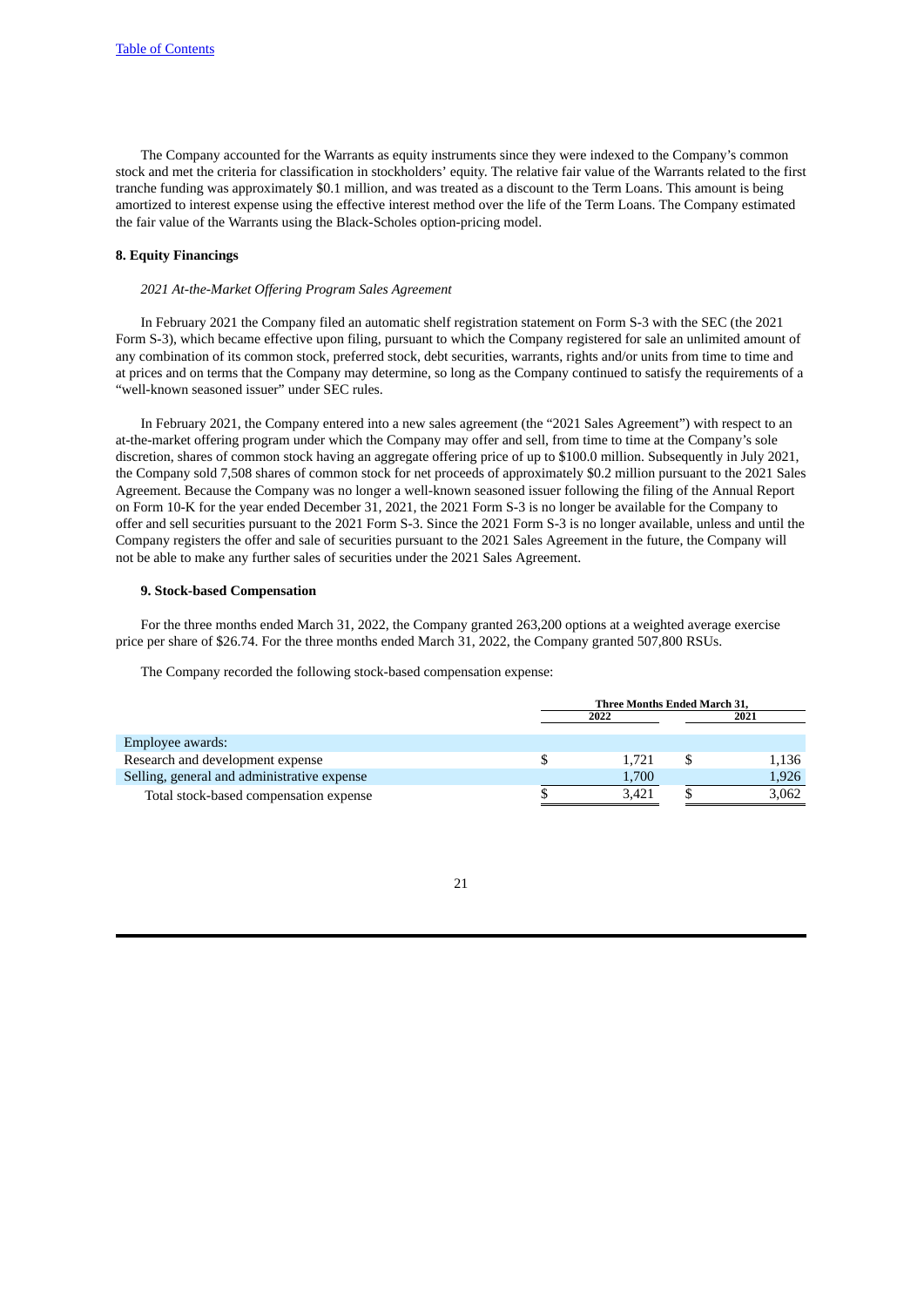#### <span id="page-21-0"></span>**Item 2. Management's Discussion and Analysis of Financial Condition and Results of Operations**

You should read the following discussion and analysis of our financial condition and results of operations together with our condensed consolidated financial statements and the related notes included elsewhere in this quarterly report and *our audited financial statements and Management's Discussion and Analysis of Financial Condition and Results of* Operations included in our Annual Report on Form 10-K for the year ended December 31, 2021, filed with the SEC. In *addition to historical information, the following discussion contains forward-looking statements that involve risks, uncertainties and assumptions. Our actual results, performance or experience could differ materially from what is* indicated by any forward-looking statement due to various important factors, risks and uncertainties, including, but not *limited to, those set forth under "Cautionary Note Regarding Forward-Looking Statements" included elsewhere in this* quarterly report or under "Risk Factors" in Item 1A of Part I of our Annual Report on Form 10-K for the year ended December 31, 2021, in Item 1A of Part II of this Quarterly Report on Form 10-Q, or in other filings that we make with the *SEC.*

#### **Overview**

We are a commercial-stage biopharmaceutical company focused on the development and commercialization of novel bile acid modulators to treat orphan pediatric liver diseases and other liver or gastrointestinal diseases and disorders. Our product Bylvay has been approved in the United States for the treatment of pruritis in patients with progressive familial intrahepatic cholestasis (PFIC) ages 3 months or older, and authorized in Europe for the treatment of PFIC in patients ages 6 months or older. In October 2021, the U.S. Food and Drug Administration, or FDA, granted the Company orphan drug exclusivity for Bylvay for the treatment of pruritis in patients ages 3 months or older with PFIC. In July 2021, the European Medicines Agency, or EMA, granted the Company orphan drug exclusivity for Bylvay for the treatment of patients 6 months or older with PFIC. In September 2021, Bylvay was also granted marketing authorization by the UK Medicines and Healthcare Products Regulatory Agency, or MHRA, for the treatment of PFIC in patients 6 months or older. Bylvay is available by prescription to patients in the U.S. and became available by prescription to patients in Germany in September 2021. PFIC is a rare, life-threatening genetic disorder affecting young children and Bylvay is the first approved drug treatment in the disease.

We are also pursuing the development of Bylvay in biliary atresia and in Alagille syndrome, or ALGS, each of which is a rare, life threatening disease that affects the liver and for which there is no approved pharmacologic treatment option. We initiated a pivotal clinical trial of Bylvay in biliary atresia, the BOLD trial, in the first half of 2020. At the end of 2021, we had enrolled over 50% of the targeted patients in the trial. We expect topline results from the BOLD trial in 2024. We also initiated a pivotal trial of Bylvay in ALGS, the ASSERT trial, in the fourth quarter of 2020. In March 2022, we announced the completion of enrollment in the ASSERT trial and we expect topline results from the trial by the end of 2022.

We are expanding development to compounds that are intended for adult liver and viral diseases. Our lead candidate for adult liver diseases, A3907, is a selective inhibitor of the apical sodium-dependent bile acid transporter (ASBT) that has, based on animal studies, high predicted oral bioavailability and systemic exposures in man. As a result, A3907 has the potential to not only affect the bile acid pool by increased bile acid excretion in the stools but also through other pathways, including increased urinary bile acid excretion. This unique approach may yield greater dosing flexibility, greater efficacy and lower rates of adverse events, such as diarrhea, associated with the non-systemic IBAT inhibitors acting locally in the intestine. In December 2021, we announced topline results from our Phase 1 clinical trial in healthy adult subjects to investigate the safety, tolerability, pharmacokinetics of orally administered A3907. In the top-line results the trial achieved both primary and secondary objectives. A3907 demonstrated a positive safety profile and was well tolerated in the Phase 1 clinical trial at systemic exposures that demonstrated therapeutic benefits in preclinical models. With the potential to inhibit ileal, renal and hepatic ASBT, we hope A3907 will provide the optimal balance of efficacy and tolerability in patients in multiple liver diseases. A composition of matter patent for A3907 has been granted, with expiration in 2040 without patent term extension. We expect to initiate a Phase 2 trial for A3907 in adult liver disease by the end of 2022.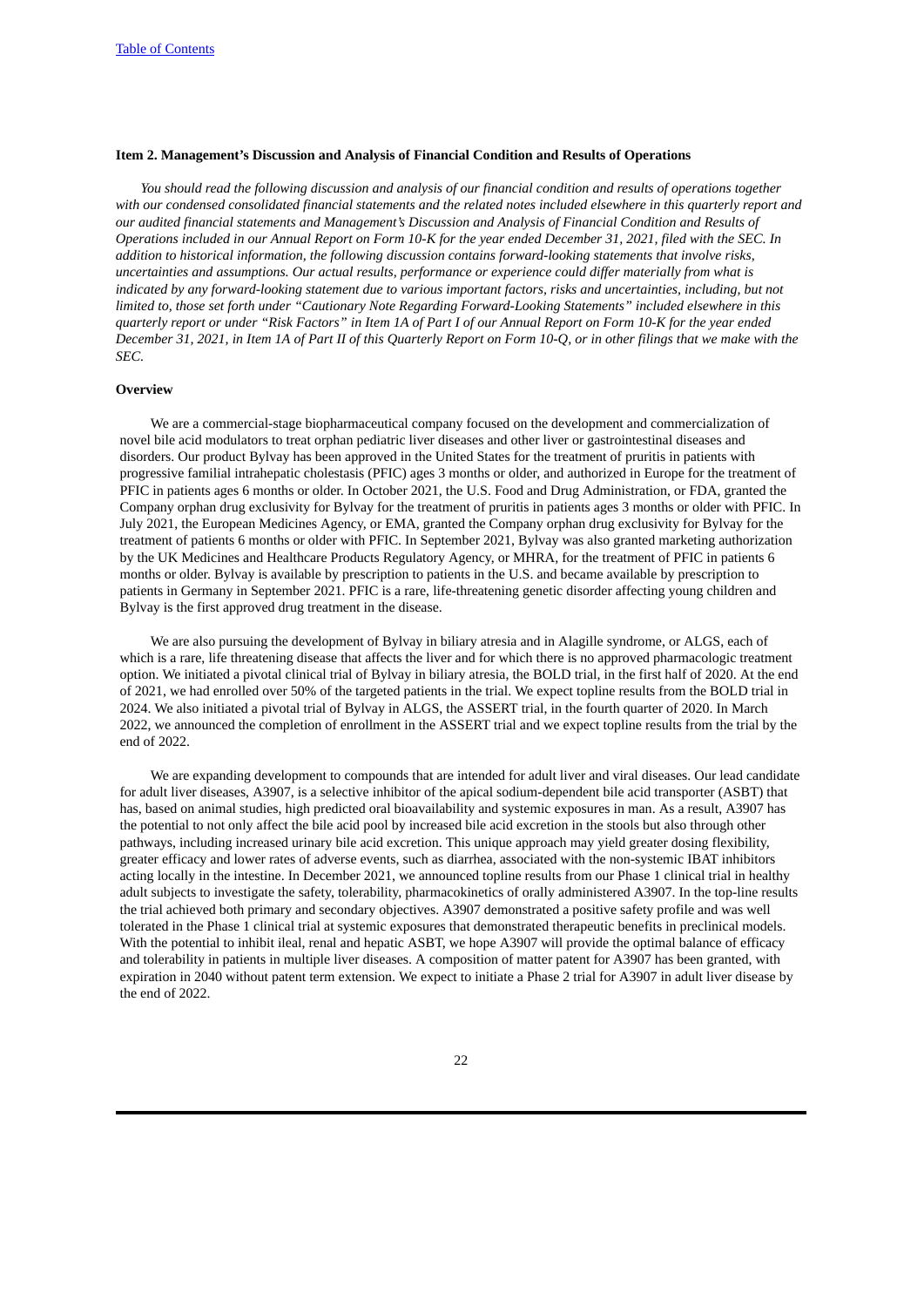We also have a preclinical program in adult liver and viral diseases. Our lead preclinical candidate for adult viral and liver diseases is A2342, a potent small molecule inhibitor of the sodium-taurocholate co-transporting peptide (NTCP). NTCP is a key transporter of bile acids into the liver cells and also serves as the entry mechanism for the hepatitis B (HBV) and hepatitis D (HDV) viruses. A2342 protects primary human hepatocytes from HBV infection in vitro. In addition, A2342 reduces markers of infection in HBV-infected humanized mice. A2342 has demonstrated target engagement in non-human primates with biomarker increases comparable to increases achieved in humans by a now commercial subcutaneous peptide NTCP inhibitor. A composition of matter patent for A2342 has been granted, with expiration in 2040 without patent term extensions, and IND enabling studies are being completed. We expect to initiate a Phase 1 trial for A2342 in healthy volunteers by the end of 2022. Preclinical efforts with other bile acid modulator approaches continue. The first IBAT inhibitor developed by Albireo is elobixibat, which was approved in Japan and Thailand for the treatment of chronic constipation and is marketed by our partner EA Pharma in Japan and its sublicensee in Thailand.

#### **Bylvay — Our Lead Product for PFIC.**

Bylvay (odevixibat) was approved by the FDA on July 20, 2021 for the treatment of pruritis in patients ages 3 months or older with PFIC, and authorized by the EMA on July 16, 2021 for the treatment of patients 6 months or older with PFIC. Bylvay was also granted marketing authorization by the MHRA on September 7, 2021 for the treatment of patients 6 months or older with PFIC. We also received a rare pediatric disease priority review voucher (PRV) from the FDA in connection with the U.S. approval of Bylvay. In September 2021, we sold the PRV for \$105.0 million. Bylvay is available by prescription to patients in the U.S. and we announced in September 2021 that Bylvay became available by prescription to patients in Germany. In July 2021, the EMA granted the Company orphan drug exclusivity for Bylvay for the treatment of patients 6 months or older with PFIC. In October 2021, the FDA granted the Company orphan drug exclusivity for Bylvay for the treatment of pruritis in PFIC patients ages 3 months or older.

The precise prevalence of PFIC is unknown, and we are not aware of any patient registries or other method of establishing with precision the actual number of patients with PFIC in any geography. PFIC has been estimated to affect between one in every 75,000 children born worldwide. Based on the published incidence, published regional populations, and estimated median life expectancies, we estimate the prevalence of PFIC across the spectrum of the disease to be approximately 15,000 patients worldwide, not including China and India, but we are not able to estimate the prevalence of PFIC with precision. Apart from rights we granted to third parties in the below agreements, we hold global rights to Bylvay unencumbered. Our current plan is to commercialize Bylvay ourselves in the United States and Europe. We have entered into a co promotion agreement with Travere Therapeutics, Inc. to promote Bylvay in the United States. The initial term of the arrangement is two years from launch of Bylvay, terminable at will by either party after one year following launch. We have also entered into license agreements with third parties to commercialize Bylvay in certain other jurisdictions, subject to regulatory approval in those jurisdictions including Medison Pharma Ltd. for Israel, Gen İlaç ve Sağlık Ürünleri Sanayi ve Ticaret A.Ş. for Turkey, Genpharm Services for Saudi Arabia, Bahrain, Kuwait, Oman, Qatar, and the UAE, Jadeite Medicines Inc. for Japan, and Swixx Biopharma AG for Central and Eastern European Countries, and we are identifying potential partners for other regions. Bylvay is currently the only approved drug for the treatment of patients with PFIC. Ursodeoxycholic acid, or UDCA, is approved in France only for PFIC type 3, and in the United States and elsewhere for the treatment of primary biliary cholangitis, or PBC. However, many PFIC patients do not respond well to UDCA, undergo partial external bile diversion, or PEBD, surgery and often require liver transplantation. PEBD surgery is a life-altering and undesirable procedure in which bile is drained outside the body to a stoma bag that must be worn by the patient 24 hours a day.

### **Other Indications Under Development for Bylvay.**

We are also pursuing the development of Bylvay in patients with biliary atresia, another rare, life-threatening disease that affects the liver and for which there is no approved pharmacologic treatment option. In December 2018, the European Commission granted orphan designation to odevixibat for the treatment of biliary atresia, and in January 2019, the FDA granted orphan drug designation to odevixibat for the treatment of biliary atresia. We initiated the BOLD clinical trial, a global pivotal trial and the largest prospective intervention trial ever conducted in biliary atresia, in the first half of 2020. At the end of 2021, we had enrolled over 50% of the targeted patients in the trial and we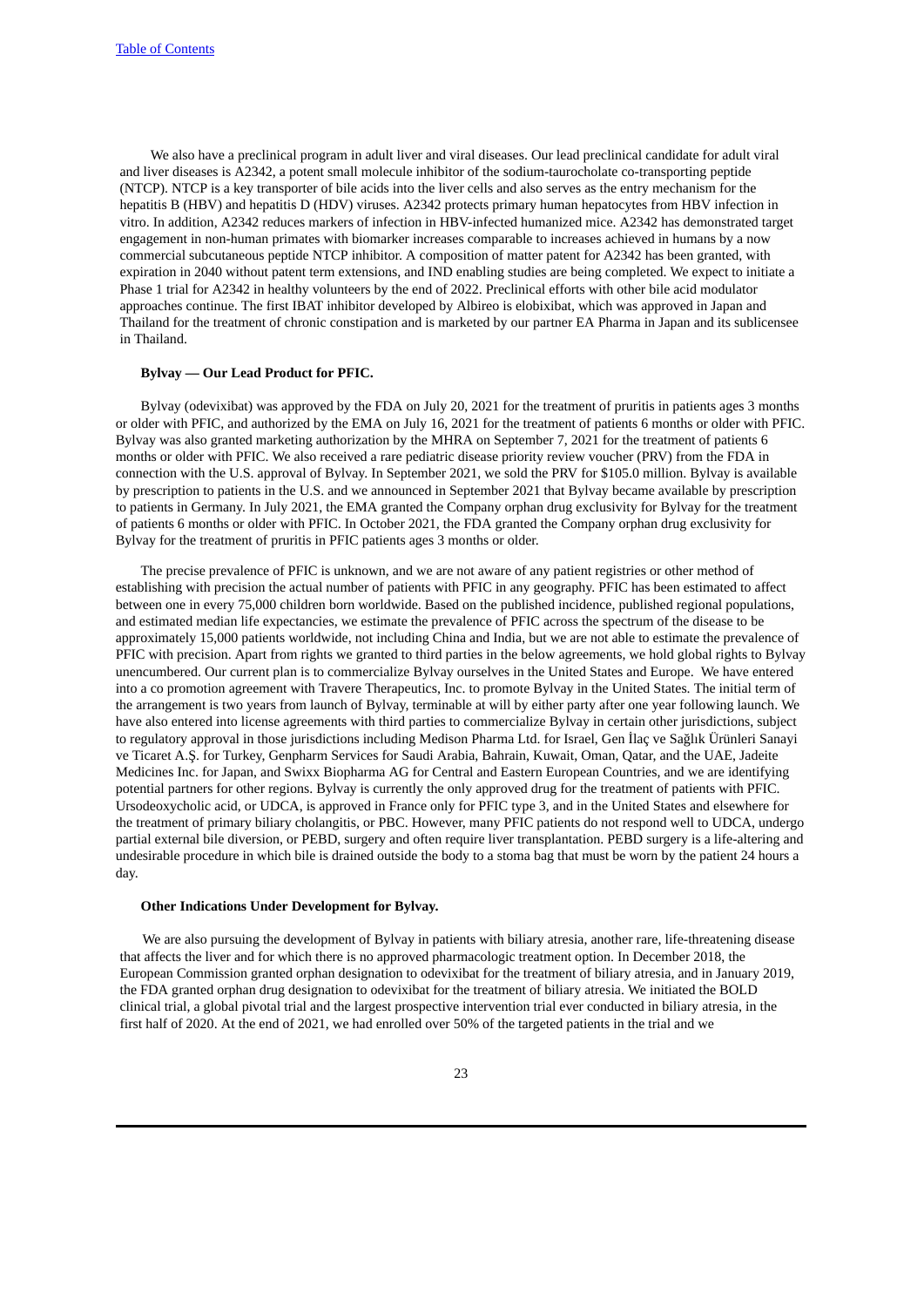expect topline results in 2024. We believe biliary atresia is one of the most common rare pediatric liver diseases, and is the leading cause of liver transplants in children. Our double-blind, placebo controlled pivotal trial in biliary atresia is designed to enroll approximately 200 patients at 70 sites globally. Patients will receive either placebo or odevixibat once daily at 120µg/kg. The primary endpoint is survival with native liver after two years of treatment.

Biliary atresia is a partial or total blocking or absence of large bile ducts that causes cholestasis and resulting accumulation of bile that damages the liver. The estimated worldwide incidence of biliary atresia is between 6 and 10 for every 100,000 live births. We estimate the prevalence of biliary atresia to be approximately 18,000 patients across the U.S. and Europe, and approximately 27,000 combined in other jurisdictions worldwide, but we are not able to estimate the prevalence of biliary atresia with precision. There are currently no drugs approved for the treatment of biliary atresia. The current standard of care is a surgery known as the Kasai procedure, or hepatoportoenterostomy, in which the obstructed bile ducts are removed and a section of the small intestine is connected to the liver directly. However, only an estimated 25% of those initially undergoing the Kasai procedure will survive to their twenties without need for liver transplantation.

In addition, we initiated a pivotal trial of Bylvay in ALGS, the ASSERT trial, in the fourth quarter of 2020. The trial is fully enrolled with 52 patients aged 0 to 17 years of age with a genetically confirmed diagnosis of ALGS across 35 sites in North America, Europe, Middle East and Asia Pacific. We expect topline data to be available by the end of 2022. ALGS is a genetic condition associated with liver, heart, eye, kidney and skeletal abnormalities. In particular, ALGS patients have fewer than normal bile ducts inside the liver, which leads to cholestasis and the accumulation of bile and causes scarring in the liver. ALGS is estimated to affect between one in every 50,000 children born worldwide. We estimate the prevalence of ALGS to be approximately 12,000 patients across the U.S. and Europe, and approximately 13,000 combined in other jurisdictions worldwide, but we are not able to estimate the prevalence of ALGS with precision. Current treatment for ALGS is generally in line with current treatments for PFIC as described above. In August 2012, the European Commission granted orphan designation to odevixibat for the treatment of ALGS. In October 2018, the FDA granted orphan drug designation to odevixibat for the treatment of ALGS.

We continue to evaluate potential clinical development in other indications, including primary sclerosing cholangitis, which refers to swelling (inflammation), scarring, and destruction of bile ducts inside and outside of the liver. The first symptoms are typically fatigue, itching and jaundice, and many patients with sclerosing cholangitis also suffer from inflammatory bowel disease. The estimated incidence of primary sclerosing cholangitis is 9 cases per 100,000 people. There are currently no drugs approved for the treatment of sclerosing cholangitis. First-line treatment is typically off-label UDCA, although UDCA has not been established to be safe and effective in patients with sclerosing cholangitis in well controlled clinical trials.

Since inception, we have incurred significant operating losses. As of March 31, 2022, we had an accumulated deficit of \$343.3 million. We expect to continue to incur significant expenses and increasing operating losses as we continue our development of, and seek marketing approvals for, our product candidates, commercialize Bylvay, prepare for and begin the commercialization of any other approved products in the future, and add infrastructure and personnel to support our product development and commercialization efforts and operations as a public company in the United States.

As a commercial-stage company, our revenues, expenses and results of operations are likely to fluctuate significantly from quarter to quarter and year to year. We believe that period-to-period comparisons of our results of operations should not be relied upon as indicative of our future performance.

As of March 31, 2022, we had approximately \$216.7 million in cash and cash equivalents.

#### **Financial Operations Overview**

The following discussion sets forth certain components of our consolidated statements of operations as well as factors that impact those items.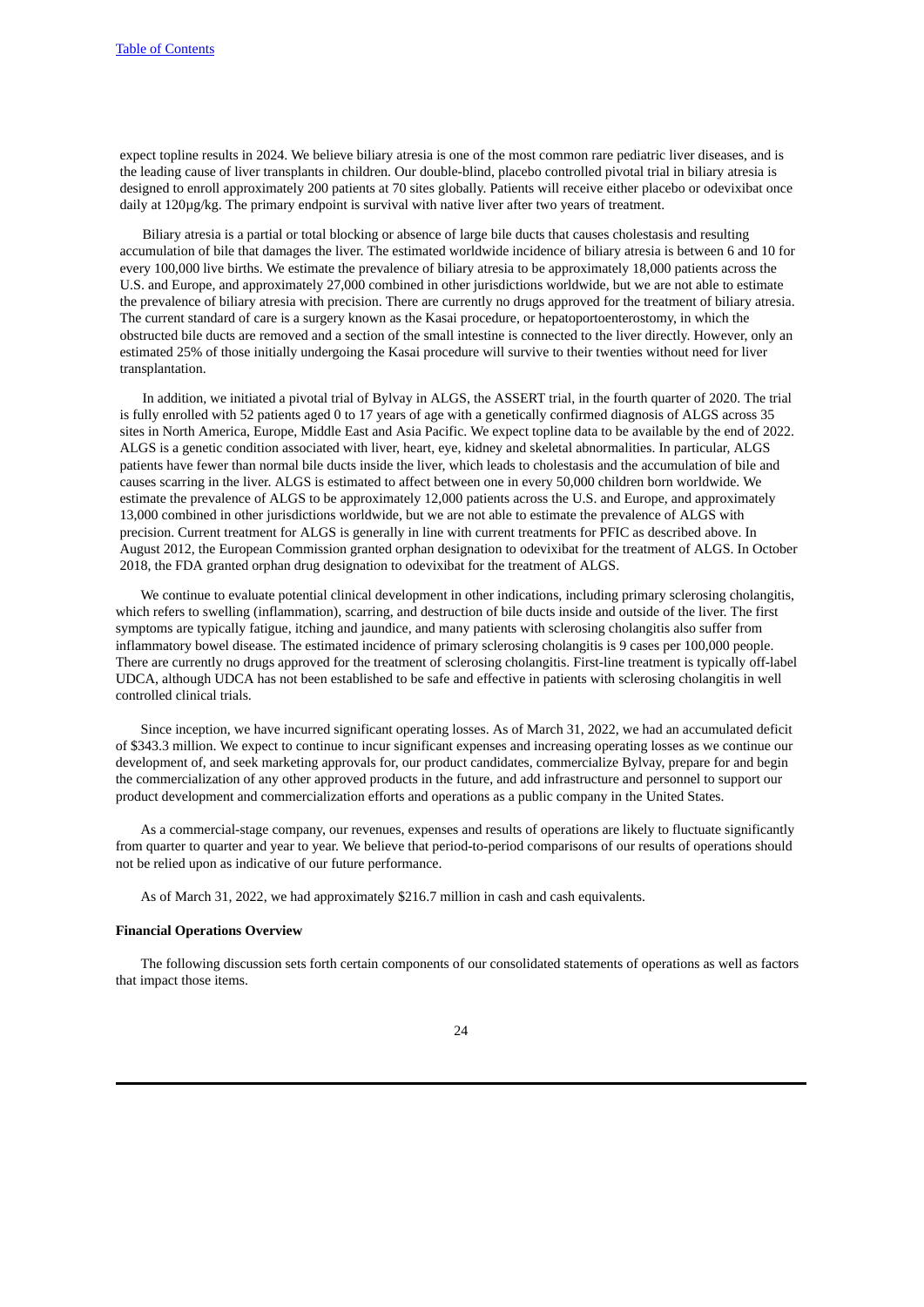#### *Revenue*

We generate revenue primarily from the receipt of royalty revenue, upfront or license fees and milestone payments as well as product revenue following our commercial launch of Bylvay. License agreements with commercial partners generally include nonrefundable upfront fees and milestone payments. We recognize revenue on sales of Bylvay when a customer obtains control of the product, which occurs at a point in time and upon delivery, the receipt of which is dependent upon the achievement of specified development, regulatory or commercial milestone events, as well as royalties on product sales of licensed products, if and when such product sales occur, and payments for pharmaceutical ingredient or related procurement services. For these agreements, management applies judgment in the allocation of total agreement consideration to the performance obligations on a reliable basis that reasonably reflects the selling prices that might be expected to be achieved in stand-alone transactions. For additional information about our revenue recognition, refer to Note 1 to our condensed consolidated financial statements included in this quarterly report.

We commenced our commercial launch of Bylvay for the treatment of pruritus in patients with PFIC ages 3 months or older in the United States in July 2021 after we received FDA approval of Bylvay on July 20, 2021.

We sell Bylvay to a limited number of specialty pharmacies and a specialty distributor which dispense the product directly to patients. The specialty pharmacies and specialty distributor are referred to as our customers. We also sell Bylvay to our customers in the European Union, which includes a limited number of pharmacies. Bylvay was authorized by the European Medicines Agency on July 16, 2021 for the treatment of PFIC in patients 6 months or older. Bylvay was also granted marketing authorization by the UK Medicines and Healthcare Products Regulatory Agency (MHRA) in September 2021 for the treatment of PFIC in patients 6 months or older.

### *Product Revenue, Net*

We recognize revenue on sales of Bylvay when a customer obtains control of the product, which occurs at a point in time and upon delivery. We provide the right of return to our customers for unopened product for a limited time before and after its expiration date.

Under Accounting Standards Codification ("ASC") Topic 606, *Revenue from Contracts with Customers* ("ASC 606"), we have written contracts with each of our customers that have a single performance obligation - to deliver products upon receipt of a customer order - and these obligations are satisfied when delivery occurs and the customer receives Bylvay. We evaluate the creditworthiness of each of our customers to determine whether collection is reasonably assured. The wholesale acquisition cost that we charge our customers for Bylvay is adjusted to arrive at our estimated net product revenues by deducting (i) estimated government rebates and discounts related to Medicaid and other government programs, (ii) estimated costs of incentives offered to certain indirect customers including patients, (iii) trade allowances, such as invoice discounts for prompt payment and customer fees, and (iv) allowance for sales returns.

For the three months ended March 31, 2022, we recognized net sales of Bylvay totaling approximately \$4.7 million. No revenue was recognized for the three months ended March 31, 2021.

#### *Royalty Revenue*

For arrangements that include sales-based royalties, including milestone payments based on a level of sales, and the license is deemed to be the predominant item to which the royalties relate, we recognize revenue at the later of (i) when the related sales occur, or (ii) when the performance obligation to which some or all of the royalty has been allocated has been satisfied (or partially satisfied).

For the three months ended March 31, 2022 and 2021, we recognized revenue of \$2.2 million and \$2.0 million, respectively, related to our agreement with EA Pharma. We expect that any future revenue recognized under our license agreement with EA Pharma will fluctuate from quarter to quarter and year to year as a result of royalties for the period from EA Pharma, as well as the uncertain timing of future milestone payments, if any.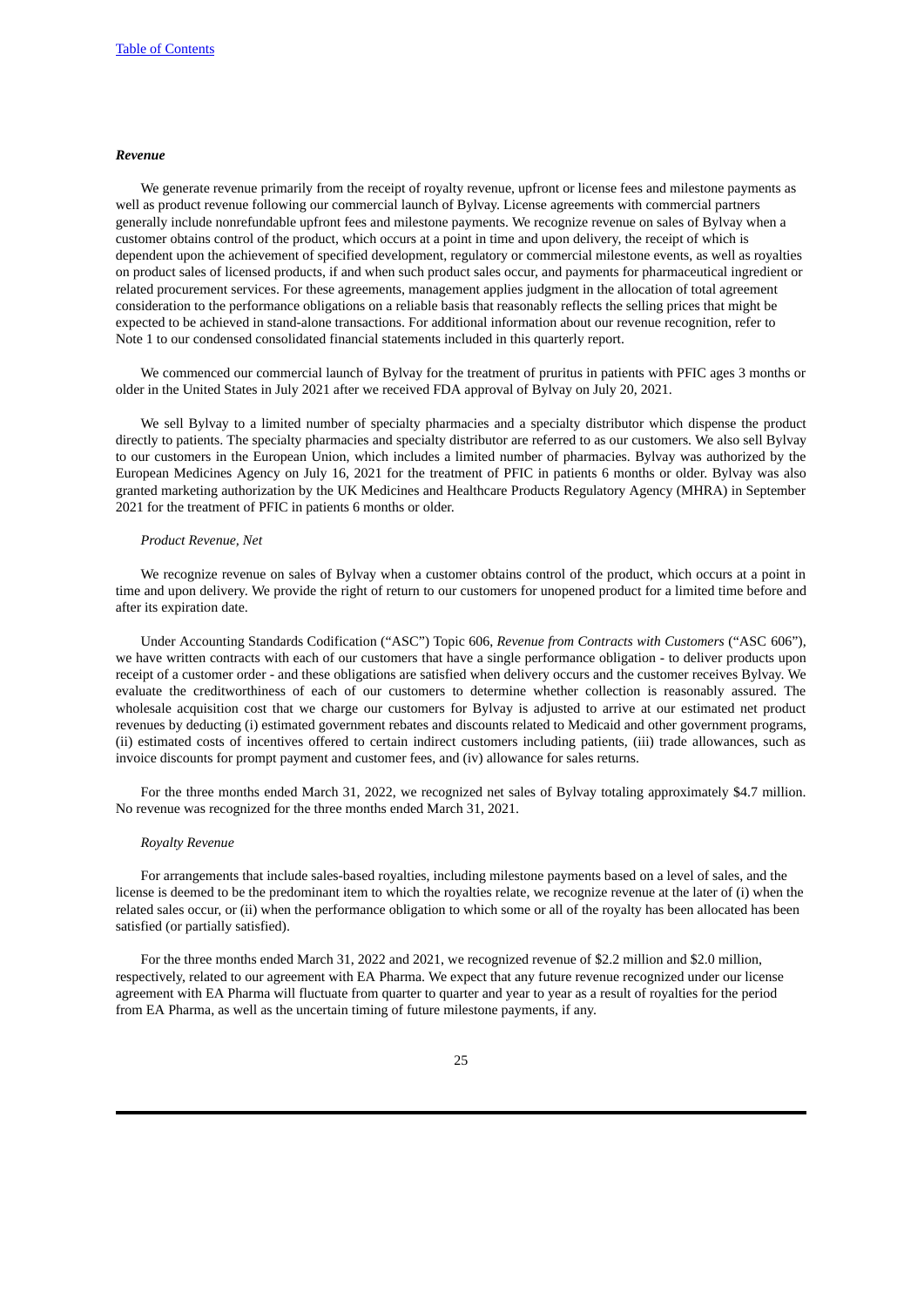In October 2021, Albireo entered into an agreement with Jadeite Medicines Inc. to license, develop and commercialize Bylvay within Japan. For the three months ended March 31, 2022, no revenue was recognized under the agreement. Currently, Jadeite is commencing bridging and other clinical studies to pursue New Drug Application (NDA) filings and obtain approval in Japan for PFIC, ALGS, and biliary atresia indications. Future royalty revenue recognized under our license agreement with Jadeite will not commence until after NDA approval in Japan. The next anticipated milestone payment will be received upon NDA filings in Japan for Bylvay and the timing of future milestone payments, if any, is uncertain.

#### *Costs and Operating Expenses*

#### *Cost of Product Revenue*

Cost of product revenue consists of manufacturing and quality headcount costs for sales of Bylvay. All manufacturing costs, incurred prior to FDA approval totaled approximately \$1.6 million and were not capitalized, and instead were expensed as research and development expenses from 2020 to July 2021. As a result, these costs were excluded from cost of product revenue for sales during the three months ended March 31, 2022.

#### *Research and Development Expenses*

Research and development expenses consist primarily of personnel costs (including salaries, benefits and stock-based compensation) for employees in research and development functions, costs associated with nonclinical and clinical development services, including clinical trials and related manufacturing costs, third-party contract research organizations, or CROs, and related services and other outside costs, including fees for third-party professional services such as consultants. Our nonclinical studies and clinical studies are performed by CROs. We expect to continue to focus our research and development efforts on nonclinical studies and clinical trials of our product candidates. As a result, we expect our research and development expenses to continue to increase for the foreseeable future.

Our direct research and development expenses are tracked on a program-by-program basis and consist primarily of external costs such as fees paid to CROs and others in connection with our nonclinical and clinical development activities and related manufacturing. We do not allocate employee costs or facility expenses, including depreciation or other indirect costs, to specific product development programs because these costs are deployed across multiple product development programs and, as such, are not separately classified.

Successful development of our current and potential future product candidates is highly uncertain. Completion dates and costs for our programs can vary significantly by product candidate and are difficult to predict. As a result, we cannot estimate with any degree of certainty the costs we will incur in connection with development of any of our product candidates. We anticipate we will make determinations as to which programs and product candidates to pursue and how much funding to direct to each program and product candidate on an ongoing basis in response to the results of ongoing and future clinical trials, our ability to enter into licensing, collaboration and similar arrangements with respect to current or potential future product candidates, the success of research and development programs and our assessments of commercial potential.

### *Selling, General and Administrative Expenses*

Selling, general and administrative expenses consist primarily of personnel costs (including salaries, benefits and stock-based compensation) for our executive, finance and other administrative employees. In addition, selling, general and administrative expenses include fees for third-party professional services, including consulting, information technology, legal and accounting services. Other selling, general and administrative expenses include marketing expenses related to the commercial launch of Bylvay, as well as corporate expenses.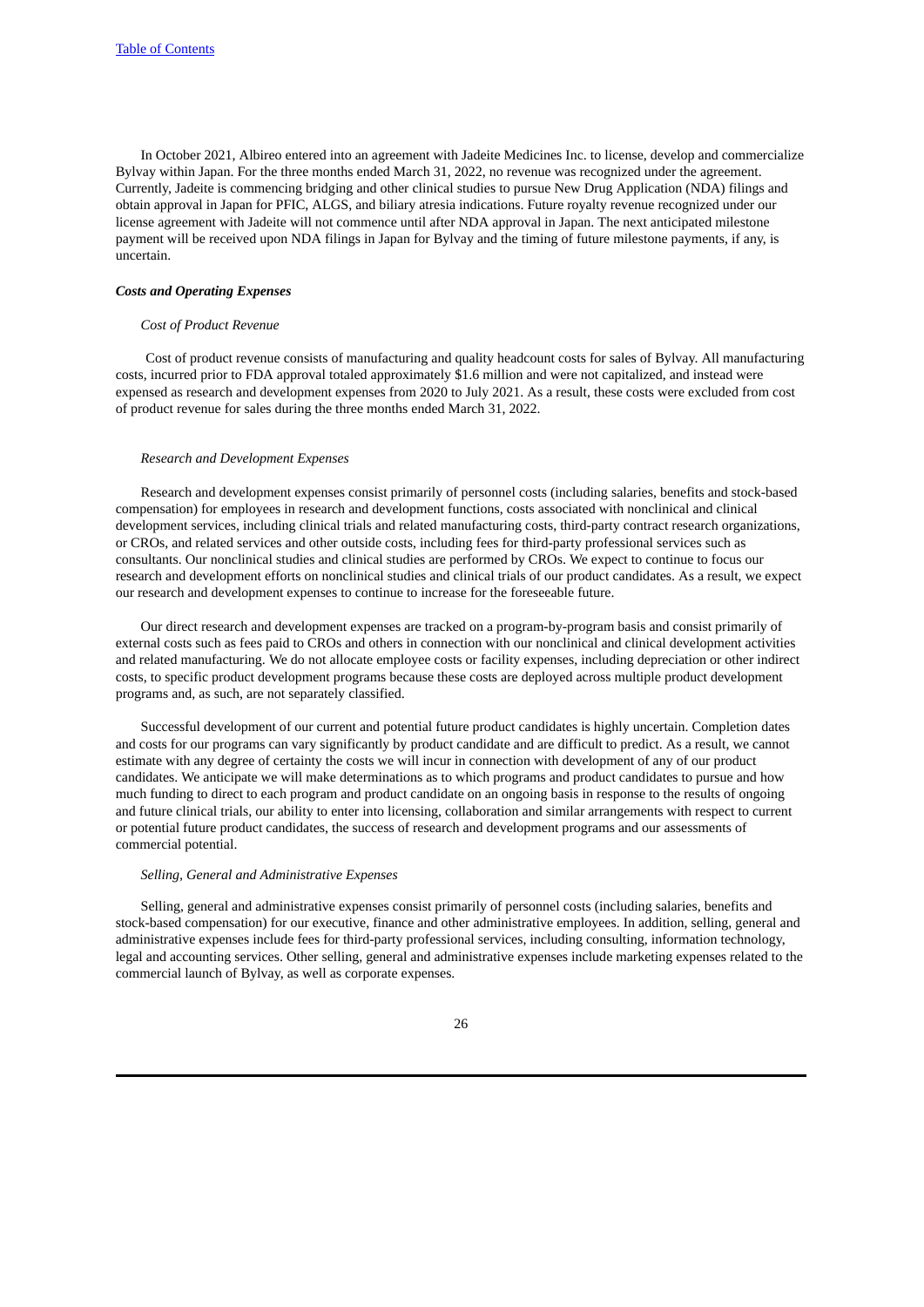### *Other Operating Expense, Net*

Other operating expense, net consists primarily of foreign currency exchange gains or losses associated with revaluation of intercompany loans.

#### *Interest Expense, Net*

Interest expense, net consists primarily of non-cash interest expense recorded in connection with the sale of future royalties, related to sales of elobixibat in Japan, in addition to both cash and non-cash interest expense associated with our note payable. In addition, interest expense, net includes interest income associated with our interest-bearing cash and cash equivalents.

### **Critical Accounting Policies and Estimates**

Our management's discussion and analysis of financial condition and results of operations is based on our unaudited condensed consolidated financial statements, which have been prepared in accordance with United States generally accepted accounting principles for interim financial information. The preparation of these financial statements requires us to make estimates and assumptions that affect the reported amounts of assets, liabilities, revenues and expenses. We base our estimates and assumptions on historical experience and on various assumptions that we believe are reasonable under the circumstances, and we evaluate them on an ongoing basis. These estimates and assumptions form the basis for making judgments about the carrying values of assets and liabilities and the recording of revenues and expenses that are not readily apparent from other sources. Actual results and experiences may differ materially from these estimates and judgments. In addition, our reported financial condition and results of operations could vary if new accounting standards are enacted that are applicable to our business. Our critical accounting policies and the methodologies and assumptions we apply under them have not materially changed since March 1, 2022, the date we filed our Annual Report on Form 10-K for the year ended December 31, 2021. Due to the commercialization of Bylvay (odevixibat) the Company implemented accounting policies related to revenue recognition and inventory. See Note 1, "*Summary of significant accounting policies and basis of presentation*" for more information on revenue recognition and inventory accounting policies. For more information on other critical accounting policies, refer to our Annual Report on Form 10-K for the year ended December 31, 2021.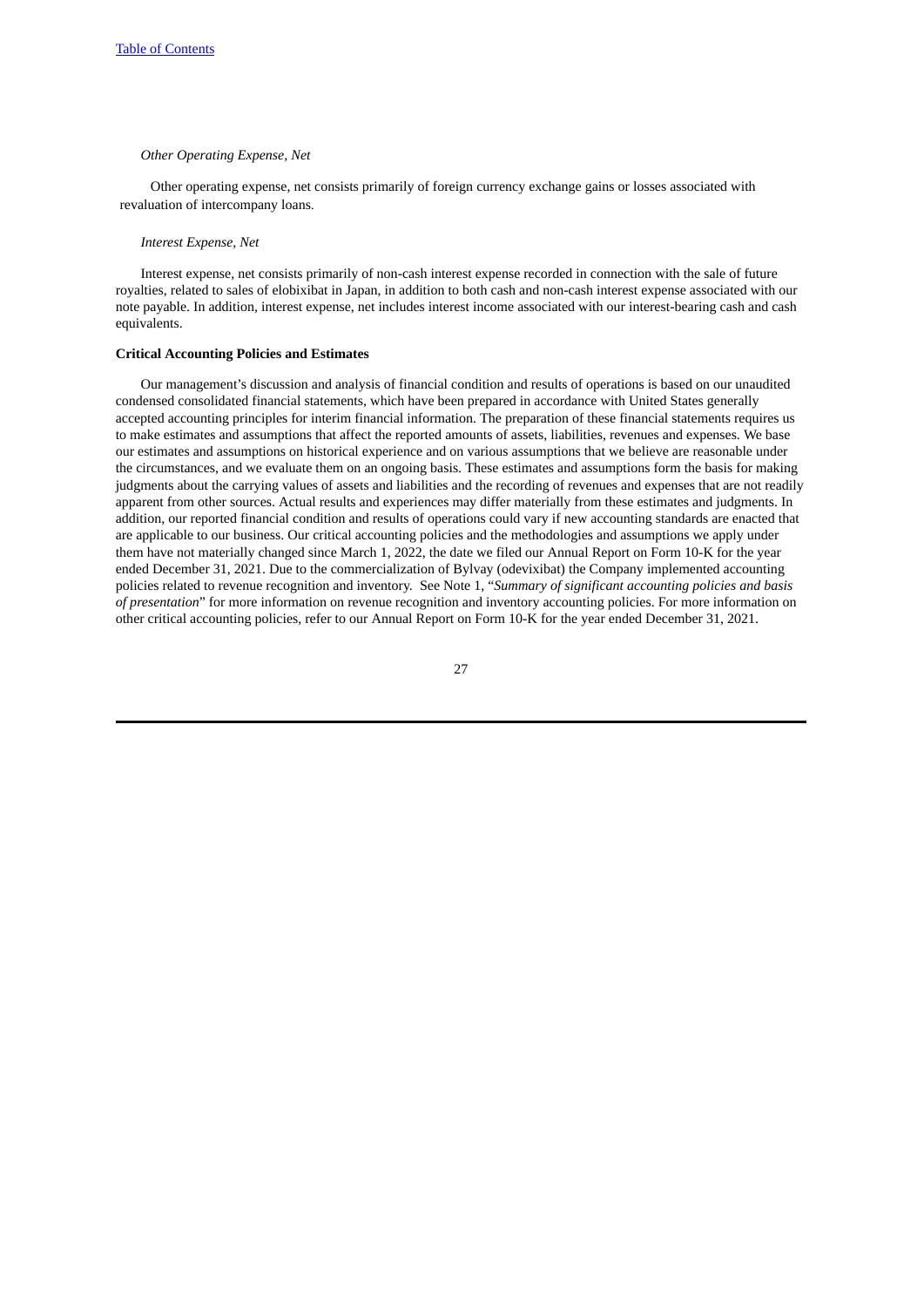### Results of Operations

### *Three Months Ended March 31, 2022 and March 31, 2021*

*Result of Operations*

|                                     | <b>Three Months Ended March 31.</b> |           |    |                        |    | Change |  |
|-------------------------------------|-------------------------------------|-----------|----|------------------------|----|--------|--|
|                                     |                                     | 2022      |    | 2021<br>(in thousands) |    | \$     |  |
| Revenue                             |                                     |           |    |                        |    |        |  |
| Product revenue, net                | \$                                  | 4,656     | \$ |                        | \$ | 4,656  |  |
| Royalty revenue                     |                                     | 2,176     |    | 1,966                  |    | 210    |  |
| Total revenue                       |                                     | 6,832     |    | 1,966                  |    | 4,866  |  |
| <b>Operating Expenses</b>           |                                     |           |    |                        |    |        |  |
| Cost of product revenue             |                                     | 234       |    |                        |    | 234    |  |
| Research and development            |                                     | 21,903    |    | 19,943                 |    | 1,960  |  |
| Selling, general and administrative |                                     | 16,855    |    | 15,273                 |    | 1,582  |  |
| Other operating expense, net        |                                     | 7,398     |    | 6,528                  |    | 870    |  |
| Total cost and operating expenses   |                                     | 46,390    |    | 41,744                 |    | 4,646  |  |
| <b>Operating loss</b>               |                                     | (39, 558) |    | (39,778)               |    | 220    |  |
| Other loss                          |                                     |           |    |                        |    |        |  |
| Interest expense, net               |                                     | (2,876)   |    | (3,955)                |    | 1,079  |  |
| Net loss                            | \$                                  | (42, 434) | \$ | (43, 733)              | \$ | 1,299  |  |

*Revenue*

|                      |    | Three Months Ended March 31, | Change |       |         |
|----------------------|----|------------------------------|--------|-------|---------|
|                      |    | 2022<br>2021                 |        |       |         |
|                      |    |                              |        |       |         |
| Product revenue, net | \$ | 4.656                        |        |       | \$4.656 |
| Royalty revenue      |    | 2.176                        |        | 1.966 | 210     |
| Total revenue        | \$ | 6.832                        |        | 1.966 | \$4.866 |

Product revenue, net was \$4.7 million for the three months ended March 31, 2022 due to Bylvay product sales. Product revenue, net was \$2.8 million in the United States and \$1.9 million in international markets. There was no product revenue for the three months ended March 31, 2021.

Royalty revenue was \$2.2 million for the three months ended March 31, 2022 compared with \$2.0 million for the three months ended March 31, 2021, an increase of \$0.2 million. The increase relates to estimated royalty revenue to be received from EA Pharma for elobixibat for the treatment of chronic constipation.

*Cost of product revenue*

|                         | Three Months Ended March 31, |                |  |  |  |
|-------------------------|------------------------------|----------------|--|--|--|
|                         | 2022                         | (in thousands) |  |  |  |
| Cost of product revenue | 734                          |                |  |  |  |

Cost of product revenue was \$0.2 million for the three months ended March 31, 2022. Following Bylvay approval, certain manufacturing and quality headcount costs are now included in cost of product revenue. There were no material costs, as materials related to current product sold, was expensed prior to approval. Bylvay was not approved until July 2021, therefore there was no cost of product revenue for the three months ended March 31, 2021.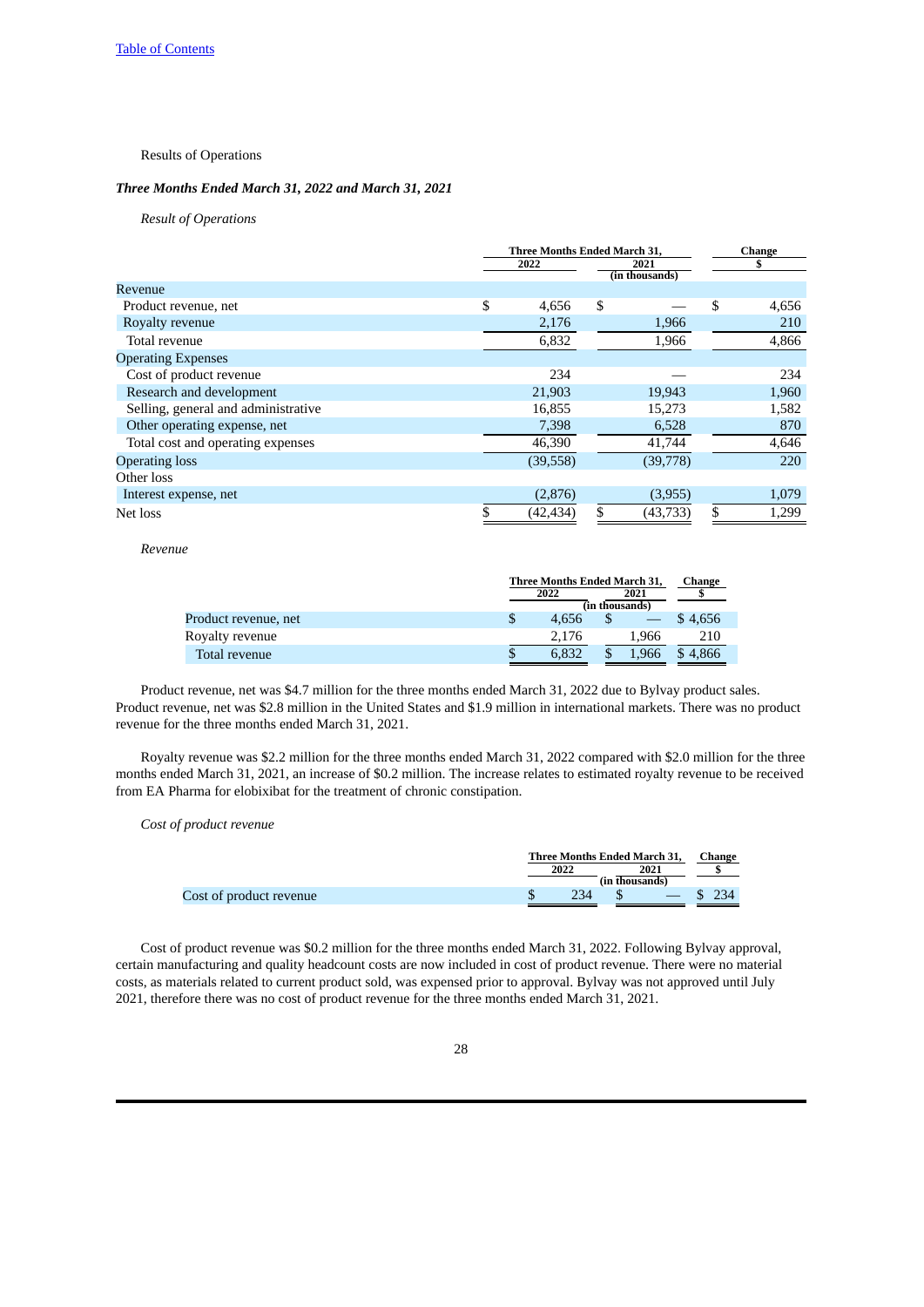*Research and development expenses*

|                                   | Three Months Ended March 31. | Change |        |         |
|-----------------------------------|------------------------------|--------|--------|---------|
|                                   | 2022                         |        | 2021   |         |
|                                   | (in thousands)               |        |        |         |
| Research and development expenses | 21.903                       | S.     | 19,943 | \$1.960 |

Research and development expenses were \$21.9 million for the three months ended March 31, 2022 compared with \$19.9 million for the three months ended March 31, 2021, an increase of \$2.0 million. The increase in research and development expenses for the 2022 period was principally due to clinical and preclinical program activities, personnel expenses including stock-based compensation and other costs as we continue to increase our headcount and program activities. The increase in program activities related to ongoing preclinical trials as well as the Phase 1 study for A3907, and were partially offset by a decrease in Bylvay PFIC expenses related to the completion of the PEDFIC 1 study.

The following table summarizes our principal product development programs and the out-of-pocket third-party expenses incurred with respect to each clinical-stage product candidate and our preclinical programs for the three months ended March 31, 2022 and 2021.

|                                      | <b>Three Months Ended March 31.</b> |        |    |          |     | Change    |  |
|--------------------------------------|-------------------------------------|--------|----|----------|-----|-----------|--|
|                                      | 2022                                |        |    | 2021     |     |           |  |
|                                      | (in thousands)                      |        |    |          |     |           |  |
| Direct third-party project costs:    |                                     |        |    |          |     |           |  |
| Bylvay - PFIC                        | \$                                  | 4,344  | \$ | 6,197    |     | \$(1,853) |  |
| Bylvay - biliary atresia and ALGS    |                                     | 5,591  |    | 5,540    |     | 51        |  |
| A3907                                |                                     | 2,002  |    | 1,605    |     | 397       |  |
| Preclinical                          |                                     | 2,859  |    | 813      |     | 2,046     |  |
| Total                                | \$                                  | 14.796 |    | \$14,155 | \$  | 641       |  |
| Other project costs $(1)$ :          |                                     |        |    |          |     |           |  |
| Personnel costs                      | \$                                  | 6.434  | \$ | 5.660    | \$. | 774       |  |
| Other $costs^{(2)}$                  |                                     | 673    |    | 128      |     | 545       |  |
| Total                                |                                     | 7.107  | \$ | 5.788    | \$  | 1,319     |  |
| Total research and development costs |                                     | 21,903 | \$ | 19,943   |     | 1,960     |  |
|                                      |                                     |        |    |          |     |           |  |

(1) Other project costs are leveraged across multiple programs.

(2) Other costs include facility, supply, consultant and overhead costs that support multiple programs.

*Selling, general and administrative expenses*

|                                     | <b>Three Months Ended March 31.</b> | Change |                    |  |
|-------------------------------------|-------------------------------------|--------|--------------------|--|
|                                     | 2022                                |        |                    |  |
|                                     |                                     |        |                    |  |
| Selling, general and administrative | 16.855                              |        | $$15.273$ $$1.582$ |  |

Selling, general and administrative expenses were \$16.9 million for the three months ended March 31, 2022 compared with \$15.3 million for the three months ended March 31, 2021, an increase of \$1.6 million. The increase is attributable to personnel and related expenses as we continue to increase our headcount, and commercialization activities related to Bylvay including our sales force and support for global expansion efforts.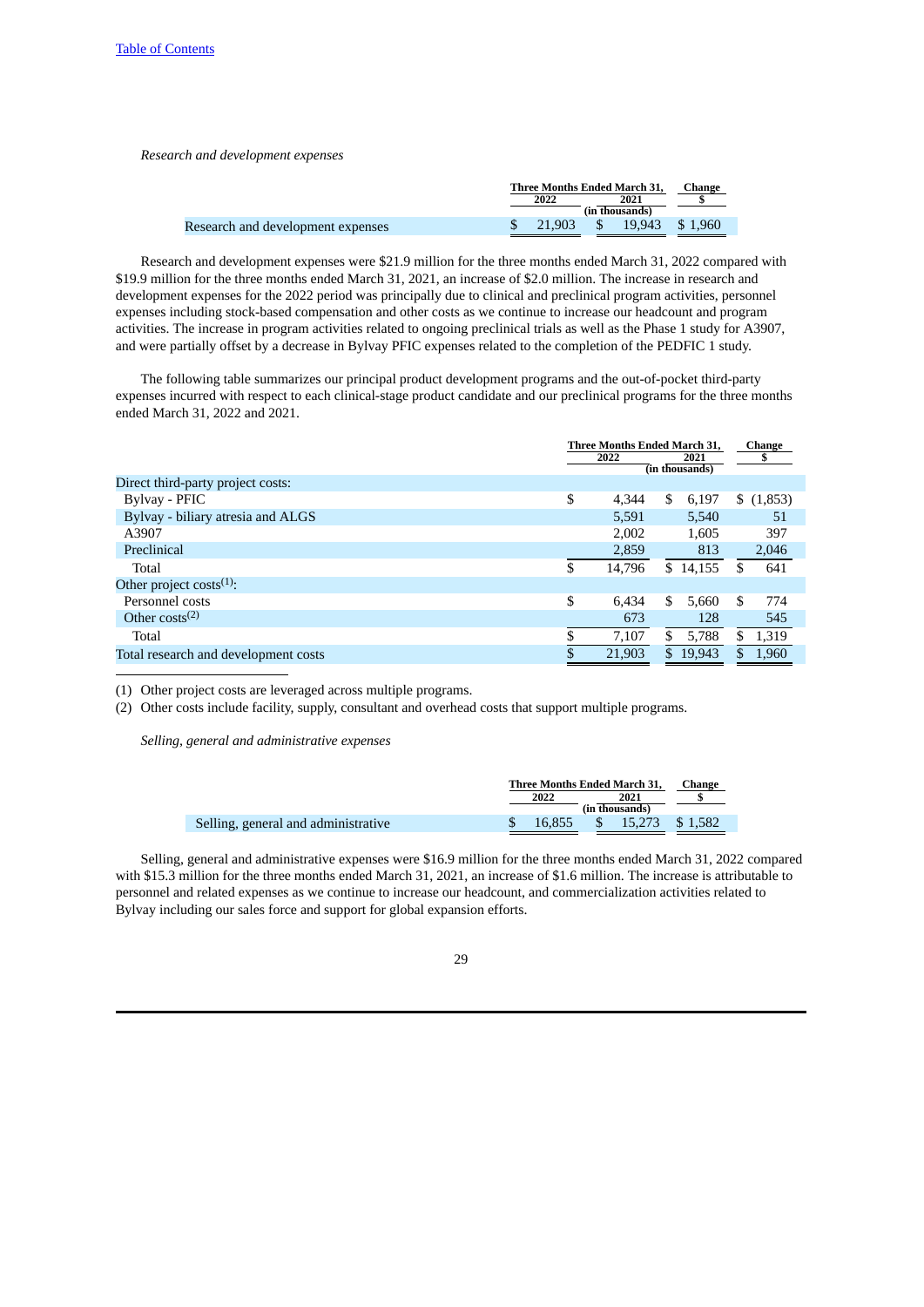*Other operating expense, net*

|                              | Three Months Ended March 31. |       |      | Change |                        |
|------------------------------|------------------------------|-------|------|--------|------------------------|
|                              | 2022                         |       | 2021 |        |                        |
|                              | (in thousands)               |       |      |        |                        |
| Other operating expense, net |                              | 7.398 |      | 6.528  | - 870<br><sup>\$</sup> |

Other operating expense, net totaled \$7.4 million for the three months ended March 31, 2022 compared with \$6.5 million for the three months ended March 31, 2021. The difference primarily relates to changes in foreign currency exchange rates in the two periods.

Interest expense, net

|                       | Three Months Ended March 31, | Change |                        |                    |
|-----------------------|------------------------------|--------|------------------------|--------------------|
|                       | 2022                         |        | 2021<br>(in thousands) |                    |
|                       |                              |        |                        |                    |
| Interest expense, net | (2.876)                      | - \$   |                        | $(3,955)$ \$ 1,079 |

Interest expense, net totaled \$2.9 million for the three months ended March 31, 2022 compared with \$4.0 million for the three months ended March 31, 2021. The difference was principally attributable to lower non-cash interest expense recorded in connection with the sale of future royalties related to sales of elobixibat in Japan, partially offset by interest income associated with our interest bearing cash accounts.

### **Liquidity and Capital Resources**

#### *Sources of Liquidity*

We anticipate that we will continue to generate losses for the foreseeable future, and we expect the losses to increase as we commercialize Bylvay and continue the development of and seek regulatory approvals for Bylvay in other indications and for our other product candidates. We are subject to all of the risks applicable to the development and commercialization of new pharmaceutical products and may encounter unforeseen expenses, difficulties, complications, delays and other unknown factors that may harm our business. We expect that we will need substantial additional funding to complete development of and potentially commercialize our other product candidates.

Our operations have historically been financed primarily through issuances of equity or convertible debt, upfront fees paid upon entering into license agreements, payments received upon the achievement of specified milestone events under license agreements, grants and venture debt borrowings and the HealthCare Royalty Partners III, L.P. (HCR) royalty monetization transactions. Our primary uses of capital are, and we expect will continue to be, personnel-related costs, third party expenses associated with our research and development programs, including the conduct of clinical trials, and manufacturing-related costs for our other product candidates as well as commercialization and pre-commercialization efforts.

As of March 31, 2022, our cash and cash equivalents were approximately \$216.7 million.

During the first quarter of 2018, following the Japanese MHLW's approval of elobixibat for the treatment of chronic constipation in January 2018, we received a \$44.5 million payment, net of certain transaction expenses, from HCR under our royalty interest acquisition agreement (RIAA). Additionally, this approval triggered a milestone payment to us from EA Pharma of \$11.2 million. In June 2020, we entered into an amendment to the RIAA with HCR pursuant to which HCR agreed to pay us an additional \$14.8 million, net of certain transaction expenses in exchange for the elimination of the (i) \$78.8 million cap amount on HCR's rights to receive royalties on sales in Japan and sales milestones for elobixibat in certain other territories that may become payable by EA Pharma and (ii) \$15.0 million payable to us if a specified sales milestone is achieved for elobixibat in Japan. As of March 31, 2022, we have received approximately \$59.3 million in upfront and milestone payments from EA Pharma under a license agreement for the development and commercialization of elobixibat in specified countries in Asia. We are eligible to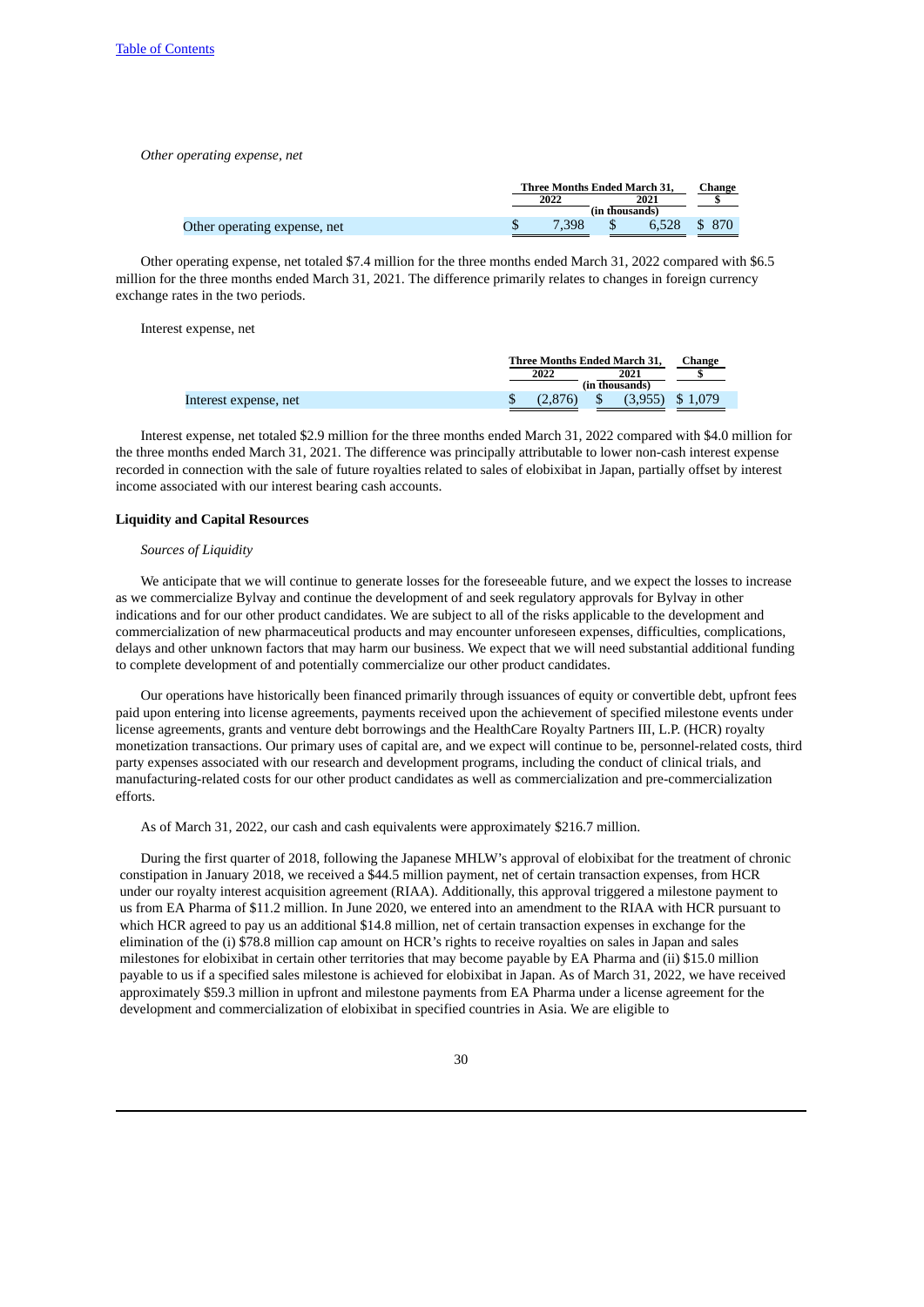receive additional amounts of up to \$5.0 million under the amended agreement, if a specified regulatory event is achieved for elobixibat. To the extent we receive future Japanese royalties, sales milestones or other specified payments from EA Pharma, we are obligated to pay those amounts as royalty interest payments to HCR under the RIAA.

In addition, in February 2020, we completed an underwritten public offering of 2,190,750 shares of our common stock under our universal shelf registration statement for net proceeds of approximately \$43.0 million.

On May 7, 2020, we filed a new universal shelf registration statement on Form S-3, or the 2020 Form S-3, with the SEC, which was declared effective on May 18, 2020, pursuant to which we registered for sale up to \$200.0 million of any combination of our common stock, preferred stock, debt securities, warrants, rights and/or units from time to time and at prices and on terms that we may determine. On May 7, 2020, we also entered into a sales agreement with Cowen and Company, LLC, or Cowen, with respect to an at-the-market offering program providing for us to offer and sell, from time to time at our sole discretion, shares of our common stock having an aggregate offering price of up to \$50.0 million. This agreement terminated on September 9, 2020.

On September 14, 2020, we completed an underwritten public offering of 4,000,000 shares of our common stock under this registration statement. We received net proceeds from this offering of approximately \$150.4 million, after deducting underwriting discounts and commissions, but before deducting offering expenses. As of March 31, 2022, \$40.0 million of securities remain available for issuance under the 2020 Form S-3.

On June 8, 2020, we entered into a Loan and Security Agreement with several banks and other financial institutions or entities from time to time parties to the Loan and Security Agreement, as lenders, or collectively referred to as the Lender, and Hercules Capital, Inc., in its capacity as administrative agent and collateral agent for itself and Lender (in such capacity, the Agent or Hercules). The Loan and Security Agreement provides for term loans in an aggregate principal amount of up to \$80.0 million to be delivered in multiple tranches, (the Term Loans). The tranches consist of (i) a term loan advance to us in an aggregate principal amount of up to \$15.0 million, of which (A) we agreed to borrow an aggregate principal amount of \$10.0 million on the date on which all conditions to the funding of the Term Loans by the Lender were met (the Closing Date), but we did not request that the Lender make an additional term loan advance to us in an aggregate principal amount of \$5.0 million prior to December 15, 2020 as permitted under the agreement, (ii) subject to the achievement of certain initial performance milestones, or Performance Milestone I, we had the right to request that the Lender make additional term loan advances to us in an aggregate principal amount of up to \$20.0 million from January 1, 2021 through December 15, 2021 in minimum increments of \$10.0 million, which we did not exercise, and (iii) subject to the Lender's investment committee's sole discretion, we had the right to request that the Lender make additional term loan advances to us in an aggregate principal amount of up to \$45.0 million through March 31, 2022 in minimum increments of \$5.0 million, which we did not exercise. As of March 31, 2022, we borrowed an aggregate principal amount of \$10.0 million and there were no term loans available to us for advance under the Loan and Security Agreement.

Under the Loan and Security Agreement, we also agreed to issue to Hercules warrants to purchase a number of shares of our common stock equal to 1% of the aggregate amount of the Term Loans that are funded, as such amounts are funded. On the Closing Date, we issued a warrant for 5,311 shares of our common stock. The warrants will be exercisable for a period of seven years from the date of the issuance of each warrant at a per-share exercise price equal to \$18.83, subject to certain adjustments as specified in the warrants. The shares of common stock underlying the warrants were subsequently registered on Form S-3 with the SEC, which was declared effective on August 18, 2020.

On February 25, 2021, we filed an automatic shelf registration statement on Form S-3 with the SEC, which became effective upon filing, pursuant to which we registered for sale an unlimited amount of any combination of our common stock, preferred stock, debt securities, warrants, rights and/or units from time to time and at prices and on terms that we may determine, so long as we continued to satisfy the requirements of a "well-known seasoned issuer" under SEC rules, which we refer to as the 2021 Form S-3. Because we are no longer a well-known seasoned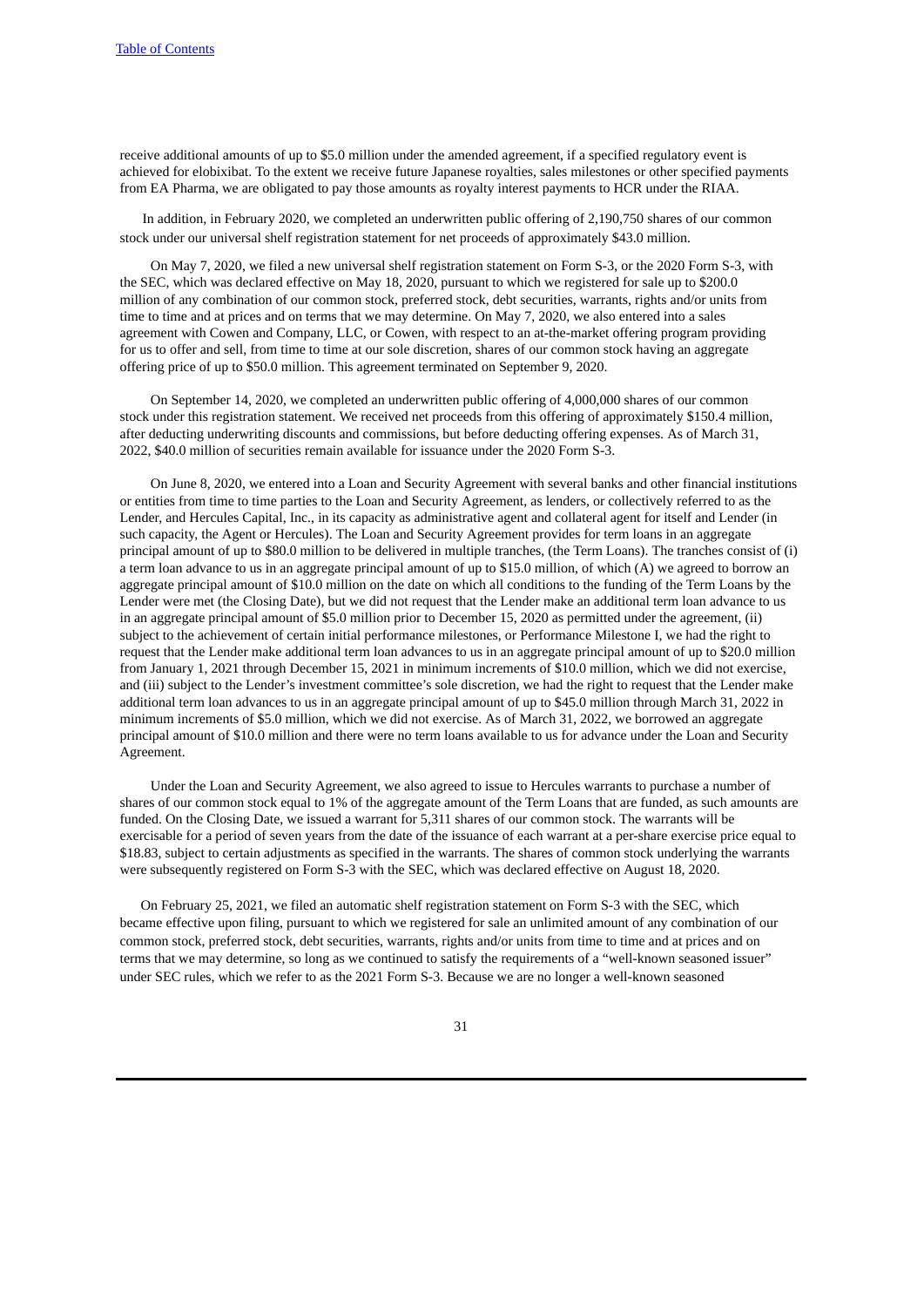issuer, the 2021 Form S-3 is no longer available for us to offer and sell securities pursuant to the 2021 Form S-3 following the filing of our Annual Report on Form 10-K on March 1, 2022. On February 25, 2021, we also entered into a new sales agreement with Cowen, which we refer to as the 2021 Sales Agreement, with respect to an at-themarket offering program under which we may offer and sell, from time to time at our sole discretion, shares of our common stock having an aggregate offering price of up to \$100.0 million. Subsequently in July 2021, we sold 7,508 shares of our common stock for net proceeds of approximately \$0.2 million pursuant to the 2021 Sales Agreement. Since the 2021 Form S-3 is no longer available, unless and until we register the offer and sale of securities pursuant to the 2021 Sales Agreement in the future, we will not be able to make any further sales of securities under the 2021 Sales Agreement.

On August 31, 2021, we entered into a definitive agreement to sell the rare pediatric disease priority review voucher ("PRV") that we received from the FDA in connection with the approval of the Company's product Bylvay (odevixibat), for cash proceeds of \$105.0 million. On September 28, 2021, we completed our sale of the PRV and received net proceeds of \$103.4 million, after deducting commission costs, which was recorded as a gain from sale of priority review voucher, net of transaction costs.

### *Cash Flows*

*Three months ended March 31, 2022 and March 31, 2021*

|                                                              | Three Months Ended March 31, |                |          |  |  |
|--------------------------------------------------------------|------------------------------|----------------|----------|--|--|
|                                                              |                              | 2022           | 2021     |  |  |
|                                                              |                              | (in thousands) |          |  |  |
| Net cash (used in) provided by:                              |                              |                |          |  |  |
| Operating activities                                         | \$                           | (35, 409)      | (34,716) |  |  |
| Investing activities                                         |                              | (235)          |          |  |  |
| Financing activities                                         |                              | 4,380          | 404      |  |  |
| Total                                                        | S                            | (31,264)       | (34,312) |  |  |
| Effect of exchange rate changes on cash and cash equivalents |                              | (188)          | 121      |  |  |
| Net decrease in cash and cash equivalents                    |                              | (31,452)       | (34,191) |  |  |

#### *Operating activities*

Cash used in operating activities of \$35.4 million during the three months ended March 31, 2022 was primarily a result of our \$42.4 million net loss from operations and a net decrease in assets and liabilities of \$6.6 million. The net decrease in operating assets and liabilities during the three months ended March 31, 2022 was primarily driven by decreases in accrued expenses, inventory and other current and long-term liabilities, offset by increases in prepaid expenses and other current assets and accounts receivable, net. This decrease was offset by non-cash items, including \$7.2 million of foreign currency adjustments, \$3.5 million of share-based compensation expense and \$2.7 million of accretion of liability related to sale of future royalties. Cash used in operating activities of \$34.7 million during the three months ended March 31, 2021 was primarily a result of our \$43.7 million net loss from operations and a net decrease in assets and liabilities of \$3.8 million. The net decrease in operating assets and liabilities during the three months ended March 31, 2021 was primarily driven by decreases in accrued expenses, other current and long-term liabilities, prepaid expenses and other current assets, offset by increases in accounts payable. This decrease was offset by non-cash items, including \$6.5 million of foreign currency adjustments, \$3.1 million of stock-based compensation expense, and \$3.1 million of accretion of liability related to sale of future royalties.

#### *Investing activities*

Cash used in investing activities of \$0.2 million during the three months ended March 31, 2022 was primarily related to purchases of property and equipment. There were no investing activities during the three months ended March 31, 2021.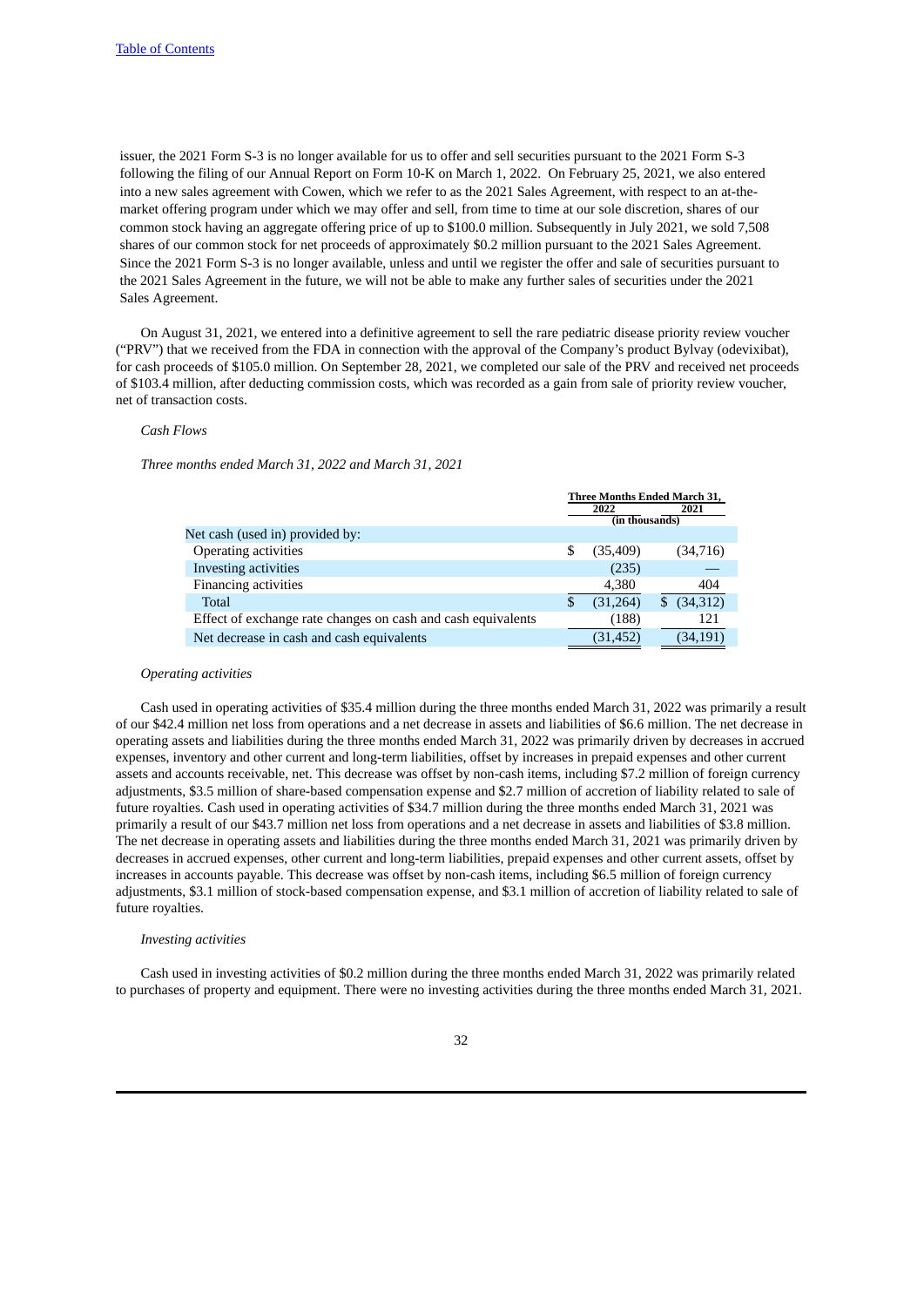### *Financing activities*

Cash provided by financing activities of \$4.4 million during the three months ended March 31, 2022 was primarily related to proceeds from the exercise of options. Cash provided by financing activities of \$0.4 million during the three months ended March 31, 2021 was primarily related to proceeds from the exercise of options.

#### *Funding Requirements*

Cash used to fund operating expenses is affected by the timing of when we pay expenses, as reflected in the change in our outstanding accounts payable and accrued expenses. As a result, cash and cash equivalents are anticipated to be sufficient to fully fund the launches of Bylvay and the next stages of the early asset portfolio into 2024 based on current revenue and expense projections. Bylvay 2022 sales are expected to be a minimum of \$30.0 million..

Our future funding requirements will depend on many factors, including the following:

- Future revenue from commercial sales of Bylvay for patients with PFIC;
- the costs, design, duration and any potential delays of the pivotal clinical trial of Bylvay in biliary atresia and the pivotal clinical trial of Bylvay in ALGS;
- the scope, number, progress, initiation, duration, cost, results and timing of clinical trials and nonclinical studies of our current or future product candidates;
- whether and to what extent milestone events are achieved under our license agreement with EA Pharma or any potential future licensee or collaborator;
- the outcomes and timing of regulatory reviews, approvals or other actions;
- our ability to obtain marketing approval for our product candidates;
- our ability to establish and maintain additional licensing, collaboration or similar arrangements on favorable terms and whether and to what extent we retain development or commercialization responsibilities under any new licensing, collaboration or similar arrangement;
- the success of any other business, product or technology that we acquire or in which we invest;
- our ability to maintain, expand and defend the scope of our intellectual property portfolio;
- our ability to manufacture any approved products on commercially reasonable terms;
- our ability to build and maintain a sales and marketing organization or suitable third-party alternatives for any approved product;
- the number and characteristics of product candidates and programs that we pursue;
- the current and potential impacts of the COVID-19 pandemic on our business;
- the costs of acquiring, licensing or investing in businesses, product candidates and technologies;
- our need and ability to hire additional management and scientific and medical personnel;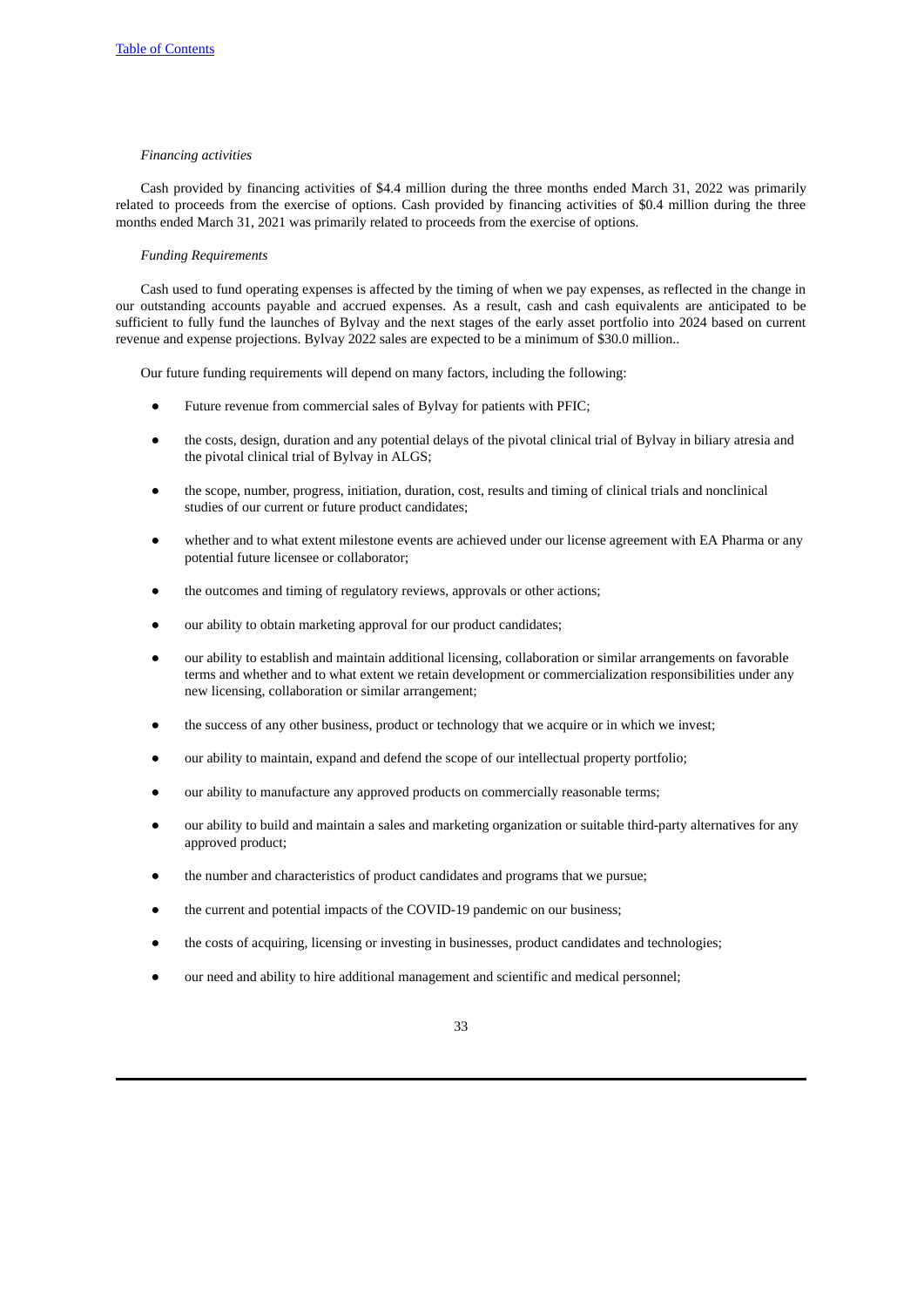- the costs to operate as a public company in the United States, including the need to implement and maintain financial and reporting systems and other internal systems and infrastructure for our business;
- market acceptance of our product candidates, to the extent any are approved for commercial sale; and
- the effect of competing technological and market developments.

We cannot be certain that we will be able to successfully commercialize Bylvay or that we will be able to establish and maintain distribution arrangements. Our failure or the failure of our distributors to successfully commercialize Bylvay could have a material adverse effect on our financial position or results of operations. In addition, we cannot be certain that we will be able to successfully complete our pre-commercialization activities or research and development programs or establish licensing, collaboration or similar arrangements for our product candidates. Our failure or the failure of any current or potential future licensee to complete research and development programs for our product candidates could have a material adverse effect on our financial position or results of operations.

We expect to continue to incur losses. Our ability to achieve and maintain profitability is dependent upon the successful development, regulatory approval and commercialization of our products and product candidates and achieving a level of revenues adequate to support our cost structure. We may never achieve profitability.

If the conditions for raising capital are favorable, we may seek to finance future cash needs through public or private equity or debt offerings or other financings. Additionally, if we need to raise additional capital to fund our operations, complete clinical trials, or potentially commercialize our product candidates, we may likewise seek to finance future cash needs through public or private equity or debt offerings or other financings. The necessary funding may not be available to us on acceptable terms or at all.

We have an effective universal shelf registration statement on Form S-3 with the SEC, pursuant to which we registered for sale up to \$200.0 million of any combination of our common stock, preferred stock, debt securities, warrants, rights and/or units from time to time and at prices and on terms that we may determine. As of March 31, 2022, \$40.0 million of securities remain available for issuance under the shelf registration statement, which we refer to as the 2020 Form S-3. On February 25, 2021, we filed an automatic shelf registration statement on Form S-3 with the SEC, pursuant to which we registered for sale an unlimited amount of any combination of our common stock, preferred stock, debt securities, warrants, rights and/or units from time to time and at prices and on terms that we may determine, so long as we continued to satisfy the requirements of a "well-known seasoned issuer" under SEC rules, which we refer to as the 2021 Form S-3, including up to \$100.0 million of our common stock pursuant to the sales agreement with respect to an at-the-market offering program. As of March 31, 2022, there remained \$99.7 million of our common stock available for sale pursuant to the sales agreement. Because we are no longer a well-known seasoned issuer, the 2021 Form S-3 is no longer be available for us to offer and sell securities pursuant to the 2021 Form S-3 following the filing of our Annual Report on Form 10-K on March 1, 2022. Since the 2021 Form S-3 is no longer available, unless and until we register the offer and sale of securities pursuant to the 2021 Sales Agreement in the future, we will not be able to make any further sales of securities under our atthe-market offering program.

The sale of additional equity or convertible debt securities may result in significant dilution to our stockholders, and the terms may include liquidation or other preferences that adversely affect the rights of our stockholders. The incurrence of additional debt financing would result in debt service obligations and the instruments governing such debt may provide for operating and financing covenants that would restrict our operations. We may also seek to finance future cash needs through potential future licensing, collaboration or similar arrangements. These arrangements may not be available on acceptable terms or at all, and we may have to relinquish valuable rights to our technologies, future revenue streams, research programs or product candidates or to grant licenses on terms that may not be favorable to us. If adequate funds are not available, we may be required to delay, reduce the scope of or eliminate our development programs or obtain funds through third-party arrangements that may require us to relinquish rights to certain product candidates that we might otherwise seek to develop or commercialize independently.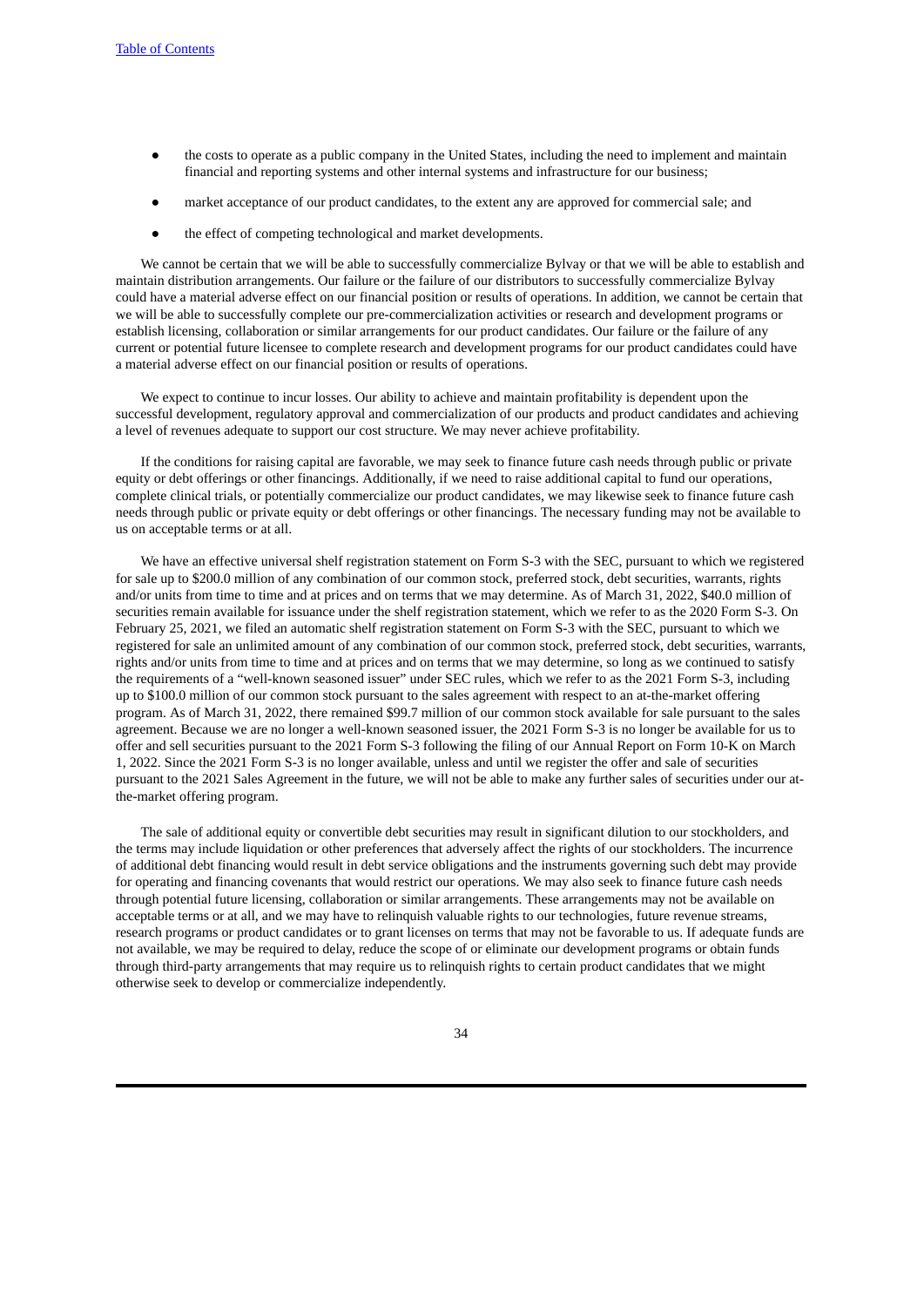#### <span id="page-34-0"></span>**Item 3. Quantitative and Qualitative Disclosures About Market Risk**

Not required for smaller reporting companies.

#### <span id="page-34-1"></span>**Item 4. Controls and Procedures**

### **Evaluation of Disclosure Controls and Procedures**

As of March 31, 2022, our principal executive officer and principal financial officer, after evaluating the effectiveness of our disclosure controls and procedures (as defined in Exchange Act Rules 13a-15(e) and 15d-15(e)) as of the end of the period covered by this Form 10-Q, have concluded that, based on such evaluation, our disclosure controls and procedures were effective to ensure that information required to be disclosed by us in the reports that we file or submit under the Exchange Act is recorded, processed, summarized and reported, within the time periods specified in the SEC's rules and forms, and is accumulated and communicated to our management, including our principal executive and principal financial officers, or persons performing similar functions, as appropriate to allow timely decisions regarding required disclosure.

#### **Changes in Internal Control over Financial Reporting**

There were no changes in our internal control over financial reporting identified in connection with the evaluation of such internal control that occurred during the three months ended March 31, 2022 that have materially affected, or are reasonably likely to materially affect, our internal control over financial reporting other than the implementation of controls designed to address risks related to product revenue recognition and inventory.

We are engaged in the process of design and implementation of internal control over financial reporting in a manner commensurate with the scale of our commercial operations, including the review of inventory held by third party providers.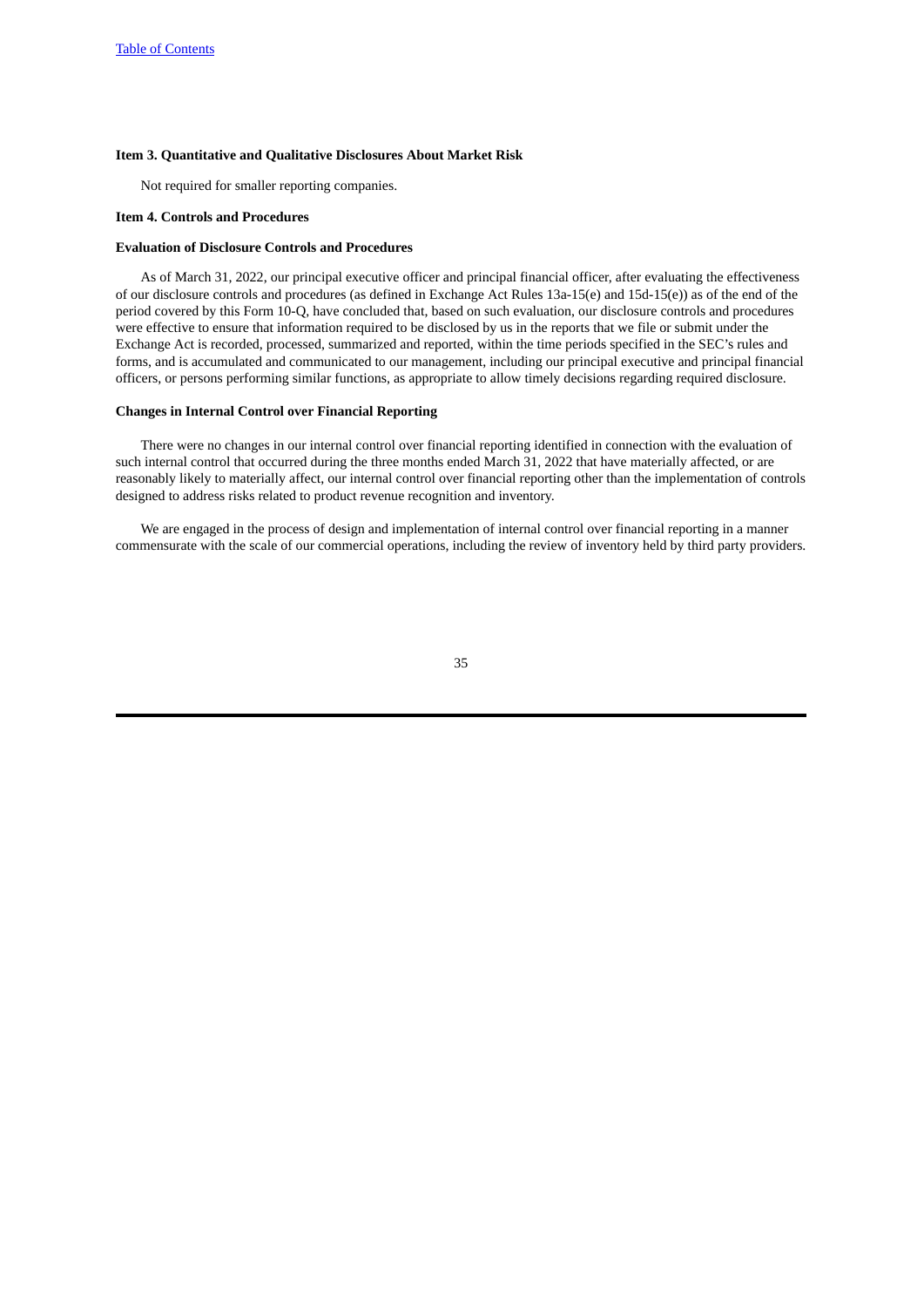# **PART II — OTHER INFORMATION**

# <span id="page-35-1"></span><span id="page-35-0"></span>**Item 1. Legal Proceedings**

We are not currently a party to any material legal proceedings.

# <span id="page-35-2"></span>**Item 1A. Risk Factors**

There have been no material changes to the risk factors described in our Annual Report on Form 10-K for the year ended December 31, 2021, filed with the Securities and Exchange Commission, or SEC, on March 1, 2022.

| ٠                 |               |
|-------------------|---------------|
| I<br>I<br>×<br>۰. | ۰,<br>ï<br>۰. |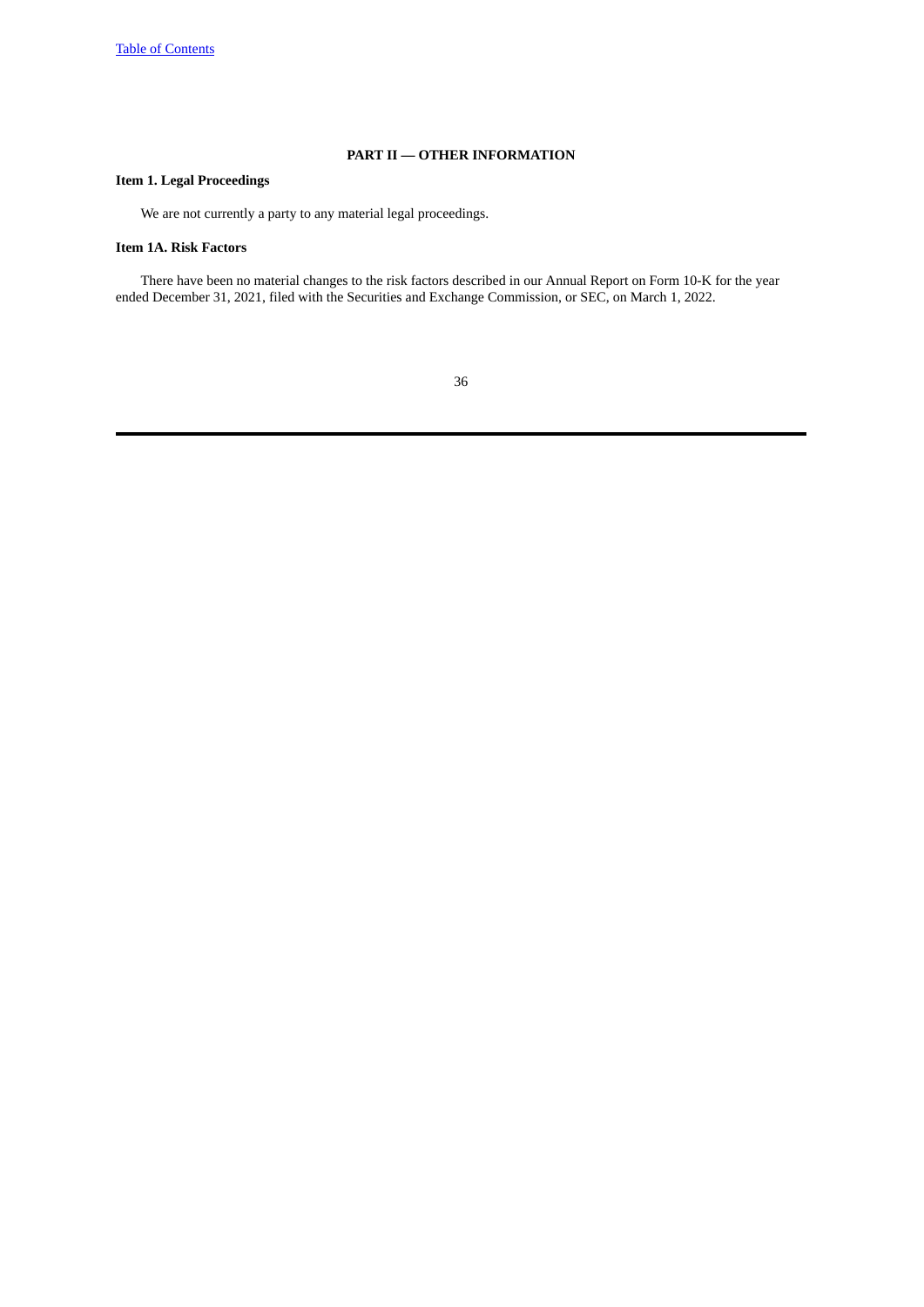# <span id="page-36-0"></span>**Item 6. Exhibits**

| <b>Exhibit No.</b> | <b>Description</b>                                                                                                                                                                                                                                                                                                                                                                                                                                                                                                                                                                                                                                                                                                                                                                                                                                                                                                  | <b>Filed</b><br>Herewith | Incorporated<br>by<br>Reference<br>Herein from<br>Form or<br><b>Schedule</b> | <b>Filing</b><br>Date | <b>SEC File/</b><br>Req. Number |
|--------------------|---------------------------------------------------------------------------------------------------------------------------------------------------------------------------------------------------------------------------------------------------------------------------------------------------------------------------------------------------------------------------------------------------------------------------------------------------------------------------------------------------------------------------------------------------------------------------------------------------------------------------------------------------------------------------------------------------------------------------------------------------------------------------------------------------------------------------------------------------------------------------------------------------------------------|--------------------------|------------------------------------------------------------------------------|-----------------------|---------------------------------|
|                    |                                                                                                                                                                                                                                                                                                                                                                                                                                                                                                                                                                                                                                                                                                                                                                                                                                                                                                                     |                          |                                                                              |                       |                                 |
| 31.1               | <b>Certification of the Registrant's Principal Executive</b><br>Officer pursuant to Section 302 of the Sarbanes-Oxley<br>Act of 2002.                                                                                                                                                                                                                                                                                                                                                                                                                                                                                                                                                                                                                                                                                                                                                                               | X                        |                                                                              |                       |                                 |
| 31.2               | Certification of the Registrant's Principal Financial<br>Officer pursuant to Section 302 of the Sarbanes-Oxley<br>Act of 2002.                                                                                                                                                                                                                                                                                                                                                                                                                                                                                                                                                                                                                                                                                                                                                                                      | X                        |                                                                              |                       |                                 |
| 32.1               | <b>Certification of Principal Executive Officer and Principal</b><br>Financial Officer pursuant to Section 906 of the<br>Sarbanes-Oxley Act of 2002.                                                                                                                                                                                                                                                                                                                                                                                                                                                                                                                                                                                                                                                                                                                                                                | $\mathbf{X}$             |                                                                              |                       |                                 |
| 101                | The following materials from the Registrant's Quarterly<br>Report on Form 10-Q for the quarter ended March 31,<br>2022, formatted in Inline XBRL (eXtensible Business<br>Reporting Language): (i) Condensed Consolidated<br>Balance Sheets (unaudited) at March 31, 2022 and<br>December 31, 2021, (ii) Condensed Consolidated<br>Statements of Operations (unaudited) for the three<br>months ended March 31, 2022 and 2021, (iii) Condensed<br>Consolidated Statements of Comprehensive Loss<br>(unaudited) for the three months ended March 31, 2022<br>and 2021, (iv) Condensed Consolidated Statement of<br>Stockholders' Equity (unaudited) for the three months<br>ended March 31, 2022 and 2021, (v) Condensed<br>Consolidated Statements of Cash Flows (unaudited) for<br>the three months ended March 31, 2022 and 2021, and<br>(vi) Notes to Condensed Consolidated Financial<br>Statements (unaudited). | $\mathbf{X}$             |                                                                              |                       |                                 |
| 104                | Cover Page Interactive Date File (formatted as Inline<br>XBRL and contained in Exhibit 101).                                                                                                                                                                                                                                                                                                                                                                                                                                                                                                                                                                                                                                                                                                                                                                                                                        | X                        |                                                                              |                       |                                 |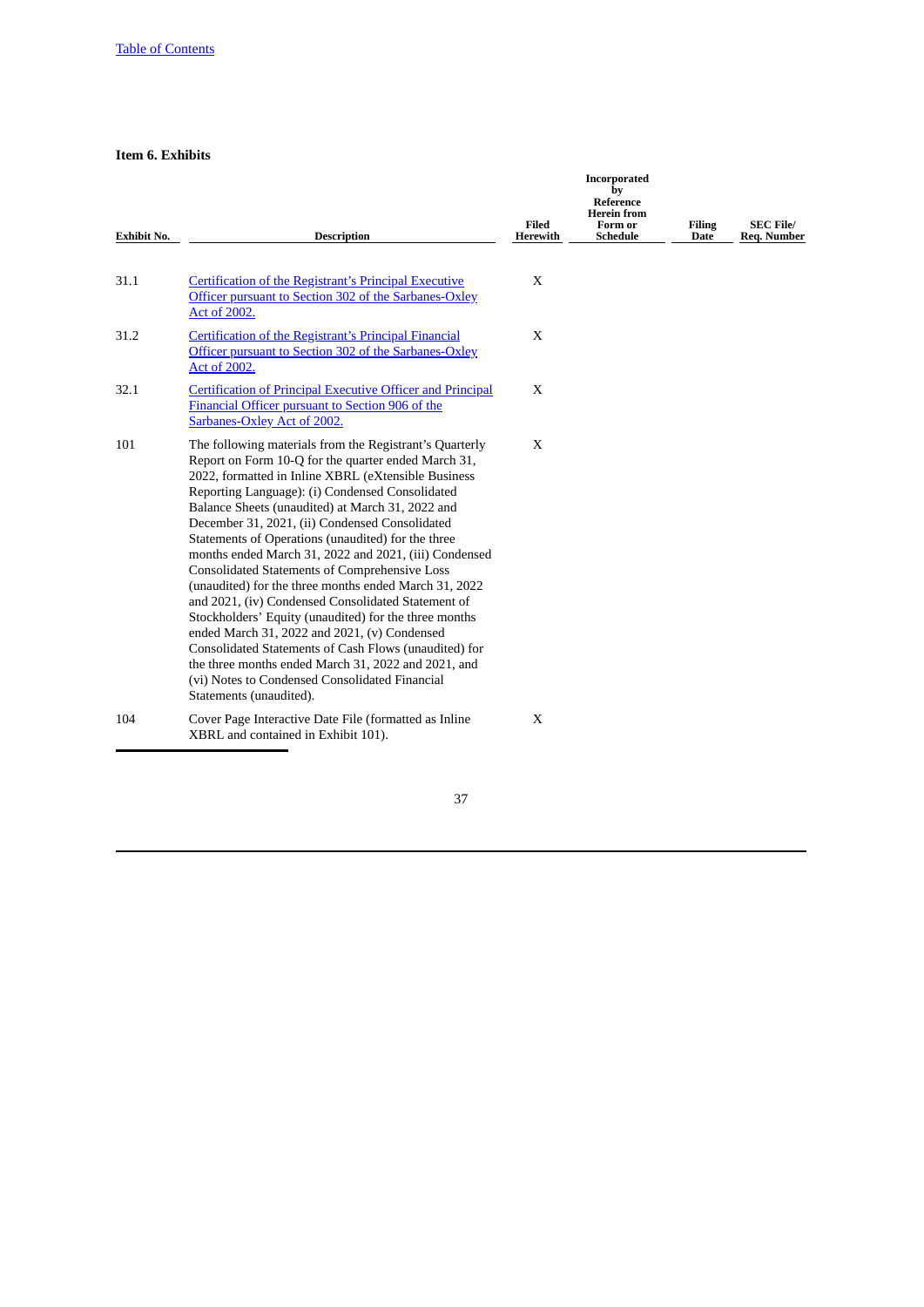# **SIGNATURES**

<span id="page-37-0"></span>Pursuant to the requirements of the Securities Exchange Act of 1934, the Registrant has duly caused this report to be signed on its behalf by the undersigned thereunto duly authorized.

### ALBIREO PHARMA, INC.

Dated: May 16, 2022 By: By: /s/ Ronald H.W. Cooper Ronald H.W. Cooper President and Chief Executive Officer

(principal executive officer)

Dated: May 16, 2022 By:/s/ Simon N.R. Harford

Simon N.R. Harford Chief Financial Officer and Treasurer (principal financial officer and principal accounting officer)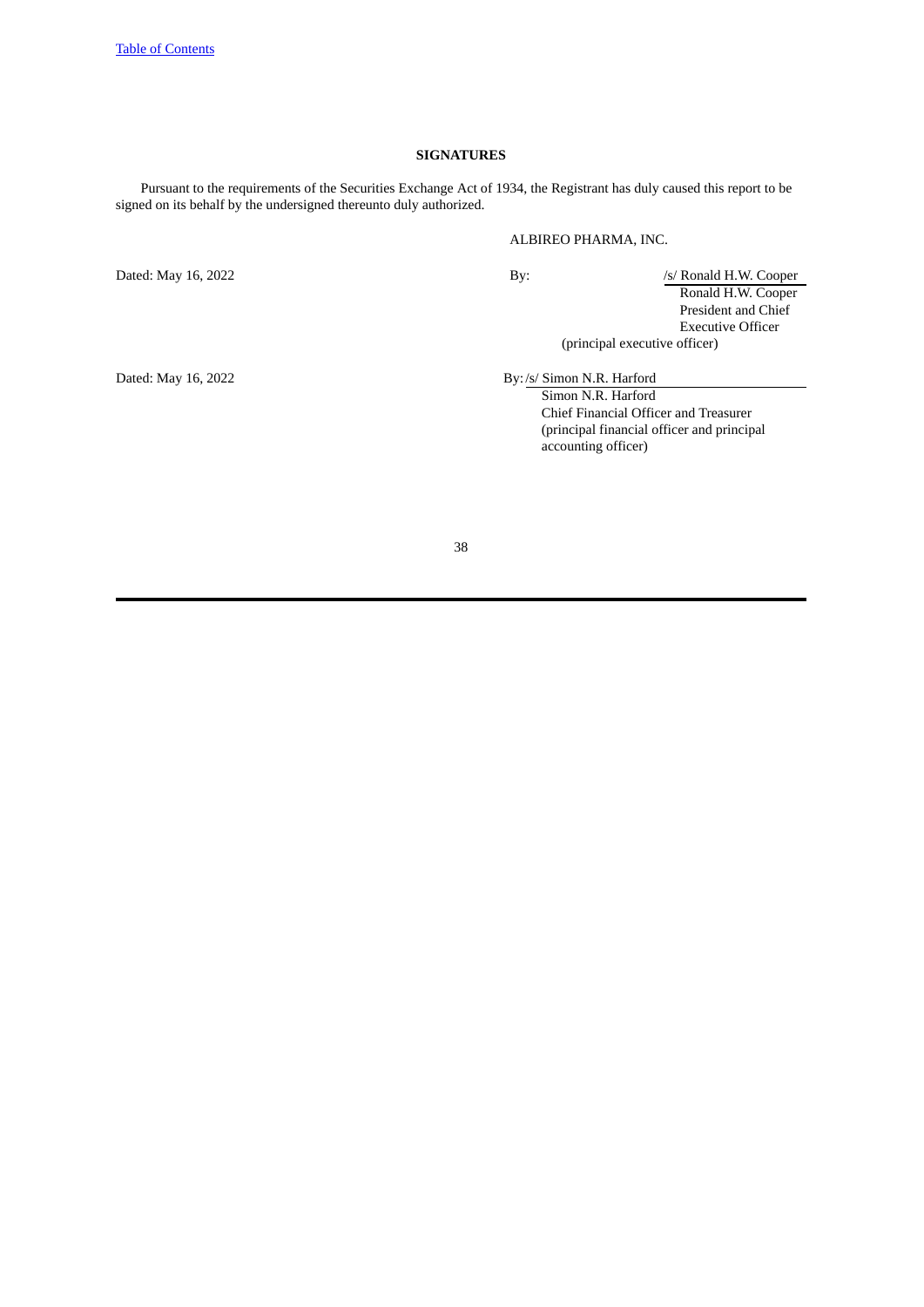### CERTIFICATIONS UNDER SECTION 302

<span id="page-38-0"></span>I, Ronald H.W. Cooper, certify that:

1. I have reviewed this quarterly report on Form 10-Q of Albireo Pharma, Inc.;

2. Based on my knowledge, this report does not contain any untrue statement of a material fact or omit to state a material fact necessary to make the statements made, in light of the circumstances under which such statements were made, not misleading with respect to the period covered by this report;

3. Based on my knowledge, the financial statements, and other financial information included in this report, fairly present in all material respects the financial condition, results of operations and cash flows of the registrant as of, and for, the periods presented in this report;

4. The registrant's other certifying officer(s) and I are responsible for establishing and maintaining disclosure controls and procedures (as defined in Exchange Act Rules 13a-15(e) and 15d-15(e)) and internal control over financial reporting (as defined in Exchange Act Rules 13a-15(f) and 15d-15(f)) for the registrant and have:

a) Designed such disclosure controls and procedures, or caused such disclosure controls and procedures to be designed under our supervision, to ensure that material information relating to the registrant, including its consolidated subsidiaries, is made known to us by others within those entities, particularly during the period in which this report is being prepared;

b) Designed such internal control over financial reporting, or caused such internal control over financial reporting to be designed under our supervision, to provide reasonable assurance regarding the reliability of financial reporting and the preparation of financial statements for external purposes in accordance with generally accepted accounting principles;

c) Evaluated the effectiveness of the registrant's disclosure controls and procedures and presented in this report our conclusions about the effectiveness of the disclosure controls and procedures, as of the end of the period covered by this report based on such evaluation; and

d) Disclosed in this report any change in the registrant's internal control over financial reporting that occurred during the registrant's most recent fiscal quarter (the registrant's fourth fiscal quarter in the case of an annual report) that has materially affected, or is reasonably likely to materially affect, the registrant's internal control over financial reporting; and

5. The registrant's other certifying officer(s) and I have disclosed, based on our most recent evaluation of internal control over financial reporting, to the registrant's auditors and the audit committee of the registrant's board of directors (or persons performing the equivalent functions):

a) All significant deficiencies and material weaknesses in the design or operation of internal control over financial reporting which are reasonably likely to adversely affect the registrant's ability to record, process, summarize and report financial information; and

b) Any fraud, whether or not material, that involves management or other employees who have a significant role in the registrant's internal control over financial reporting.

Date: May 16, 2022

/s/ Ronald H.W. Cooper Ronald H.W. Cooper President and Chief Executive Officer (principal executive officer)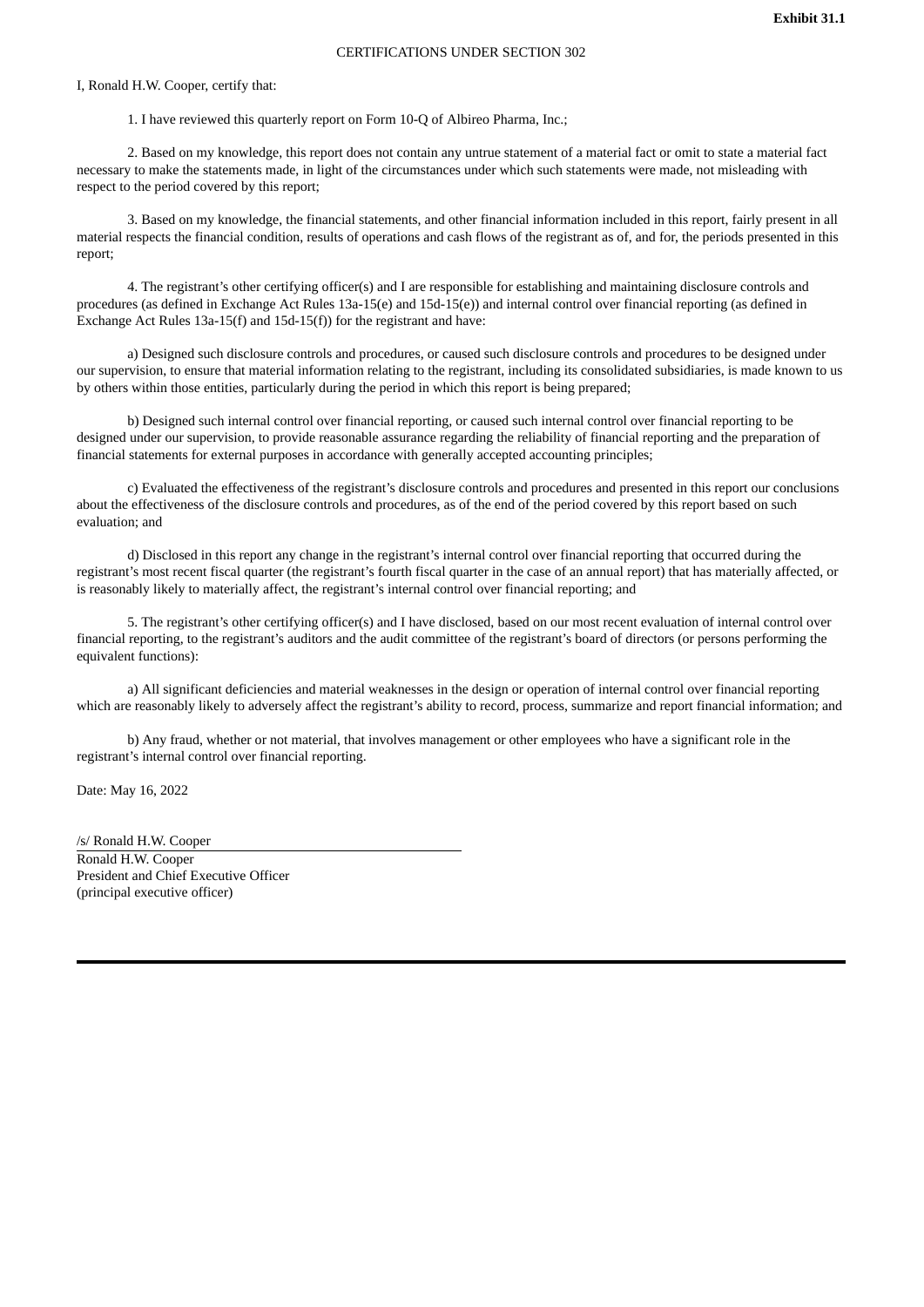### CERTIFICATIONS UNDER SECTION 302

#### <span id="page-39-0"></span>I, Simon N.R. Harford, certify that:

1. I have reviewed this quarterly report on Form 10-Q of Albireo Pharma, Inc.;

2. Based on my knowledge, this report does not contain any untrue statement of a material fact or omit to state a material fact necessary to make the statements made, in light of the circumstances under which such statements were made, not misleading with respect to the period covered by this report;

3. Based on my knowledge, the financial statements, and other financial information included in this report, fairly present in all material respects the financial condition, results of operations and cash flows of the registrant as of, and for, the periods presented in this report;

4. The registrant's other certifying officer(s) and I are responsible for establishing and maintaining disclosure controls and procedures (as defined in Exchange Act Rules 13a-15(e) and 15d-15(e)) and internal control over financial reporting (as defined in Exchange Act Rules 13a-15(f) and 15d-15(f)) for the registrant and have:

a) Designed such disclosure controls and procedures, or caused such disclosure controls and procedures to be designed under our supervision, to ensure that material information relating to the registrant, including its consolidated subsidiaries, is made known to us by others within those entities, particularly during the period in which this report is being prepared;

b) Designed such internal control over financial reporting, or caused such internal control over financial reporting to be designed under our supervision, to provide reasonable assurance regarding the reliability of financial reporting and the preparation of financial statements for external purposes in accordance with generally accepted accounting principles;

c) Evaluated the effectiveness of the registrant's disclosure controls and procedures and presented in this report our conclusions about the effectiveness of the disclosure controls and procedures, as of the end of the period covered by this report based on such evaluation; and

d) Disclosed in this report any change in the registrant's internal control over financial reporting that occurred during the registrant's most recent fiscal quarter (the registrant's fourth fiscal quarter in the case of an annual report) that has materially affected, or is reasonably likely to materially affect, the registrant's internal control over financial reporting; and

5. The registrant's other certifying officer(s) and I have disclosed, based on our most recent evaluation of internal control over financial reporting, to the registrant's auditors and the audit committee of the registrant's board of directors (or persons performing the equivalent functions):

a) All significant deficiencies and material weaknesses in the design or operation of internal control over financial reporting which are reasonably likely to adversely affect the registrant's ability to record, process, summarize and report financial information; and

b) Any fraud, whether or not material, that involves management or other employees who have a significant role in the registrant's internal control over financial reporting.

Date: May 16, 2022

/s/ Simon Harford Simon N.R. Harford Chief Financial Officer and Treasurer (principal financial officer and principal accounting officer)